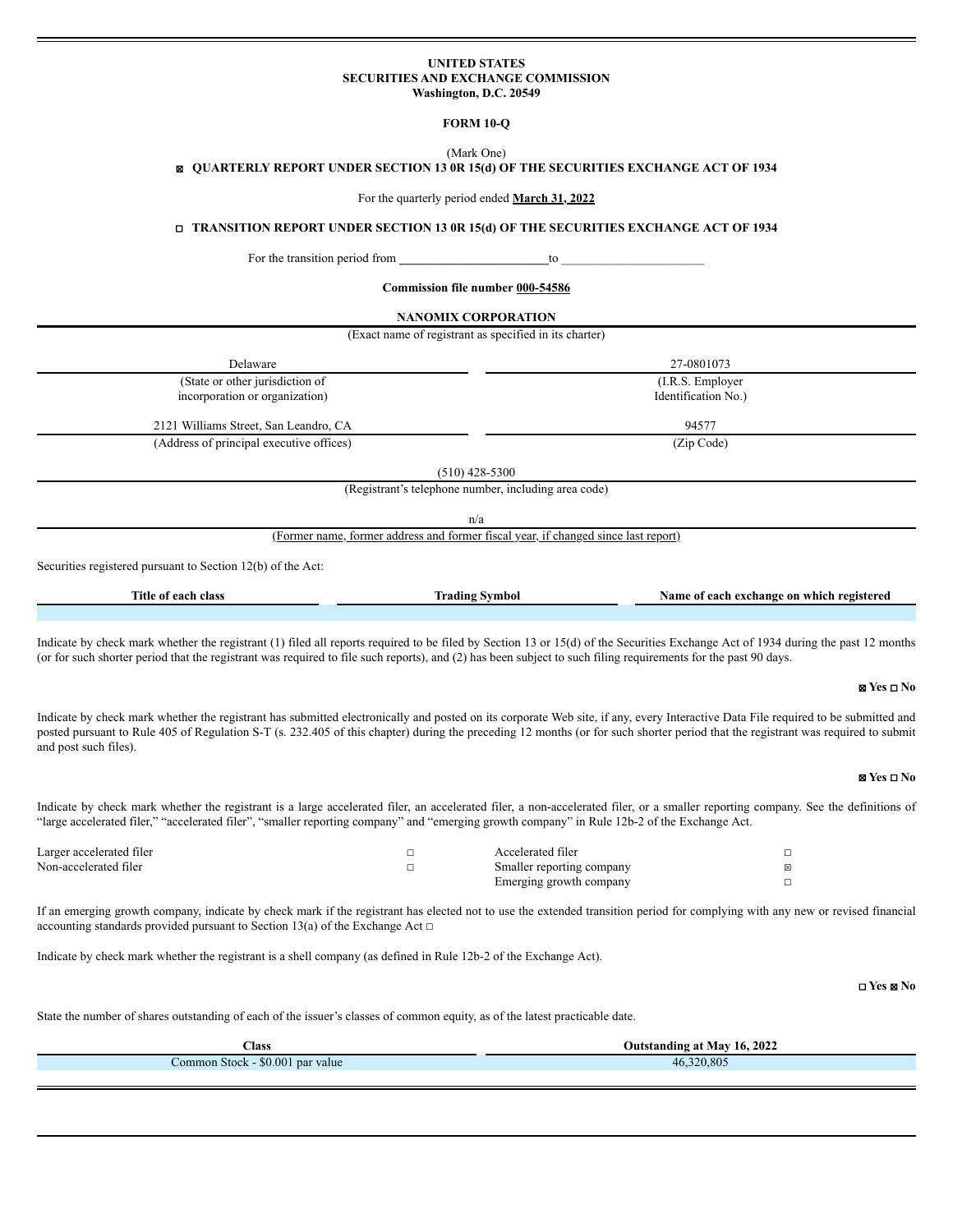# **NANOMIX CORPORATION**

# **INDEX TO CONSOLIDATED FINANCIAL STATEMENTS**

| Report of Independent Registered Public Accounting Firm                                                                    |       |
|----------------------------------------------------------------------------------------------------------------------------|-------|
| Consolidated Balance Sheets as of March 31, 2022 (unaudited) and December, 31 2021                                         | F-2   |
| Consolidated Statements of Operations for the three months ended March 31, 2022 and 2021 (unaudited)                       | $F-3$ |
| Consolidated Statements of Changes in Stockholders' Deficit for the three months ended March 31, 2022 and 2021 (unaudited) | $F-4$ |
| Consolidated Statements of Cash Flows for the three months ended March 31, 2022 and 2021 (unaudited)                       | $F-5$ |
| Notes to the Consolidated Financial Statements                                                                             | $F-6$ |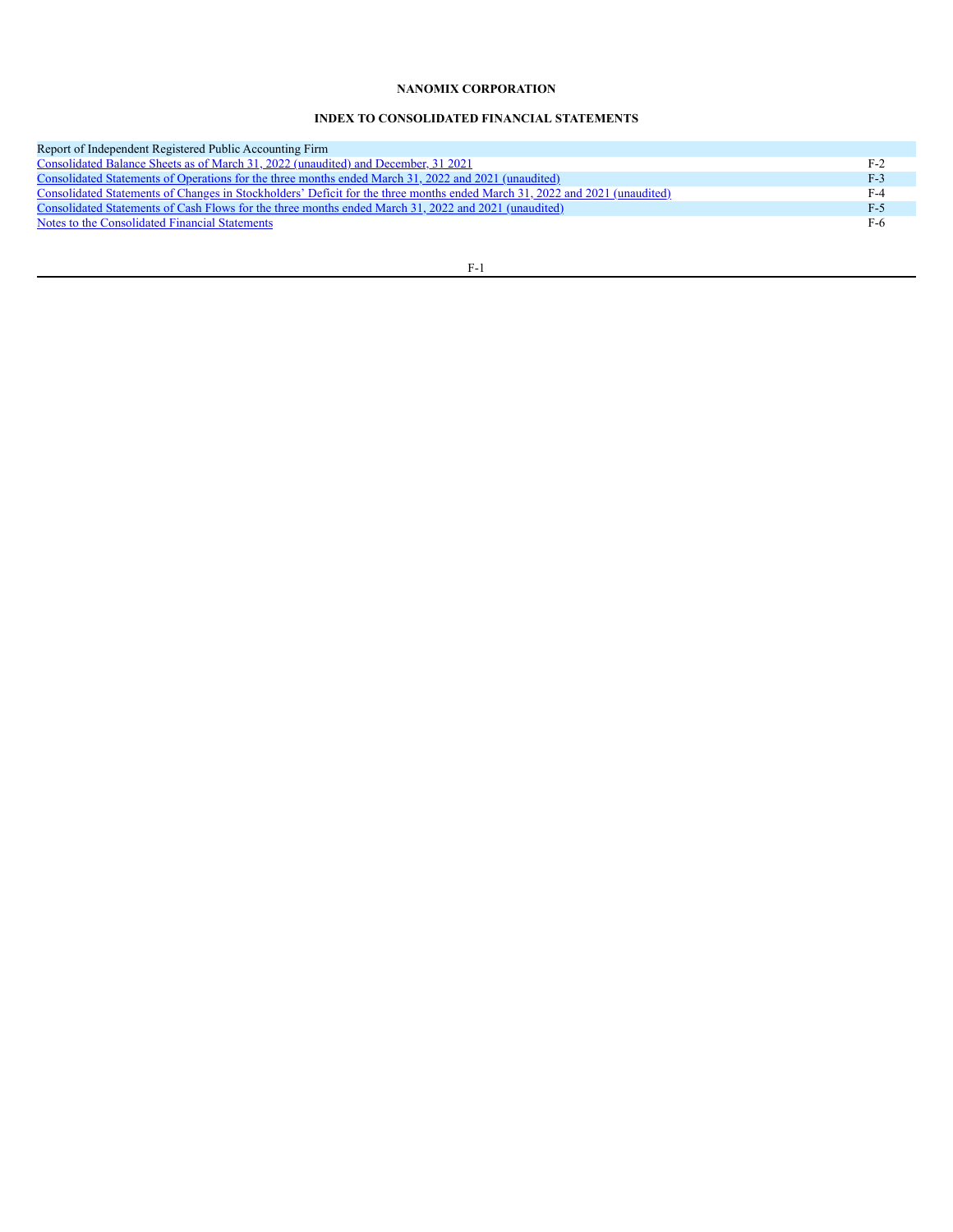# **NANOMIX CORPORATION CONSOLIDATED BALANCE SHEETS**

<span id="page-2-0"></span>

|                                                                                                                                                                  |              | (unaudited)<br>As of<br>March 31,<br>2022 |                         | As of<br>December 31,<br>2021 |  |
|------------------------------------------------------------------------------------------------------------------------------------------------------------------|--------------|-------------------------------------------|-------------------------|-------------------------------|--|
| <b>ASSETS</b>                                                                                                                                                    |              |                                           |                         |                               |  |
| Current assets:                                                                                                                                                  |              |                                           |                         |                               |  |
| Cash                                                                                                                                                             | $\mathbb{S}$ | 10,961                                    | $\mathbb{S}$            | 297,351                       |  |
| Prepaid expenses and other current assets                                                                                                                        |              | 110,323                                   |                         | 171,488                       |  |
| Total current assets                                                                                                                                             |              | 121,284                                   |                         | 468,839                       |  |
| Deposit                                                                                                                                                          |              | 57,555                                    |                         | 97,555                        |  |
| Property and equipment, net                                                                                                                                      |              | 340,027                                   |                         | 339,318                       |  |
| Operating lease right-of-use assets                                                                                                                              |              | 639,335                                   |                         |                               |  |
| <b>Total Assets</b>                                                                                                                                              | \$           | 1,158,201                                 | $\overline{\mathbf{s}}$ | 905,712                       |  |
| LIABILITIES, PREFERRED STOCK SUBJECT TO REDEMPTION AND STOCKHOLDERS' DEFICIT                                                                                     |              |                                           |                         |                               |  |
| Current liabilities:                                                                                                                                             |              |                                           |                         |                               |  |
| Accounts payable                                                                                                                                                 | $\mathbb{S}$ | 812,082                                   | $\mathcal{S}$           | 407,943                       |  |
| Accrued expenses                                                                                                                                                 |              | 665,723                                   |                         | 726,148                       |  |
| Accounts payable and accrued expenses, related party                                                                                                             |              | 369,973                                   |                         | 354,973                       |  |
| Accrued interest                                                                                                                                                 |              | 359,586                                   |                         | 332,561                       |  |
| Convertible note payable, net of discount                                                                                                                        |              | 200,000                                   |                         | 200,000                       |  |
| Notes payable, related party                                                                                                                                     |              | 547,821                                   |                         | 547,821                       |  |
| Notes payable marketing                                                                                                                                          |              | 450,000                                   |                         | 450,000                       |  |
| <b>Deferred Revenues</b>                                                                                                                                         |              | 293,523                                   |                         | 293,523                       |  |
| Other current liabilities                                                                                                                                        |              | 86,737                                    |                         | 12,129                        |  |
| Total current liabilities                                                                                                                                        |              | 3,785,445                                 |                         | 3,325,098                     |  |
| Secured Promissory Note, net of discount                                                                                                                         |              | 2,808,621                                 |                         | 2,012,287                     |  |
| Secured Promissory Note, net of discount, related party                                                                                                          |              | 1,622,297                                 |                         | 1,603,778                     |  |
| Operating lease liabilities, net of current portion                                                                                                              |              | 556,278                                   |                         |                               |  |
| <b>Total Liabilities</b>                                                                                                                                         |              | 8,772,641                                 |                         | 6,941,163                     |  |
|                                                                                                                                                                  |              |                                           |                         |                               |  |
| <b>Commitments and Contingencies (Note 7)</b>                                                                                                                    |              |                                           |                         |                               |  |
| Preferred stock B; 1,000,000 shares designated, 963,964 shares issued, 0 and 963,964 shares outstanding at March 31, 2022 and<br>December 31, 2021, respectively |              |                                           |                         | 963,964                       |  |
| Preferred stock C; 1,000,000 shares designated, 1,000,000 shares issued, 8,867 and 1,000,000 shares outstanding at March 31, 2022                                |              |                                           |                         |                               |  |
| and December 31, 2021, respectively                                                                                                                              |              | 130,085                                   |                         | 14,670,633                    |  |
| Preferred stock D; 10,000 shares designated, 500 shares issued, 500 and 0 shares outstanding at March 31, 2022 and December 31,<br>2021, respectively            |              | 500,000                                   |                         |                               |  |
| Stockholders' deficit:                                                                                                                                           |              |                                           |                         |                               |  |
| Common stock; \$0.001 par value, 2,000,000,000 shares authorized, 46,203,866 and 5,300,084 shares issued and outstanding as of                                   |              |                                           |                         |                               |  |
| March 31, 2022 and December 31, 2021, respectively                                                                                                               |              | 46,204                                    |                         | 5,300                         |  |
| Additional paid-in capital                                                                                                                                       |              | 101,405,293                               |                         | 85,092,094                    |  |
| Stock payable                                                                                                                                                    |              |                                           |                         | 20,375                        |  |
| Accumulated deficit                                                                                                                                              |              | (109, 696, 022)                           |                         | (106, 787, 817)               |  |
| Total stockholders' deficit                                                                                                                                      |              | (8, 244, 525)                             |                         | (21,670,048)                  |  |
| Total Liabilities, Preferred Stock Subject to Redemption and Stockholders' Deficit                                                                               | \$           | 1,158,201                                 | <sup>\$</sup>           | 905,712                       |  |
|                                                                                                                                                                  |              |                                           |                         |                               |  |

The accompanying notes are an integral part of the consolidated interim financial statements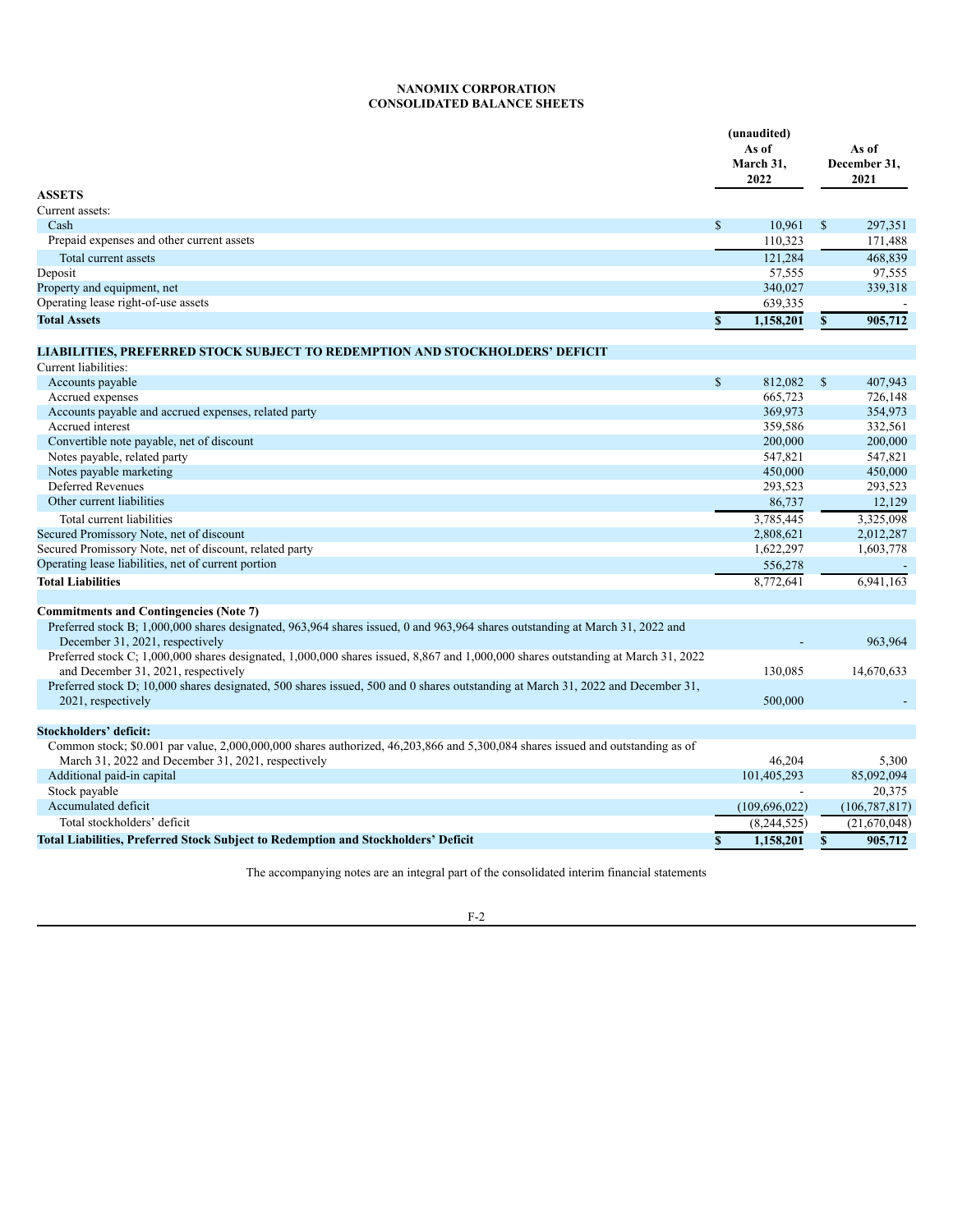# **NANOMIX CORPORATION CONSOLIDATED STATEMENTS OF OPERATIONS (Unaudited)**

<span id="page-3-0"></span>

|                                                                          |                   | March 31,                   |
|--------------------------------------------------------------------------|-------------------|-----------------------------|
|                                                                          | 2022              | 2021                        |
| Revenues                                                                 | ٠                 | 141,778<br>\$               |
| Operating costs and expenses:                                            |                   |                             |
| Research and development                                                 | 861,353           | 608,771                     |
| Selling, general and administrative expenses                             | 1,136,381         | 388,871                     |
| Total operating expenses                                                 | 1,997,734         | 997,642                     |
| Loss from operations                                                     | (1,997,734)       | (855, 864)                  |
| Other income (expense):                                                  |                   |                             |
| Interest income                                                          |                   |                             |
| Interest expense                                                         | (847, 299)        | (28, 643)                   |
| Interest expense, related, party                                         |                   | (327, 943)                  |
| Total income (expense)                                                   | (847,299)         | (356, 586)                  |
| Loss before income taxes                                                 | (2,845,033)       | (1,212,450)                 |
| Provision for income taxes                                               |                   |                             |
| <b>Net loss</b>                                                          | (2,845,033)<br>\$ | (1,212,450)<br>$\mathbf{s}$ |
| Common stock warrant deemed dividends                                    | (63, 172)         |                             |
| Net loss attributable to common sharehoders                              | (2,908,205)<br>\$ | (1,212,450)<br>$\mathbf{s}$ |
| Weighted average number of common shares outstanding – basic and diluted | 18,936,485        | 1,225,881                   |
|                                                                          |                   |                             |
| Net loss per common share – basic and diluted                            | (0.15)            | (0.99)                      |

The accompanying notes are an integral part of the consolidated interim financial statements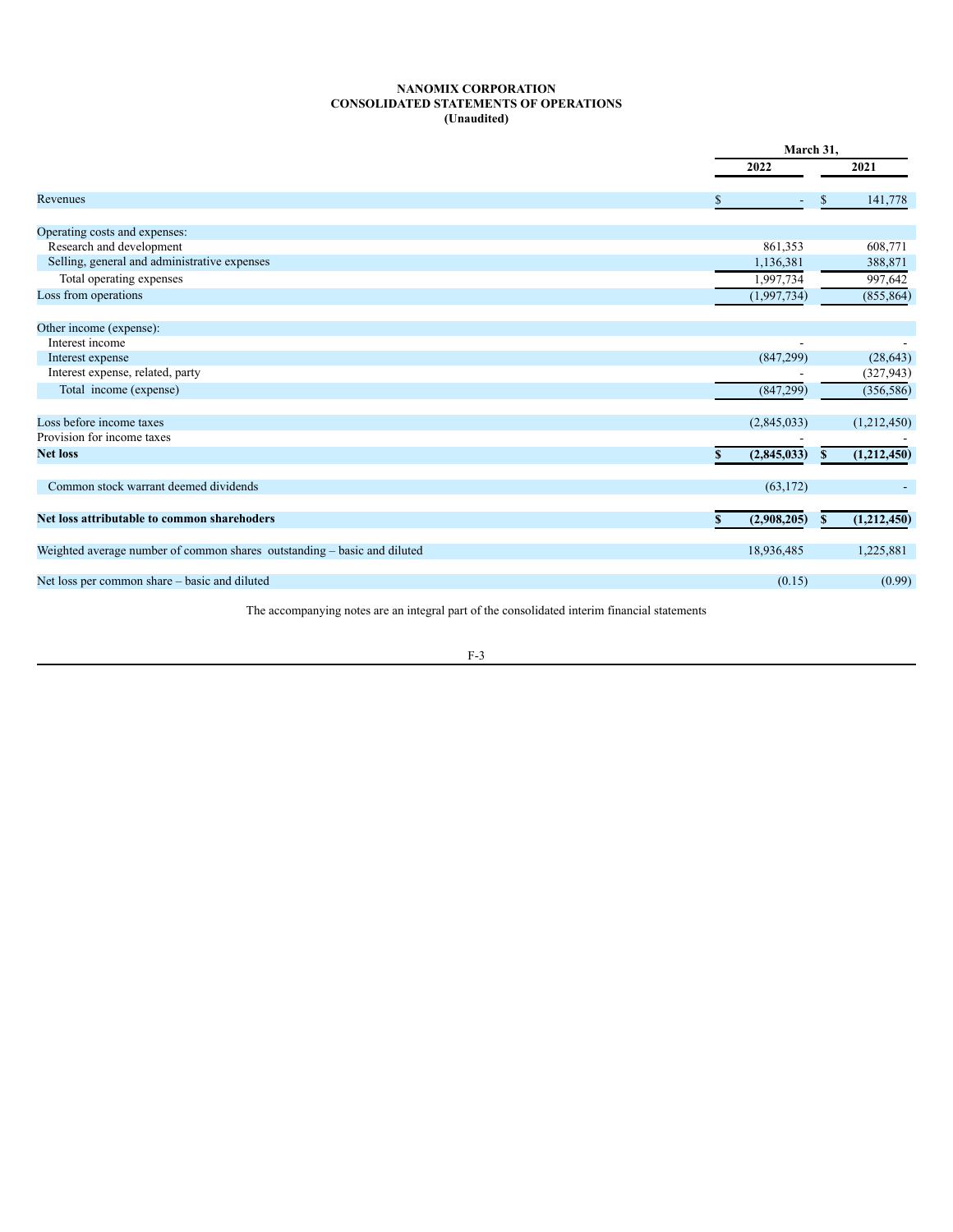# **NANOMIX CORPORATION CONSOLIDATED STATEMENTS OF CHANGES IN STOCKHOLDERS' DEFICIT For the Three Month Ended March 31, 2022 (unaudited)**

<span id="page-4-0"></span>

|                                       | <b>Stockholders' Deficit</b> |                     |                          | <b>Total</b>           |                          |               |                  |
|---------------------------------------|------------------------------|---------------------|--------------------------|------------------------|--------------------------|---------------|------------------|
|                                       |                              | <b>Common Stock</b> | Stock payable            | <b>Additional</b>      | Accumulated              | Stockholders' | <b>Mezzanine</b> |
|                                       | <b>Shares</b>                | Amount              | Amount                   | <b>Paid-in Capital</b> | Deficit                  | Deficit       | Equity           |
| <b>Balance, December 31, 2021</b>     | 5,300,084                    | 5,300               | 20,375                   | 85,092,094             | \$(106, 787, 817)        | (21,670,048)  | 15,634,597       |
| Fractional shares rounding            | 2,757                        |                     |                          | (3)                    |                          |               |                  |
| Stock based compensation              |                              |                     | ۰                        | 29,550                 | $\overline{\phantom{0}}$ | 29,550        |                  |
| Warrants issued with notes            |                              |                     | $\overline{\phantom{a}}$ | 736,494                |                          | 736,494       |                  |
| Issuance of Series D Shares           |                              |                     |                          |                        |                          |               | 500,000          |
| Change in number of warrants pursuant |                              |                     |                          |                        |                          |               |                  |
| by antidilution issuance              |                              |                     |                          | 63,172                 | (63, 172)                |               |                  |
| Preferred Stock B conversion into     |                              |                     |                          |                        |                          |               |                  |
| common stock                          | 5,572,045                    | 5,572               | ٠                        | 958,392                | ٠                        | 963,964       | (963, 964)       |
| Preferred Stock C conversion into     |                              |                     |                          |                        |                          |               |                  |
| common stock                          | 35,328,980                   | 35,329              | (20, 375)                | 14,525,594             |                          | 14,540,548    | (14, 540, 548)   |
| Net loss                              |                              |                     |                          |                        | (2,845,033)              | (2,845,033)   |                  |
| Balance, March 31, 2022               | 46,203,866                   | 46,204              | ٠                        | 101.405.293            | \$(109,696,022)          | (8, 244, 525) | 630,085          |

# **CONSOLIDATED STATEMENTS OF CHANGES IN STOCKHOLDERS' DEFICIT For the Three Month Ended March 31, 2021**

**(unaudited)**

|                                   |               | <b>Stockholders' Deficit</b> |                          |                        | <b>Total</b>   |                |                  |
|-----------------------------------|---------------|------------------------------|--------------------------|------------------------|----------------|----------------|------------------|
|                                   |               | C <b>ommon Stock</b>         | Stock payable            | <b>Additional</b>      | Accumulated    | Stockholders'  | <b>Mezzanine</b> |
|                                   | <b>Shares</b> | Amount                       | Amount                   | <b>Paid-in Capital</b> | Deficit        | Deficit        | <b>Equity</b>    |
| <b>Balance, December 31, 2020</b> | 4,298         | -null-                       | $\overline{\phantom{a}}$ | 44,727,171             | (97, 322, 784) | (52, 595, 613) | 40,070,108       |
| Stock based compensation          |               | $\overline{\phantom{a}}$     |                          | 28,405                 |                | 28.405         |                  |
| <b>Issuance of Common Shares</b>  | 4,700         |                              | -                        | 23,450                 |                | 23.451         |                  |
| Net loss                          |               |                              |                          |                        | (1,212,450)    | (1,212,450)    |                  |
| Balance, March 31, 2021           | 8,998         |                              | $\overline{\phantom{a}}$ | 44,779,026             | (98, 535, 234) | (53, 756, 207) | 40.070.108       |

The accompanying notes are an integral part of the consolidated interim financial statements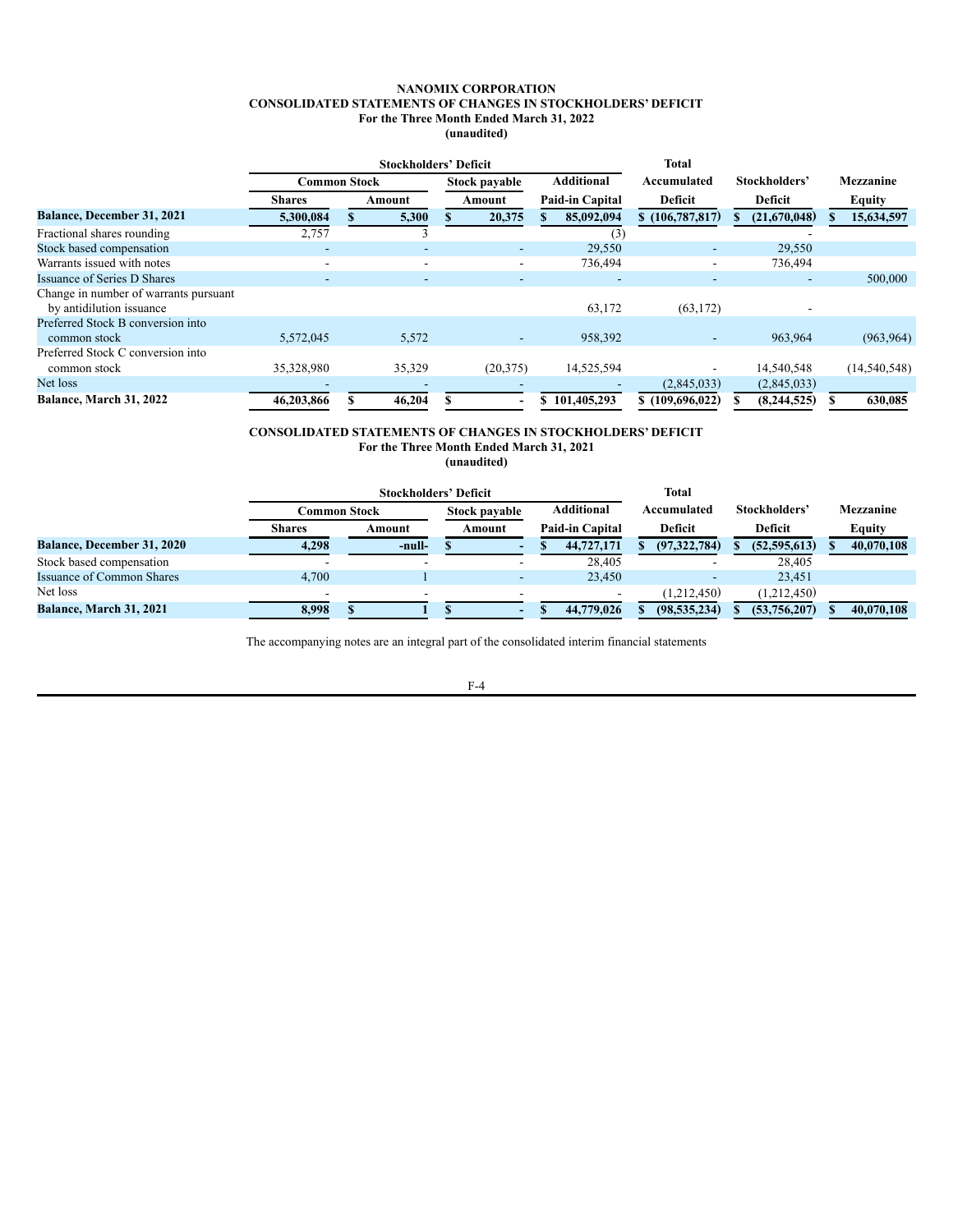# **NANOMIX CORPORATION CONSOLIDATED STATEMENTS OF CASH FLOWS (unaudited)**

<span id="page-5-0"></span>

| 2021<br>2022<br>Cash flows from operating activities:<br>Net loss<br>$\mathbb{S}$<br>$(2,845,033)$ \$<br>(1,212,450)<br>Adjustments to reconcile net loss to net cash used by operating activities:<br>Depreciation and amortization expense<br>21,443<br>8,165<br>Loss from asset disposal<br>485<br>Stock-based compensation<br>29,550<br>28,405<br>Warrants<br>136,493<br>Amortization of debt discount<br>814,853<br>Leasing<br>811<br>Increase (decrease) in cash attributable to changes in operating assets and liabilities:<br>Accounts receivable<br>821<br>Prepaid expenses<br>61,165<br>(8,686)<br>40.000<br>Other assets<br>Accounts payable<br>404,139<br>341,515<br>Accrued expenses<br>(60, 425)<br>(111, 742)<br>Accounts payable and accrued expenses, related party<br>15,000<br>50,000<br><b>Accrued Interest</b><br>27,025<br>27,379<br>Accrued Interest, related party<br>327,943<br>Other liabilities<br>(8, 448)<br>(1,363,753)<br>(547, 839)<br>Net cash used by operating activities<br>Cash flows from investing activities:<br>Purchase of property and equipment<br>(22, 637)<br>(4,219)<br>(4,219)<br>Net cash used by investing activities<br>(22, 637)<br>Cash flows from financing activities:<br>Proceeds from notes payable<br>290,000<br>Proceeds from notes payable, related party<br>290,000<br>Proceeds from Secured Promissory Notes<br>600,000<br>Proceeds from issuance of common stock<br>23,450<br>Proceeds from issuance of Preferred stock D<br>500,000<br>603.450<br>1.100.000<br>Net cash provided by financing activities<br>51,392<br>Net increase (decrease) in cash<br>(286,390)<br>Cash at the beginning of the year<br>297,351<br>15,098<br>Cash at the end of the year<br>\$<br>\$<br>10,961<br>66,490<br>Non-cash investing and financing transactions:<br>Right-of-use asset obtained in exchange for lease obligations<br>639,335<br>(53,717)<br>Lease liability<br>(639, 335)<br>52,905<br>Convertible notes payable for accrued expenses<br>37,500 |                                              | <b>For Three Months Ended</b><br>March 31, |  |
|---------------------------------------------------------------------------------------------------------------------------------------------------------------------------------------------------------------------------------------------------------------------------------------------------------------------------------------------------------------------------------------------------------------------------------------------------------------------------------------------------------------------------------------------------------------------------------------------------------------------------------------------------------------------------------------------------------------------------------------------------------------------------------------------------------------------------------------------------------------------------------------------------------------------------------------------------------------------------------------------------------------------------------------------------------------------------------------------------------------------------------------------------------------------------------------------------------------------------------------------------------------------------------------------------------------------------------------------------------------------------------------------------------------------------------------------------------------------------------------------------------------------------------------------------------------------------------------------------------------------------------------------------------------------------------------------------------------------------------------------------------------------------------------------------------------------------------------------------------------------------------------------------------------------------------------------------------------------------------------------------------------|----------------------------------------------|--------------------------------------------|--|
|                                                                                                                                                                                                                                                                                                                                                                                                                                                                                                                                                                                                                                                                                                                                                                                                                                                                                                                                                                                                                                                                                                                                                                                                                                                                                                                                                                                                                                                                                                                                                                                                                                                                                                                                                                                                                                                                                                                                                                                                               |                                              |                                            |  |
|                                                                                                                                                                                                                                                                                                                                                                                                                                                                                                                                                                                                                                                                                                                                                                                                                                                                                                                                                                                                                                                                                                                                                                                                                                                                                                                                                                                                                                                                                                                                                                                                                                                                                                                                                                                                                                                                                                                                                                                                               |                                              |                                            |  |
|                                                                                                                                                                                                                                                                                                                                                                                                                                                                                                                                                                                                                                                                                                                                                                                                                                                                                                                                                                                                                                                                                                                                                                                                                                                                                                                                                                                                                                                                                                                                                                                                                                                                                                                                                                                                                                                                                                                                                                                                               |                                              |                                            |  |
|                                                                                                                                                                                                                                                                                                                                                                                                                                                                                                                                                                                                                                                                                                                                                                                                                                                                                                                                                                                                                                                                                                                                                                                                                                                                                                                                                                                                                                                                                                                                                                                                                                                                                                                                                                                                                                                                                                                                                                                                               |                                              |                                            |  |
|                                                                                                                                                                                                                                                                                                                                                                                                                                                                                                                                                                                                                                                                                                                                                                                                                                                                                                                                                                                                                                                                                                                                                                                                                                                                                                                                                                                                                                                                                                                                                                                                                                                                                                                                                                                                                                                                                                                                                                                                               |                                              |                                            |  |
|                                                                                                                                                                                                                                                                                                                                                                                                                                                                                                                                                                                                                                                                                                                                                                                                                                                                                                                                                                                                                                                                                                                                                                                                                                                                                                                                                                                                                                                                                                                                                                                                                                                                                                                                                                                                                                                                                                                                                                                                               |                                              |                                            |  |
|                                                                                                                                                                                                                                                                                                                                                                                                                                                                                                                                                                                                                                                                                                                                                                                                                                                                                                                                                                                                                                                                                                                                                                                                                                                                                                                                                                                                                                                                                                                                                                                                                                                                                                                                                                                                                                                                                                                                                                                                               |                                              |                                            |  |
|                                                                                                                                                                                                                                                                                                                                                                                                                                                                                                                                                                                                                                                                                                                                                                                                                                                                                                                                                                                                                                                                                                                                                                                                                                                                                                                                                                                                                                                                                                                                                                                                                                                                                                                                                                                                                                                                                                                                                                                                               |                                              |                                            |  |
|                                                                                                                                                                                                                                                                                                                                                                                                                                                                                                                                                                                                                                                                                                                                                                                                                                                                                                                                                                                                                                                                                                                                                                                                                                                                                                                                                                                                                                                                                                                                                                                                                                                                                                                                                                                                                                                                                                                                                                                                               |                                              |                                            |  |
|                                                                                                                                                                                                                                                                                                                                                                                                                                                                                                                                                                                                                                                                                                                                                                                                                                                                                                                                                                                                                                                                                                                                                                                                                                                                                                                                                                                                                                                                                                                                                                                                                                                                                                                                                                                                                                                                                                                                                                                                               |                                              |                                            |  |
|                                                                                                                                                                                                                                                                                                                                                                                                                                                                                                                                                                                                                                                                                                                                                                                                                                                                                                                                                                                                                                                                                                                                                                                                                                                                                                                                                                                                                                                                                                                                                                                                                                                                                                                                                                                                                                                                                                                                                                                                               |                                              |                                            |  |
|                                                                                                                                                                                                                                                                                                                                                                                                                                                                                                                                                                                                                                                                                                                                                                                                                                                                                                                                                                                                                                                                                                                                                                                                                                                                                                                                                                                                                                                                                                                                                                                                                                                                                                                                                                                                                                                                                                                                                                                                               |                                              |                                            |  |
|                                                                                                                                                                                                                                                                                                                                                                                                                                                                                                                                                                                                                                                                                                                                                                                                                                                                                                                                                                                                                                                                                                                                                                                                                                                                                                                                                                                                                                                                                                                                                                                                                                                                                                                                                                                                                                                                                                                                                                                                               |                                              |                                            |  |
|                                                                                                                                                                                                                                                                                                                                                                                                                                                                                                                                                                                                                                                                                                                                                                                                                                                                                                                                                                                                                                                                                                                                                                                                                                                                                                                                                                                                                                                                                                                                                                                                                                                                                                                                                                                                                                                                                                                                                                                                               |                                              |                                            |  |
|                                                                                                                                                                                                                                                                                                                                                                                                                                                                                                                                                                                                                                                                                                                                                                                                                                                                                                                                                                                                                                                                                                                                                                                                                                                                                                                                                                                                                                                                                                                                                                                                                                                                                                                                                                                                                                                                                                                                                                                                               |                                              |                                            |  |
|                                                                                                                                                                                                                                                                                                                                                                                                                                                                                                                                                                                                                                                                                                                                                                                                                                                                                                                                                                                                                                                                                                                                                                                                                                                                                                                                                                                                                                                                                                                                                                                                                                                                                                                                                                                                                                                                                                                                                                                                               |                                              |                                            |  |
|                                                                                                                                                                                                                                                                                                                                                                                                                                                                                                                                                                                                                                                                                                                                                                                                                                                                                                                                                                                                                                                                                                                                                                                                                                                                                                                                                                                                                                                                                                                                                                                                                                                                                                                                                                                                                                                                                                                                                                                                               |                                              |                                            |  |
|                                                                                                                                                                                                                                                                                                                                                                                                                                                                                                                                                                                                                                                                                                                                                                                                                                                                                                                                                                                                                                                                                                                                                                                                                                                                                                                                                                                                                                                                                                                                                                                                                                                                                                                                                                                                                                                                                                                                                                                                               |                                              |                                            |  |
|                                                                                                                                                                                                                                                                                                                                                                                                                                                                                                                                                                                                                                                                                                                                                                                                                                                                                                                                                                                                                                                                                                                                                                                                                                                                                                                                                                                                                                                                                                                                                                                                                                                                                                                                                                                                                                                                                                                                                                                                               |                                              |                                            |  |
|                                                                                                                                                                                                                                                                                                                                                                                                                                                                                                                                                                                                                                                                                                                                                                                                                                                                                                                                                                                                                                                                                                                                                                                                                                                                                                                                                                                                                                                                                                                                                                                                                                                                                                                                                                                                                                                                                                                                                                                                               |                                              |                                            |  |
|                                                                                                                                                                                                                                                                                                                                                                                                                                                                                                                                                                                                                                                                                                                                                                                                                                                                                                                                                                                                                                                                                                                                                                                                                                                                                                                                                                                                                                                                                                                                                                                                                                                                                                                                                                                                                                                                                                                                                                                                               |                                              |                                            |  |
|                                                                                                                                                                                                                                                                                                                                                                                                                                                                                                                                                                                                                                                                                                                                                                                                                                                                                                                                                                                                                                                                                                                                                                                                                                                                                                                                                                                                                                                                                                                                                                                                                                                                                                                                                                                                                                                                                                                                                                                                               |                                              |                                            |  |
|                                                                                                                                                                                                                                                                                                                                                                                                                                                                                                                                                                                                                                                                                                                                                                                                                                                                                                                                                                                                                                                                                                                                                                                                                                                                                                                                                                                                                                                                                                                                                                                                                                                                                                                                                                                                                                                                                                                                                                                                               |                                              |                                            |  |
|                                                                                                                                                                                                                                                                                                                                                                                                                                                                                                                                                                                                                                                                                                                                                                                                                                                                                                                                                                                                                                                                                                                                                                                                                                                                                                                                                                                                                                                                                                                                                                                                                                                                                                                                                                                                                                                                                                                                                                                                               |                                              |                                            |  |
|                                                                                                                                                                                                                                                                                                                                                                                                                                                                                                                                                                                                                                                                                                                                                                                                                                                                                                                                                                                                                                                                                                                                                                                                                                                                                                                                                                                                                                                                                                                                                                                                                                                                                                                                                                                                                                                                                                                                                                                                               |                                              |                                            |  |
|                                                                                                                                                                                                                                                                                                                                                                                                                                                                                                                                                                                                                                                                                                                                                                                                                                                                                                                                                                                                                                                                                                                                                                                                                                                                                                                                                                                                                                                                                                                                                                                                                                                                                                                                                                                                                                                                                                                                                                                                               |                                              |                                            |  |
|                                                                                                                                                                                                                                                                                                                                                                                                                                                                                                                                                                                                                                                                                                                                                                                                                                                                                                                                                                                                                                                                                                                                                                                                                                                                                                                                                                                                                                                                                                                                                                                                                                                                                                                                                                                                                                                                                                                                                                                                               |                                              |                                            |  |
|                                                                                                                                                                                                                                                                                                                                                                                                                                                                                                                                                                                                                                                                                                                                                                                                                                                                                                                                                                                                                                                                                                                                                                                                                                                                                                                                                                                                                                                                                                                                                                                                                                                                                                                                                                                                                                                                                                                                                                                                               |                                              |                                            |  |
|                                                                                                                                                                                                                                                                                                                                                                                                                                                                                                                                                                                                                                                                                                                                                                                                                                                                                                                                                                                                                                                                                                                                                                                                                                                                                                                                                                                                                                                                                                                                                                                                                                                                                                                                                                                                                                                                                                                                                                                                               |                                              |                                            |  |
|                                                                                                                                                                                                                                                                                                                                                                                                                                                                                                                                                                                                                                                                                                                                                                                                                                                                                                                                                                                                                                                                                                                                                                                                                                                                                                                                                                                                                                                                                                                                                                                                                                                                                                                                                                                                                                                                                                                                                                                                               |                                              |                                            |  |
|                                                                                                                                                                                                                                                                                                                                                                                                                                                                                                                                                                                                                                                                                                                                                                                                                                                                                                                                                                                                                                                                                                                                                                                                                                                                                                                                                                                                                                                                                                                                                                                                                                                                                                                                                                                                                                                                                                                                                                                                               |                                              |                                            |  |
|                                                                                                                                                                                                                                                                                                                                                                                                                                                                                                                                                                                                                                                                                                                                                                                                                                                                                                                                                                                                                                                                                                                                                                                                                                                                                                                                                                                                                                                                                                                                                                                                                                                                                                                                                                                                                                                                                                                                                                                                               |                                              |                                            |  |
|                                                                                                                                                                                                                                                                                                                                                                                                                                                                                                                                                                                                                                                                                                                                                                                                                                                                                                                                                                                                                                                                                                                                                                                                                                                                                                                                                                                                                                                                                                                                                                                                                                                                                                                                                                                                                                                                                                                                                                                                               |                                              |                                            |  |
|                                                                                                                                                                                                                                                                                                                                                                                                                                                                                                                                                                                                                                                                                                                                                                                                                                                                                                                                                                                                                                                                                                                                                                                                                                                                                                                                                                                                                                                                                                                                                                                                                                                                                                                                                                                                                                                                                                                                                                                                               |                                              |                                            |  |
|                                                                                                                                                                                                                                                                                                                                                                                                                                                                                                                                                                                                                                                                                                                                                                                                                                                                                                                                                                                                                                                                                                                                                                                                                                                                                                                                                                                                                                                                                                                                                                                                                                                                                                                                                                                                                                                                                                                                                                                                               |                                              |                                            |  |
|                                                                                                                                                                                                                                                                                                                                                                                                                                                                                                                                                                                                                                                                                                                                                                                                                                                                                                                                                                                                                                                                                                                                                                                                                                                                                                                                                                                                                                                                                                                                                                                                                                                                                                                                                                                                                                                                                                                                                                                                               |                                              |                                            |  |
|                                                                                                                                                                                                                                                                                                                                                                                                                                                                                                                                                                                                                                                                                                                                                                                                                                                                                                                                                                                                                                                                                                                                                                                                                                                                                                                                                                                                                                                                                                                                                                                                                                                                                                                                                                                                                                                                                                                                                                                                               |                                              |                                            |  |
|                                                                                                                                                                                                                                                                                                                                                                                                                                                                                                                                                                                                                                                                                                                                                                                                                                                                                                                                                                                                                                                                                                                                                                                                                                                                                                                                                                                                                                                                                                                                                                                                                                                                                                                                                                                                                                                                                                                                                                                                               |                                              |                                            |  |
|                                                                                                                                                                                                                                                                                                                                                                                                                                                                                                                                                                                                                                                                                                                                                                                                                                                                                                                                                                                                                                                                                                                                                                                                                                                                                                                                                                                                                                                                                                                                                                                                                                                                                                                                                                                                                                                                                                                                                                                                               |                                              |                                            |  |
|                                                                                                                                                                                                                                                                                                                                                                                                                                                                                                                                                                                                                                                                                                                                                                                                                                                                                                                                                                                                                                                                                                                                                                                                                                                                                                                                                                                                                                                                                                                                                                                                                                                                                                                                                                                                                                                                                                                                                                                                               | Preferred stock conversion into common stock | 15,504,512                                 |  |
| Dividend pursuant to warrant number change<br>63,172                                                                                                                                                                                                                                                                                                                                                                                                                                                                                                                                                                                                                                                                                                                                                                                                                                                                                                                                                                                                                                                                                                                                                                                                                                                                                                                                                                                                                                                                                                                                                                                                                                                                                                                                                                                                                                                                                                                                                          |                                              |                                            |  |
| 600.000<br>Warrant issued with debt<br>$\overline{a}$                                                                                                                                                                                                                                                                                                                                                                                                                                                                                                                                                                                                                                                                                                                                                                                                                                                                                                                                                                                                                                                                                                                                                                                                                                                                                                                                                                                                                                                                                                                                                                                                                                                                                                                                                                                                                                                                                                                                                         |                                              |                                            |  |

The accompanying notes are an integral part of the consolidated interim financial statements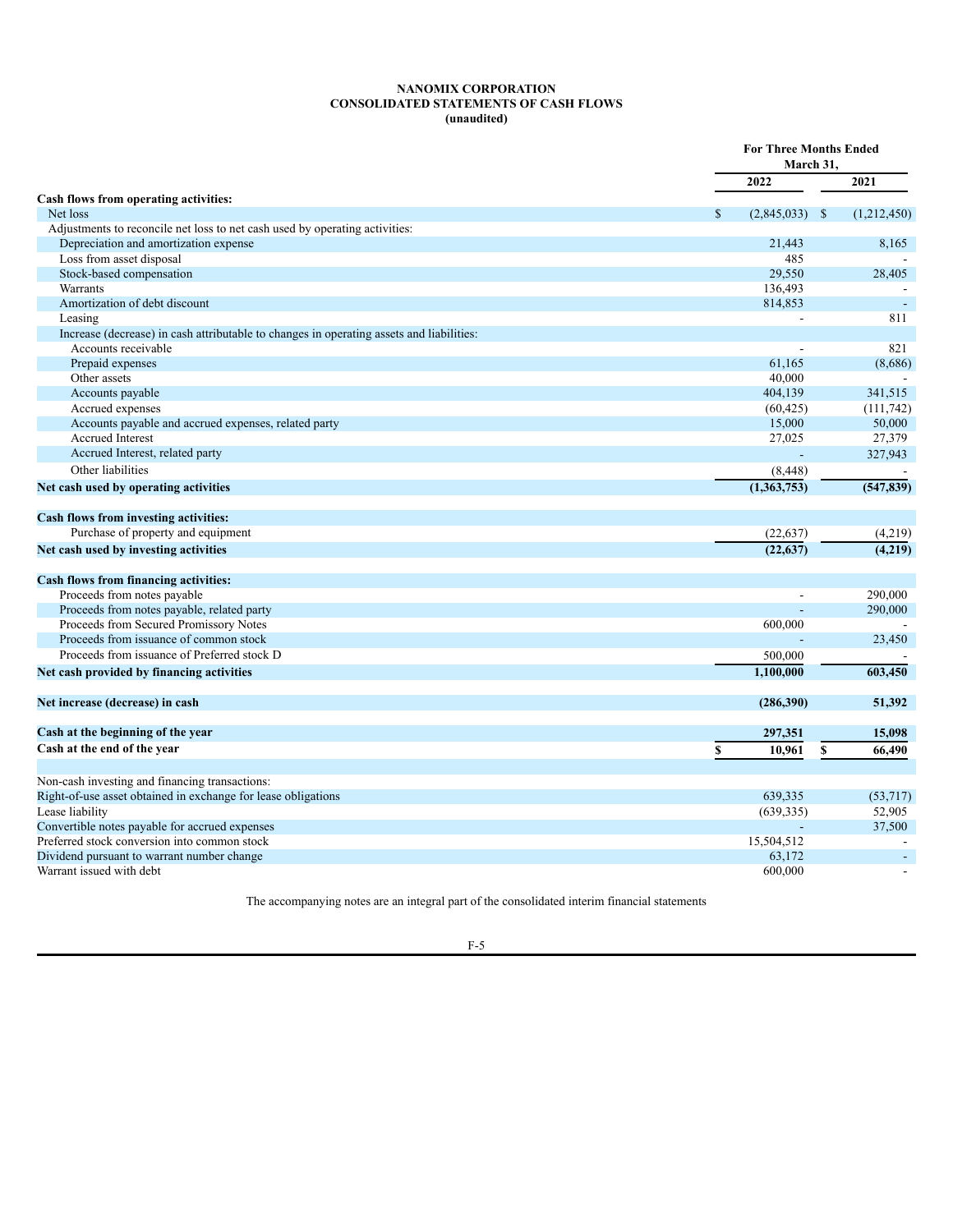# **NANOMIX CORPORATION NOTES TO CONSOLIDATED FINANCIAL STATEMENTS** (Information as of March 31, 2022 and for the three months ended March 31, 2022 and 2021 is unaudited. **Information as of December 31, 2021 is derived from audited financial statements)**

# <span id="page-6-0"></span>**NOTE 1 – THE COMPANY AND NATURE OF BUSINESS**

#### *Nature of Operations*

Boston Therapeutics, Inc. (the "Company") was formed as a Delaware corporation on August 24, 2009 under the name Avanyx Therapeutics, Inc. On November 10, 2010, the Company entered into an Agreement and Plan of Merger (the "Merger Agreement") with Boston Therapeutics, Inc., a New Hampshire corporation ("BTI") providing for the merger of BTI into the Company with the Company being the surviving entity (the "Merger"), the issuance by the Company of 4,000,000 shares of common stock to the stockholders of BTI in exchange for 100% of the outstanding common stock of BTI, and the change of the Company's name to Boston Therapeutics, Inc. On February 12, 2018, the Company acquired CureDM Group Holdings LLC ("CureDM"), for 47,741,140 shares of common stock of which 25,000,000 were delivered at closing and 22,741,140 were to be delivered in four equal tranches of 5,685,285 each upon the achievement of specific milestones. On January 26, 2021, Boston Therapeutics, Inc., a Delaware corporation (the "Company"), BTHE Acquisition Inc., a California corporation and wholly-owned subsidiary of the Company ("Merger Sub"), and Nanomix, Inc., a California corporation ("Nanomix"), entered into an Agreement and Plan of Merger (the "Merger Agreement"), pursuant to which, Merger Sub merged with and into Nanomix, with Nanomix continuing as a wholly-owned subsidiary of the Company and the surviving corporation of the merger (the "Merger"). On November 12, 2021, FINRA notified the Company that the name change to "Nanomix Corporation" and the symbol change to "NNMX" would be effective November 15, 2021. As consideration for the Merger, the Company issued to the shareholders of Nanomix 1,000,000 shares of a newly created Series C Convertible Preferred Stock of the Company (the "Preferred Stock"). On March 22, 2022, 991,133 of such shares of Preferred Stock issued to Nanomix shareholders automatically converted into 35,328,980 shares of common stock of the Company, 3,281 shares of Preferred Stock C were converted into 116,939 of common stock in April 2022 and 5,586 of Preferred Stock C are still outstanding and will be converted into 199,131 of common stock of the Company; the warrants assumed at closing may be exercisable into approximately 2,124,687 shares of common stock of the Company and the options and restricted stock units assumed at closing may be exercisable into approximately 5,718,838 shares of common stock of the Company. The shares of common stock issuable upon conversion of the Preferred Stock together with warrants, restricted stock units and options assumed on the closing date represent approximately 80% of the outstanding shares of Common Stock of the Company upon closing of the Merger. The merger closed on June 4, 2021. See Note 9

Nanomix has developed an advanced mobile Point-of-Care (POC) diagnostic system that can be used in performing a wide range of in vitro diagnostic tests in many environments. Our goal is to provide laboratory quality testing for time sensitive medical conditions, at the first point of contact that a patient has with the healthcare system, no matter where that occurs. The Nanomix eLab® system is CE Marked, a 510(k) is currently in development, and Emergency Use Application (EUA) for COVID testing has been submitted to the FDA. Nanomix intends to market and sell the Nanomix eLab system for the detection and diagnosis of a variety of time sensitive medical conditions.

### **NOTE 2 – BASIS OF PRESENTATION**

The accompanying financial statements have been prepared in accordance with accounting principles generally accepted in the United States of America ("GAAP") and include all adjustments necessary for the fair presentation of the Company's financial position for the periods presented.

The Company currently operates in one business segment focusing on the development of mobile diagnostic tests. The Company is not organized by market and is managed and operated as one business. A single management team reports to the chief operating decision maker, the Chief Executive Officer, who comprehensively manages the entire business. The Company does not currently operate any separate lines of business or separate business entities.

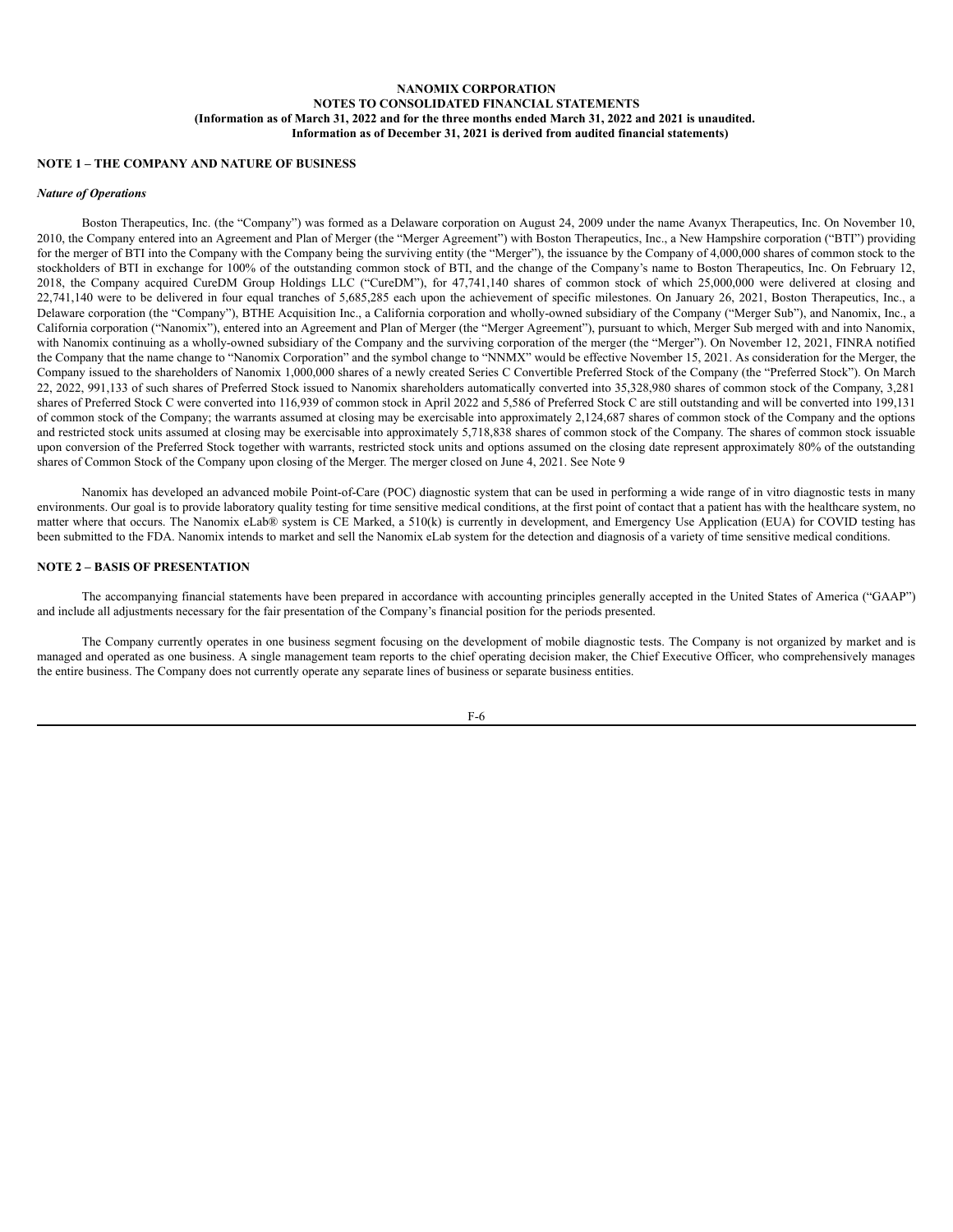#### *Going Concern*

The accompanying financial statements have been prepared assuming the Company will continue as a going concern, which contemplates, among other things, the realization of assets and satisfaction of liabilities in the normal course of business. The Company has not yet realized any significant revenues from its planned operations. The Company had net losses of approximately \$2.8 million and \$1.2 million for the three months ended March 31, 2022 and 2021, respectively. These matters, among others, raise substantial doubt about the Company's ability to continue as a going concern.

Since inception, the operations of the Company have been funded through the sale of common stock, preferred stock subject to redemption, debt and convertible debt, and derived revenue from contract research and development services. Management believes that its existing working capital is insufficient to fund the Company's operations for the next twelve months. As a result, the Company will need to raise additional capital to fund its operations and continue to conduct activities that support the development and commercialization of its products. Management intends to raise additional funds by way of public or private offering and continued contract research and development services. Management cannot be certain that additional funding will be available on acceptable terms, or at all to the extent that the Company raises additional funds by issuing equity securities, the Company's stockholders may experience significant dilution. Any debt financing, if available, may involve restrictive covenants that impact the Company's ability to conduct business. If the Company is not able to raise additional capital when required or an acceptable terms, the Company may have to (i) significantly delay, scale back or discontinue the development and/or commercialization of one or more product candidates; (ii) seek collaborators for product candidates at an earlier stage than otherwise would be desirable and on terms that are less favorable than might otherwise be available; or (iii) relinquish or otherwise dispose of rights to technologies, product candidates or products that the Company would otherwise seek to develop or commercialize.

The consolidated financial statements do not include any adjustments that might be necessary if Company is unable to continue as a going concern.

#### *Principles of Consolidation*

The consolidated financial statements include the accounts of the Company and its wholly-owned or controlled operating subsidiaries. All intercompany accounts and transactions have been eliminated.

# **NOTE 3 – SUMMARY OF SIGNIFICANT ACCOUNTING POLICIES**

### *Use of Estimates*

The preparation of the consolidated financial statements and related disclosures in conformity with U.S. generally accepted accounting principles ("U.S. GAAP") requires the Company's management to make judgments, assumptions and estimates that affect the amounts reported in its consolidated financial statements and accompanying notes. Management bases its estimates on historical experience and on various other assumptions it believes to be reasonable under the circumstances, the results of which form the basis for making judgments about the carrying values of assets and liabilities. Actual results may differ from these estimates and these differences may be material. The more significant estimates and assumptions by management include among others: recoverability of long-lived assets, accrued liabilities, the valuation allowance of deferred tax assets resulting from net operating losses and the valuation of the Company's common stock, preferred stock, warrants and options on the Company's common stock.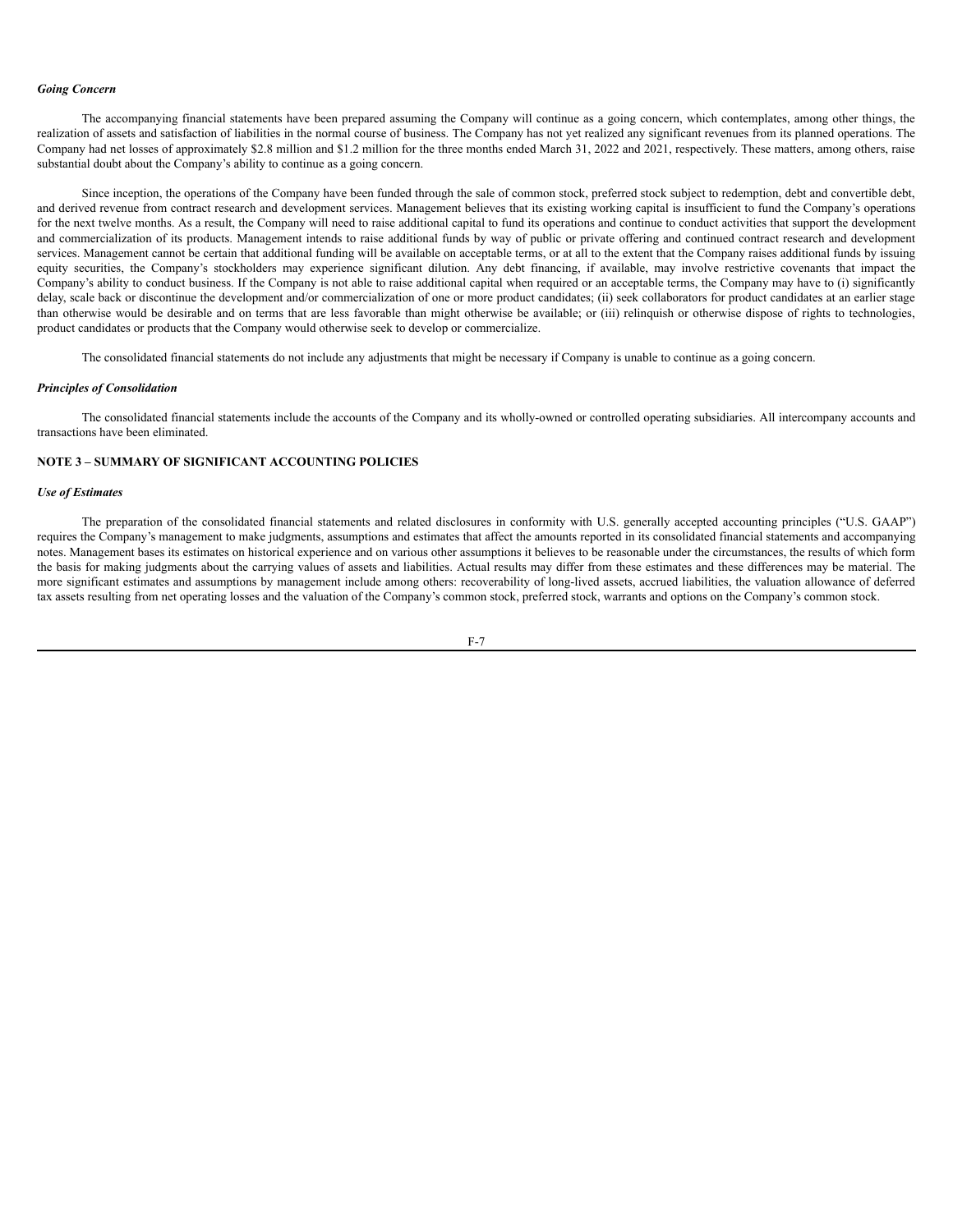#### *Revenue Recognition*

The Company recognizes revenue when the customer obtains control of promised goods or services, in an amount that reflects the consideration the Company expects to receive in exchange for those goods or services. The Company recognizes revenue following the five-step model prescribed under Accounting Standards Update ("ASU") 2014-09 ASC 606 – Revenue from Contracts with customers: (i) identify contract(s) with a customer; (ii) identify the performance obligations in the contract; (iii) determine the transaction price; (iv) allocate the transaction price to the performance obligations in the contract; and (v) recognize revenue when (or as) the Company satisfies the performance obligation.

#### *R&D Revenue*

All contracts with customers are evaluated under the five-step model described above. The company recognizes income from R&D milestone-based contracts when those milestones are reached and non-milestone contracts and grants when earned. These projects are invoiced after expenses are incurred. Any projects or grants funded in advance are deferred until earned.

## *Cash and Cash Equivalents*

For purposes of the Consolidated Statement of Cash Flows, the Company considers liquid investments with an original maturity of three months or less to be cash equivalents. As of March 31, 2022, the Company places all of its cash and with one financial institution. Such funds are insured by The Federal Deposit Insurance Corporation ("FDIC") up to \$250,000. Cash balances could exceed insured amounts at any given time; however, the Company has not experienced any such losses. At March 31, 2022 and December 31, 2021 there were no cash equivalents.

### *Allowances for Sales Returns and Doubtful Accounts*

The allowance for sales returns is based on the Company's estimates of potential future product returns and other allowances related to current period product revenue. The Company analyzes historical returns, current economic trends and changes in customer demand and acceptance of the Company's products. The allowance for doubtful accounts is based on the Company's assessment of the collectability of customer accounts and the aging of the related invoices, and represents the Company's best estimate of probable credit losses in its existing trade accounts receivable. The Company regularly reviews the allowance by considering factors such as historical experience, credit quality, the age of the accounts receivable balances, and current economic conditions that may affect a customer's ability to pay. We determined that no allowances for sales returns and doubtful accounts were required at March 31, 2022 and December 31, 2021.

### *Property and Equipment*

Property and equipment are carried at cost and depreciated or amortized using a straight-line basis over the estimated useful lives of assets, as follows:

| Computer equipment             | 3 years |
|--------------------------------|---------|
| Office furniture and equipment | 5 years |
| Laboratory equipment           | 4 years |
| Manufacturing equipment        | 5 years |

Leasehold improvements are depreciated over the shorter of their estimated useful lives or the term of the respective lease on a straight line basis.

The cost of repairs and maintenance is expensed as incurred; major replacements and improvements are capitalized. When assets are retired or disposed of, the cost and accumulated depreciation will be removed from the accounts and the resulting gain or loss, if any, will be reflected in operations.

The Company will assess the recoverability of property and equipment by determining whether the depreciation and amortization of these assets over their remaining life can be recovered through projected undiscounted future cash flows. The amount of equipment impairment, if any, will be measured based on fair value and is charged to operations in the period in which such impairment is determined by management.

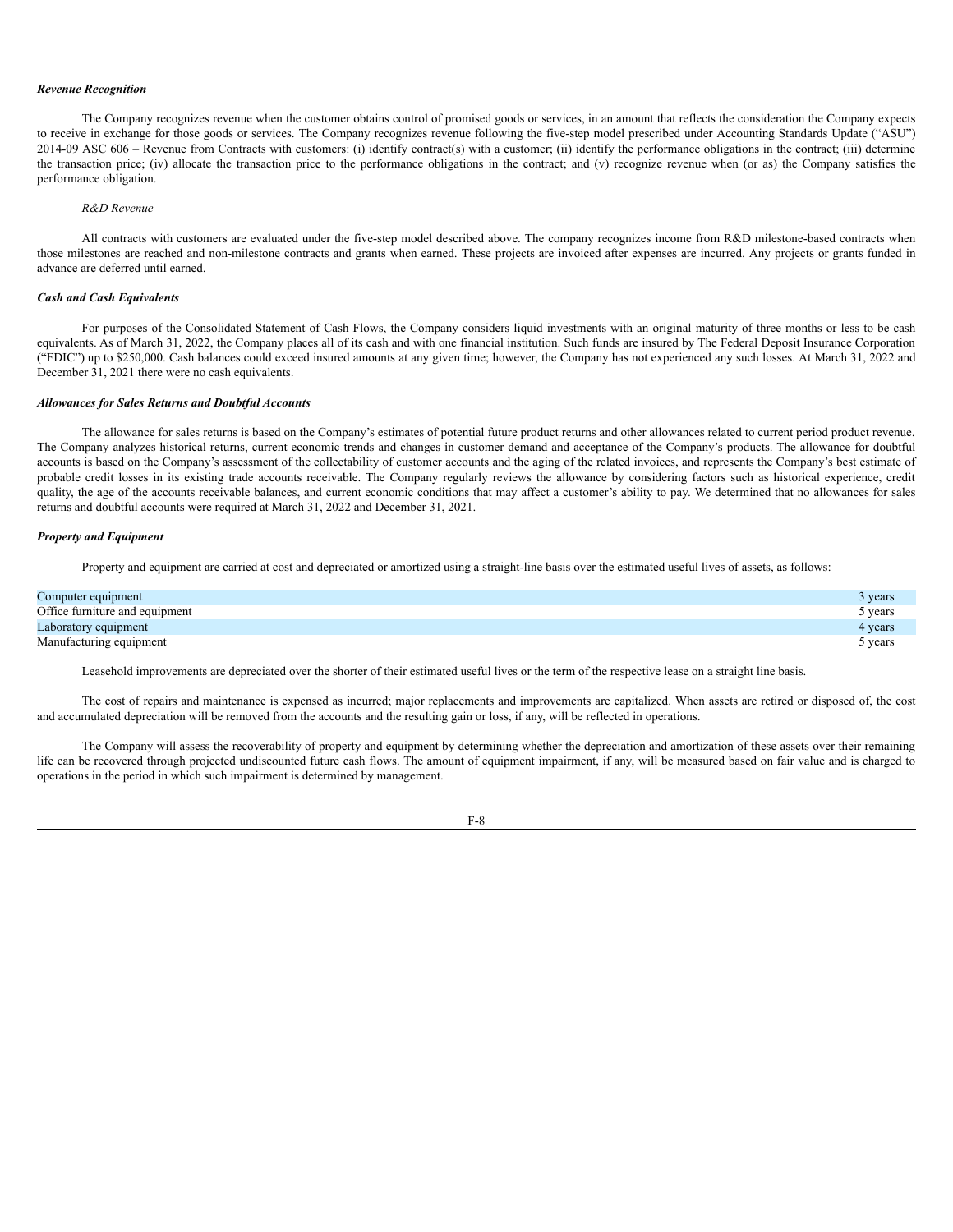#### *Income Taxes*

The Company accounts for income taxes under an asset and liability approach that recognizes deferred tax assets and liabilities based on the difference between the financial statement carrying amounts and the tax bases of assets and liabilities using enacted tax rates in effect in the years in which the differences are expected to reverse.

The Company follows a more-likely than -not threshold for financial statement recognition and measurement of a tax position taken, or expected to be taken, in a tax return.

The company assesses the realizability of its net deferred tax assets on an annual basis. If, after considering all relevant positive and negative evidence, it is more likely than not that some portion or all of the net deferred tax assets will not be realized, the Company will reduce the net deferred tax assets by a valuation allowance. The realization of the net deferred tax assets is dependent on several factors, including the generation of sufficient taxable income prior to the expiration of the net operating loss carryforwards.

The Company has no uncertain tax positions at any of the dates presented.

### *Foreign Currency Translation*

The Company derives a portion of its revenue from foreign countries, but customers pay in U.S. Dollars. Therefore, no adjustments are required in the accompanying consolidated financial statements for foreign currency transactions.

### *Research and Development Costs*

The Company expenses the cost of research and development as incurred. Research and development expenses comprise costs incurred in performing research and development activities, including clinical trial costs, manufacturing costs for both clinical and pre-clinical materials as well as other contracted services, license fees, and other externa costs. Nonrefundable advance payments for goods and services that will be used in future research and development activities are expensed when the activity is performed or when the goods have been received, rather when payment is made, in accordance with ASC 730, *Research and Development*.

## *Fair Value Measurements*

Fair value is defined as the price that would be received for sale of an asset or paid for transfer of a liability, in an orderly transaction between market participants at the measurement date. GAAP established a three-tier fair value hierarchy, which prioritizes the inputs used in measuring fair value. The hierarchy gives the highest priority to unadjusted quoted prices in active markets for identical assets or liabilities (Level 1 measurements) and the lowest priority to unobservable inputs ( Level 3 measurements). These tiers include:

- Level 1, defined as observable inputs such as quoted prices for identical instruments in active markets;
- Level 2, defined as inputs other than quoted prices in active markets that are either directly or indirectly observable such as quoted prices for similar instruments in active markets or quoted prices for identical or similar instruments in markets that are not active; and
- Level 3, defined as unobservable inputs in which little or no market data exists, therefore requiring an entity to develop its own assumptions, such as valuations derived from valuation techniques in which one or more significant inputs or significant value drivers are unobservable.

The Company had no assets or liabilities which were measured at fair value on a nonrecurring basis during the reporting periods.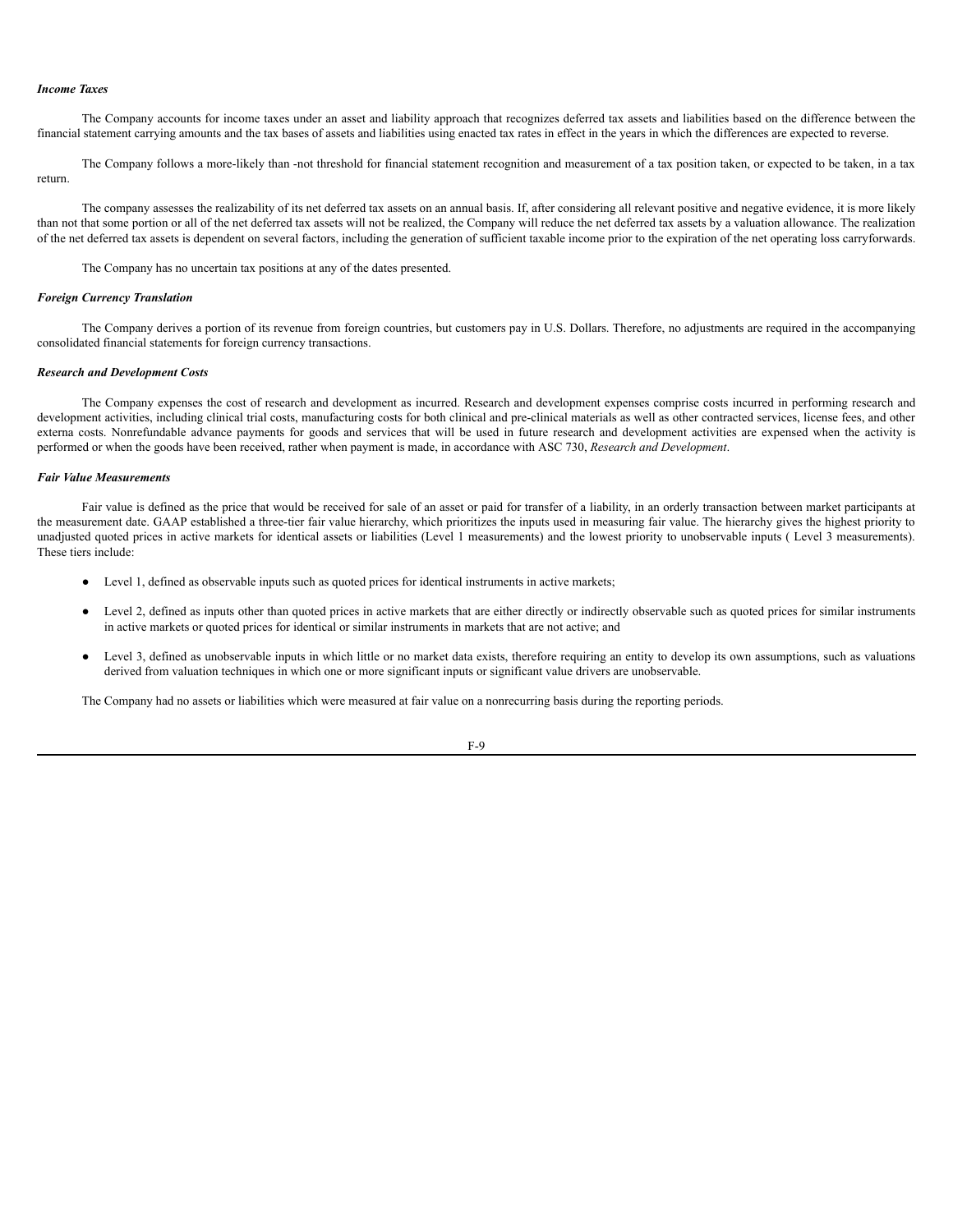#### *Fair Value of Financial Instruments*

In accordance with current accounting standards, certain assets and liabilities must be measured at fair value. ASC 820 defines fair value as the price that would be received to sell an asset or paid to transfer a liability in an orderly transaction between market participants at the measurement date (an exit price). The standard outlines a valuation framework and creates a fair value hierarchy in order to increase the consistency and comparability of fair value measurements and the related disclosures. ASC 820 requires that certain assets and liabilities must be measured at fair value, and the standard details the disclosures that are required for items measured at fair value. The Company had no assets and liabilities required to be measured on a recurring basis at December 31, 2021 and 2020.

The current assets and current liabilities reported on the Company's balance sheets are estimated by management to approximate fair market value due to their shortterm nature.

### *Employee Stock-based Compensation*

Stock-based compensation issued to employees and members of the Company's Board of Directors is measured at the date of grant based on the estimated fair value of the award, net of estimated forfeitures. The grant date fair value of a stock-based award is recognized as an expense over the requisite service period of the award on a straightline basis.

For purposes of determining the variables used in the calculation of stock-based compensation issued to employees, the Company performs an analysis of current market data and historical data to calculate an estimate of implied volatility, the expected term of the option and the expected forfeiture rate. With the exception of the expected forfeiture rate, which is not an input, the Company uses these estimates as variables in the Black-choles option pricing model. Depending upon the number of stock options granted, any fluctuations in these calculations could have a material effect on the results presented in the Company's Statements of Operations. In addition, any differences between estimated forfeitures and actual forfeitures could also have a material impact on the Company's financial statements.

### *Stock-Based Compensation Issued to Non-employees*

Common stock issued to non-employees for acquiring goods or providing services is recognized at fair value when the goods are obtained or over the service period, which is generally the vesting period. If the award contains performance conditions, the measurement date of the award is the earlier of the date at which a commitment for performance by the non-employee is reached or the date at which performance is reached. A performance commitment is reached when performance by the non-employee is probable because of sufficiently large disincentives for nonperformance.

## *Earnings per Share*

The computation of basic earnings per common share is based on the weighted average number of shares outstanding during the period. The computation of diluted earnings per common share is based on the weighted average number of shares outstanding during the period plus the weighted average common stock equivalents which would arise from the exercise of stock options, warrants, convertible preferred stock and other rights during the period.

For the period ended March 31, 2022, the diluted weighted average number of shares is the same as the basic weighted average number of shares as the inclusion of any common stock equivalents would be anti-dilutive.

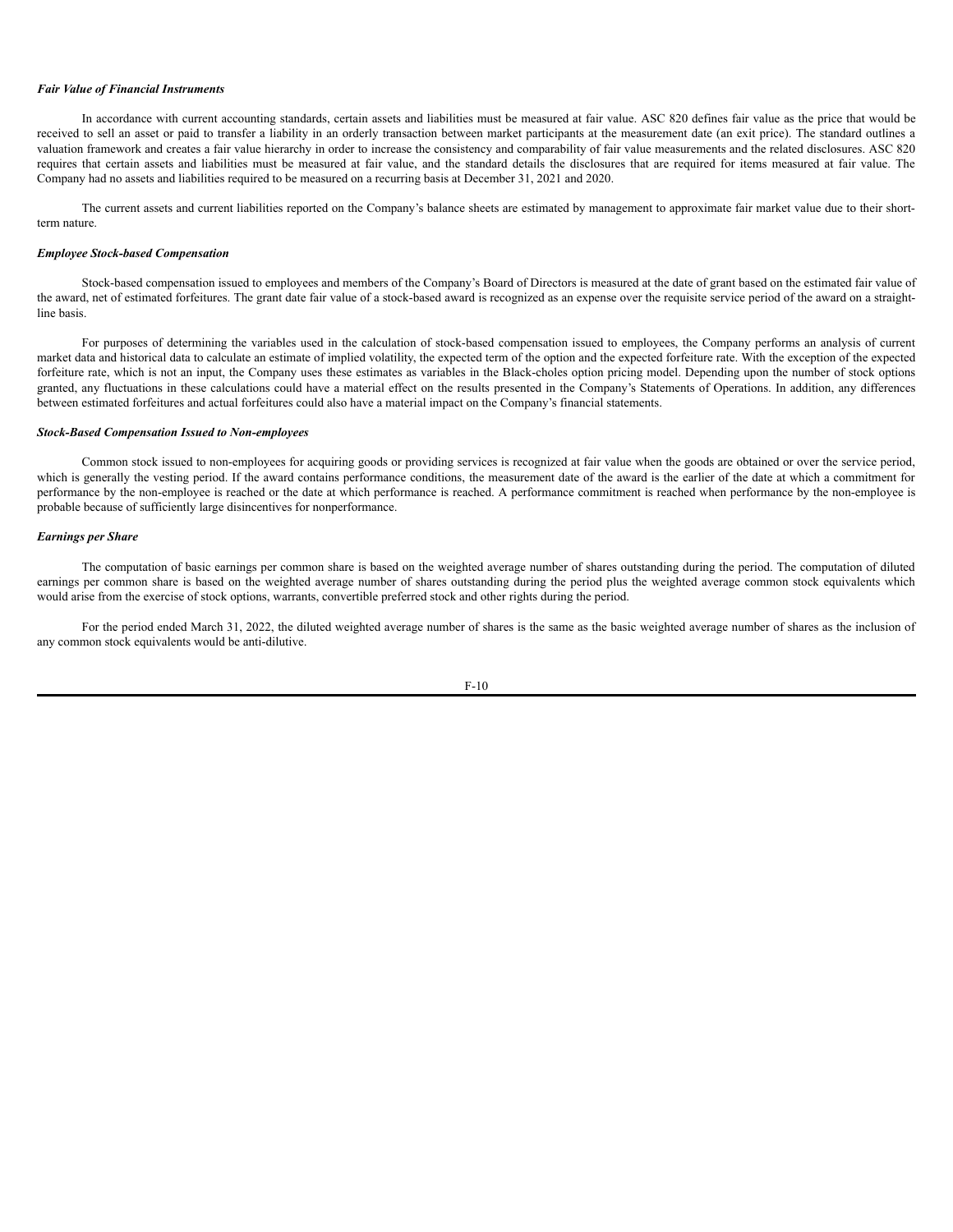# **NOTE 4 – REVENUE**

# *Deferred Revenue*

The company recognizes income from R&D milestone-based contracts when those milestones are reached and non-milestone contracts and grants when earned. These projects are invoiced after expenses are incurred. Any projects or grants funded in advance are deferred until earned.

From time to time the Company may receive prepayment from customers for products to be manufactured or component materials to be procured and shipped in future dates. Customer payments in advance of the applicable performance obligation are deferred and recognized in accordance with ASC 606.

As of March 31, 2022 and December 31, 2021, there were \$293,523 unearned advanced revenues.

# *Disaggregation of Revenue*

The following table disaggregates total revenues for the periods ending March 31, 2022 and 2021:

|                         | <b>Three months Ended</b><br>March 31. |  |  |         |  |
|-------------------------|----------------------------------------|--|--|---------|--|
|                         | 2022                                   |  |  | 2021    |  |
| Government grant income |                                        |  |  | 141,778 |  |
|                         |                                        |  |  | 141,778 |  |

# **NOTE 5 – PROPERTY AND EQUIPMENT**

Property and equipment consisted of the following at March 31, 2022 and December 31, 2021:

|                                                               |  | 2022       |  |           |  |  |  |  |  | March 31, |  |  |  |  |  | As of |  |  |  |  |  |  |  |  |  |  |  |  |  |  |  |  |  |  |  | As of<br>December 31,<br>2021 |
|---------------------------------------------------------------|--|------------|--|-----------|--|--|--|--|--|-----------|--|--|--|--|--|-------|--|--|--|--|--|--|--|--|--|--|--|--|--|--|--|--|--|--|--|-------------------------------|
| Computer Equipment & Office Equipment                         |  | 27,502     |  | 27,453    |  |  |  |  |  |           |  |  |  |  |  |       |  |  |  |  |  |  |  |  |  |  |  |  |  |  |  |  |  |  |  |                               |
| Lab Equipment                                                 |  | 300.112    |  | 300,112   |  |  |  |  |  |           |  |  |  |  |  |       |  |  |  |  |  |  |  |  |  |  |  |  |  |  |  |  |  |  |  |                               |
| Manufacturing Equipment                                       |  | 445.280    |  | 435,220   |  |  |  |  |  |           |  |  |  |  |  |       |  |  |  |  |  |  |  |  |  |  |  |  |  |  |  |  |  |  |  |                               |
| Furniture and fixtures                                        |  | 14.370     |  | 14,370    |  |  |  |  |  |           |  |  |  |  |  |       |  |  |  |  |  |  |  |  |  |  |  |  |  |  |  |  |  |  |  |                               |
| Leasehold Improvements                                        |  | 11,550     |  | 20,232    |  |  |  |  |  |           |  |  |  |  |  |       |  |  |  |  |  |  |  |  |  |  |  |  |  |  |  |  |  |  |  |                               |
| Total property and equipment                                  |  | 798.814    |  | 797.387   |  |  |  |  |  |           |  |  |  |  |  |       |  |  |  |  |  |  |  |  |  |  |  |  |  |  |  |  |  |  |  |                               |
| Accumulated depreciation                                      |  | (458, 787) |  | (458,069) |  |  |  |  |  |           |  |  |  |  |  |       |  |  |  |  |  |  |  |  |  |  |  |  |  |  |  |  |  |  |  |                               |
| Total property and equipment, net of accumulated depreciation |  | 340,027    |  | 339,318   |  |  |  |  |  |           |  |  |  |  |  |       |  |  |  |  |  |  |  |  |  |  |  |  |  |  |  |  |  |  |  |                               |

Depreciation expense was \$21,443 and \$8,165 for the three months ended March 31, 2022 and 2021, respectively.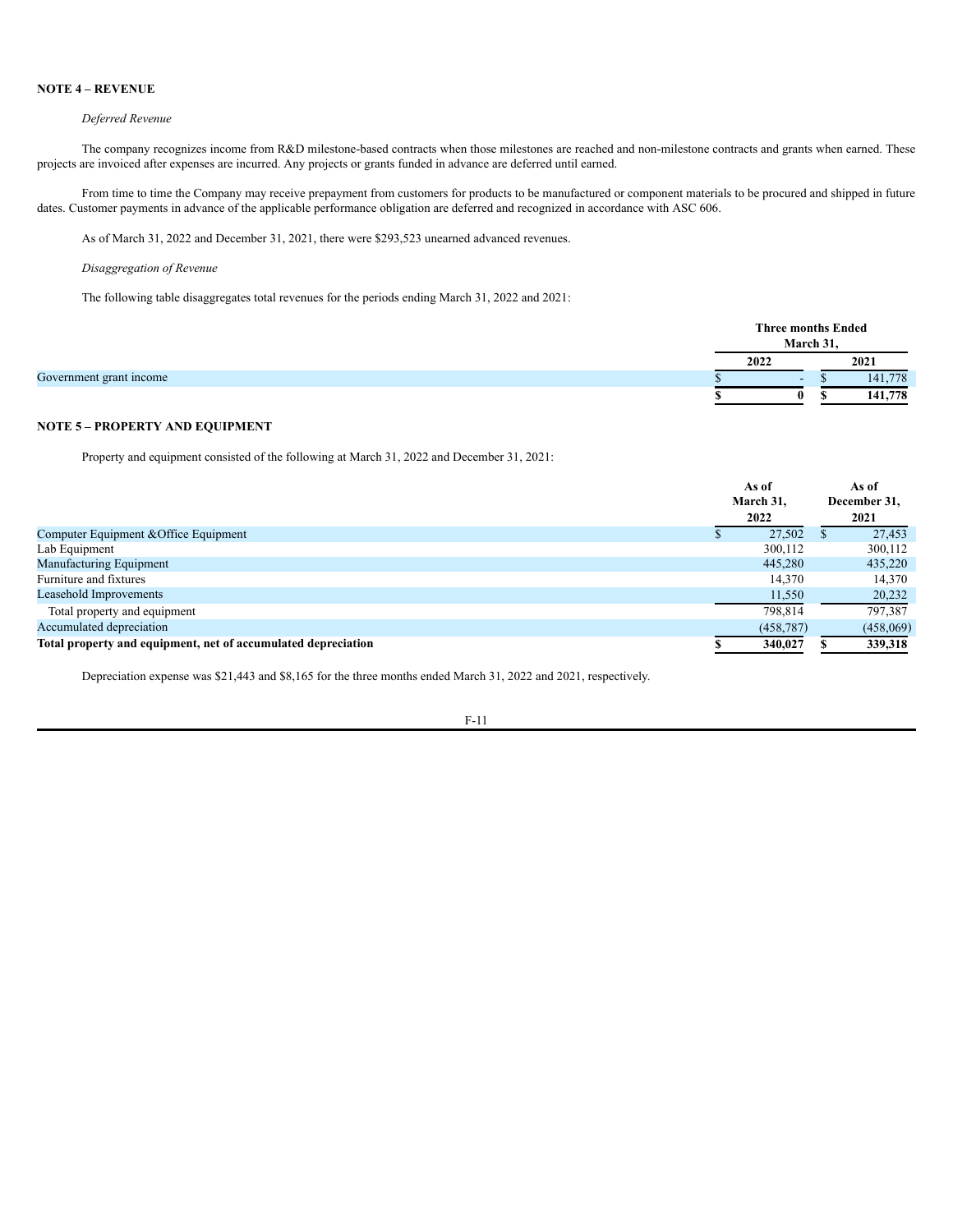# **NOTE 6 – NOTES PAYABLE AND CONVERTIBLE NOTES PAYABLE**

### **Convertible Note payable, net of discount**

In August and September 2016, the Company issued senior convertible debentures for an aggregate of \$1,600,000 (the "Convertible Debentures") in exchange for an aggregate net cash proceeds of \$1,327,300, net of financing costs. The Convertible Debentures have a stated interest rate of 6% per annum payable quarterly beginning June 30, 2017 and were due two years from the date of issuance, the latest due September 15, 2018 and are convertible into shares of the Company's common stock at the option of the holder at a conversion price of \$0.075 with certain anti-dilutive (reset) provisions and are subject to forced conversion if either i) the volume weighted average common stock price for each of any 10 consecutive trading days equals or exceeds \$0.50, or (ii) the Company's elects to lists a class of securities on a national securities exchange.

As long as the convertible notes remain outstanding, the Company is restricted from incurring any indebtedness or liens, except as permitted (as defined), amend its charter in any matter that materially effects rights of noteholders, repay or repurchase more than de minimis number of shares of common stock other than conversion or warrant shares, repay or repurchase all or any portion of any indebtedness or pay cash dividends.

The Convertible Notes and accrued interest were exchanged into common stock prior to the merger leaving a remaining Convertible notes payable balance of \$200,000 as of March 31, 2022 and December 31, 2021. Accrued interest \$58,008 and \$55,008 was included in accrued interest balance as of March 31, 2022 and December 31, 2021, respectively.

## **Notes Payable**

Through December 31, 2011, a founder of the company and significant shareholder, Dr. David Platt advanced \$257,820 to the Company to fund start-up costs and operations. Advances by Dr. Platt carry an interest rate of 6.5% and were due on June 29, 2013. On May 7, 2012, Dr. Platt and the Company's former President and also a significant shareholder entered into promissory notes to advance to the Company \$20,000 each for an aggregate of \$40,000. The notes accrue interest at 6.5% per year and were due June 30, 2013. The outstanding notes of \$297,820 were amended each year to extend the maturity dates. Effective June 30, 2015, the outstanding notes for Dr. Platt were amended to extend the maturity dates to June 30, 2017. During 2017, the Company made fully paid the note and all accrued interest to the former President of the Company. Dr. Platt's notes and accrued interest remain outstanding and are classified as current liabilities.

In December 2013, the Board of Directors agreed to indemnify Dr. Platt for legal costs incurred in connection with an arbitration (now concluded) initiated before the American Arbitration Association by Galectin Therapeutics, Inc. (formerly named Pro-Pharmaceuticals, Inc.) for which Dr. Platt previously served as CEO and Chairman. Galectin sought to rescind or reform the Separation Agreement entered into with Dr. Platt upon his resignation from Galectin to remove a \$1.0 million milestone payment which Dr. Platt asserted he was entitled to receive and to be repaid all separation benefits paid to Dr. Platt. The Company initially capped the amount for which it would indemnify Dr. Platt at \$150,000 in December 2013 and Dr. Platt agreed to reimburse the indemnification amounts paid by the Company should he prevail in the arbitration. The Board decided to indemnify Dr. Platt after considering a number of factors, including the scope of the Company's existing indemnification obligations to officers and directors and the potential impact of the arbitration on the Company. In May 2014, the Board approved a \$50,000 increase in indemnification support, solely for the payment of outside legal expenses. The Company recorded a total of \$182,697 in costs associated with Dr. Platt's indemnification, of which \$119,401 was expensed in the year ended December 31, 2013 and of which \$63,296 was expensed in the year ended December 31, 2014. In July 2014, the arbitration was concluded in favor of Dr. Platt, confirming the effectiveness of the separation agreement and payment was made to Dr. Platt in July 2014.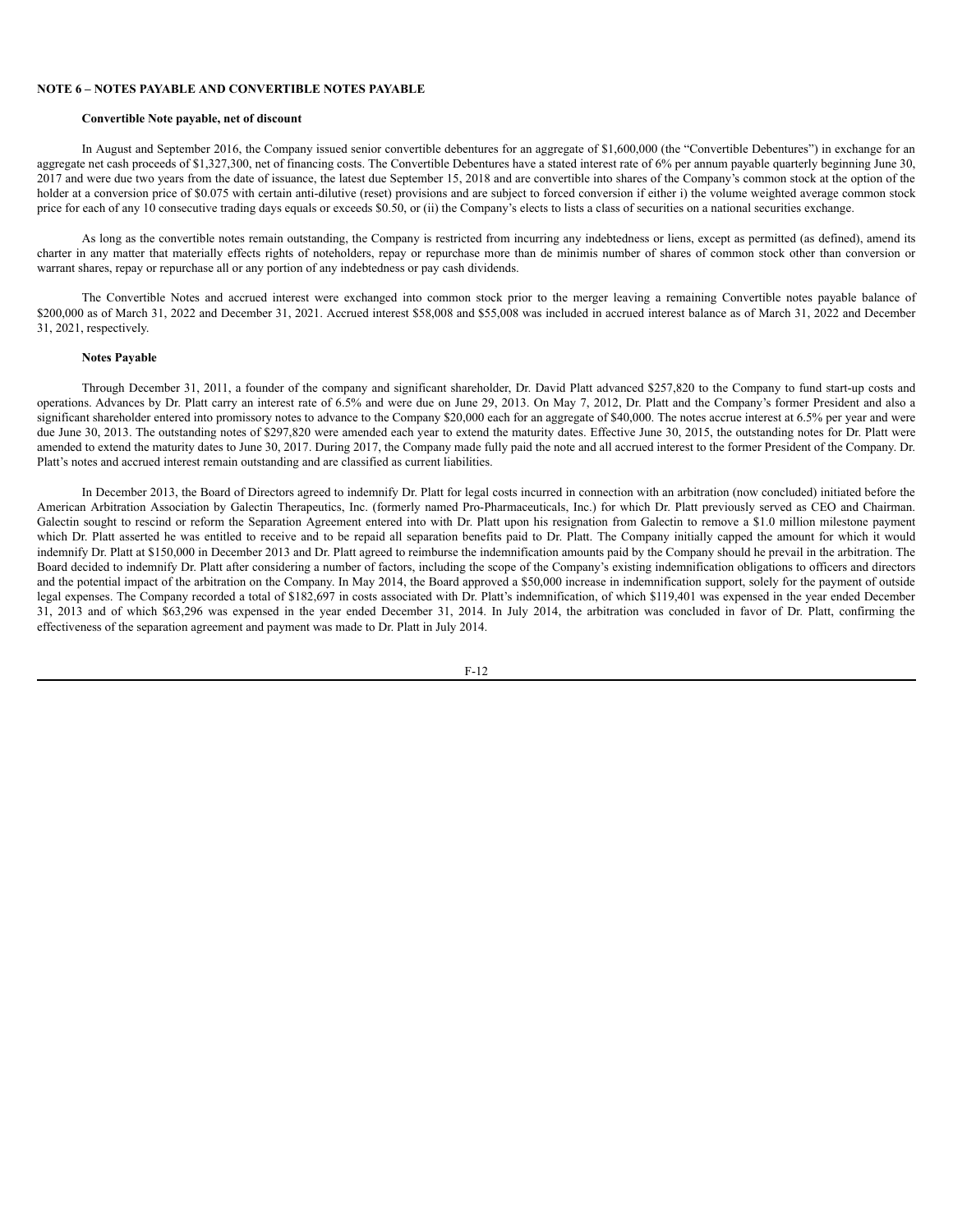On March 2, 2015, the Board of Directors voted to reduce the amount that Dr. Platt was required to reimburse the Company to \$82,355 and to offset this amount against interest accrued in respect of the outstanding note payable to Dr. Platt. In addition, the Board determined that Dr. Platt would be charged interest related to the \$182,697 indemnification payment since funds were received by Dr. Platt in July 2014. The Board of Directors concluded the foregoing constituted complete satisfaction of Dr. Platt's indemnification by the Company. Accordingly, the Company recorded the reduction in accrued interest through equity during the year ended December 31, 2015. As of March 31, 2022 and December 31, 2021, the balance of the notes payable to Dr. Platt totaled \$277,821 and are included in notes payable. Accrued interest \$135,942 and \$127,575 was included into accrued interest balance as of March 31, 2022 and December 31, 2021, respectively.

During 2021 the company issued notes payable for a total amount of \$270,000 to CJY Holdings, Ltd ("CJY"). CJY is a Hong Kong company owned by Conroy Chi-Heng Cheng, a former director of Boston Therapeutics. The CJY Note is an unsecured obligation of the Company. Principal and interest under the CJY Note is due and payable after one year. Interest accrues on the CJY Note at the rate of 10% per annum. As of March 31, 2022 and December 31, 2021, the balance of the notes payable to CJY totaled \$270,000 and are included notes payable. Accrued interest \$30,142 and \$23,485 was included into accrued interest balance as of March 31, 2022 andDecember 31, 2021, respectively.

### **Note Payable Marketing**

On June 26, 2018, the Company entered into a License Agreement with Level Brands, Inc. (NYSE: LEVB), an innovative licensing, marketing and brand management company with a focus on lifestyle-based products which includes an exclusive license to the kathy ireland® Health & Wellness™ brand. Under the terms of the License Agreement, the Company received a non-exclusive, non-transferrable license to use the kathy ireland Health & Wellness™ trademark in the marketing, development, manufacture, sale and distribution of the Sugardown® product domestically and internationally. The initial term of the License Agreement is seven years, with an automatic two-year extension unless either party notifies the other of non-renewal at least 90 days prior to the end of the then current term. Level Brands has agreed to use its commercially reasonable efforts to perform certain promotional obligations, including: (i) producing four branded videos to promote the licensed product and/or the Company; (ii) creation of an electronic press kit; (iii) making their media and marketing teams available for use in creating the video content for which the Company will separately compensate; and (iv) curate social media posts in multiple social media channels.

As compensation, the Company will provide Level Brands with the following:

- A marketing fee of \$850,000, for development of video content and an electronic press kit which will be used ongoing to support product marketing. This fee is paid with a promissory note of \$450,000 and a number of shares of stock of the Company valued at \$400,000 in accrued expenses, based on the closing price on the day prior to the effective date;
- Quarterly fees for the first two years of up to \$100,000 and issuance of 100,000 shares each quarter, based on sales volumes. The Company has the right to make all the stock payments in cash; and
- a royalty of 5% of the gross licensed marks sales up to \$10,000,000, 7.5% royalty on sales from \$10,000,000 to \$50,000,0000 and 10% on sales over \$50,000,000,payable monthly as well as a 1% of all revenue for all Company products as of the date hereof.

The note payable of \$450,000 bears interest at 8% and matures December 31, 2019, unless the Company raises \$750,000 through Level Brands prior to that date in which case the Note is to be repaid in full including accrued interest. As of March 31, 2022 and December 31, 2021 the principal balance of the marketing note was \$450,000. Accrued interest at March 31, 2022 and December 31, 2021 totaled \$135,493 and \$126,493, respectively.

As of March 31 2022, the Company has not issued the \$400,000 of common stock which was due upon execution of the agreement or any of the shares pursuant to the quarterly fee. The \$400,000 is included in accrued expenses at March 31, 2022 and December 31, 2021. Due to the Company's low sales volume, no accrual for royalties is included in the financial statements as the amounts would not be material.

Level Brands sued the Company for non-performance under the contract. The matter was taken to arbitration with both parties claiming nonperformance under the contract. In October 2019, the arbitration was dismissed without prejudice.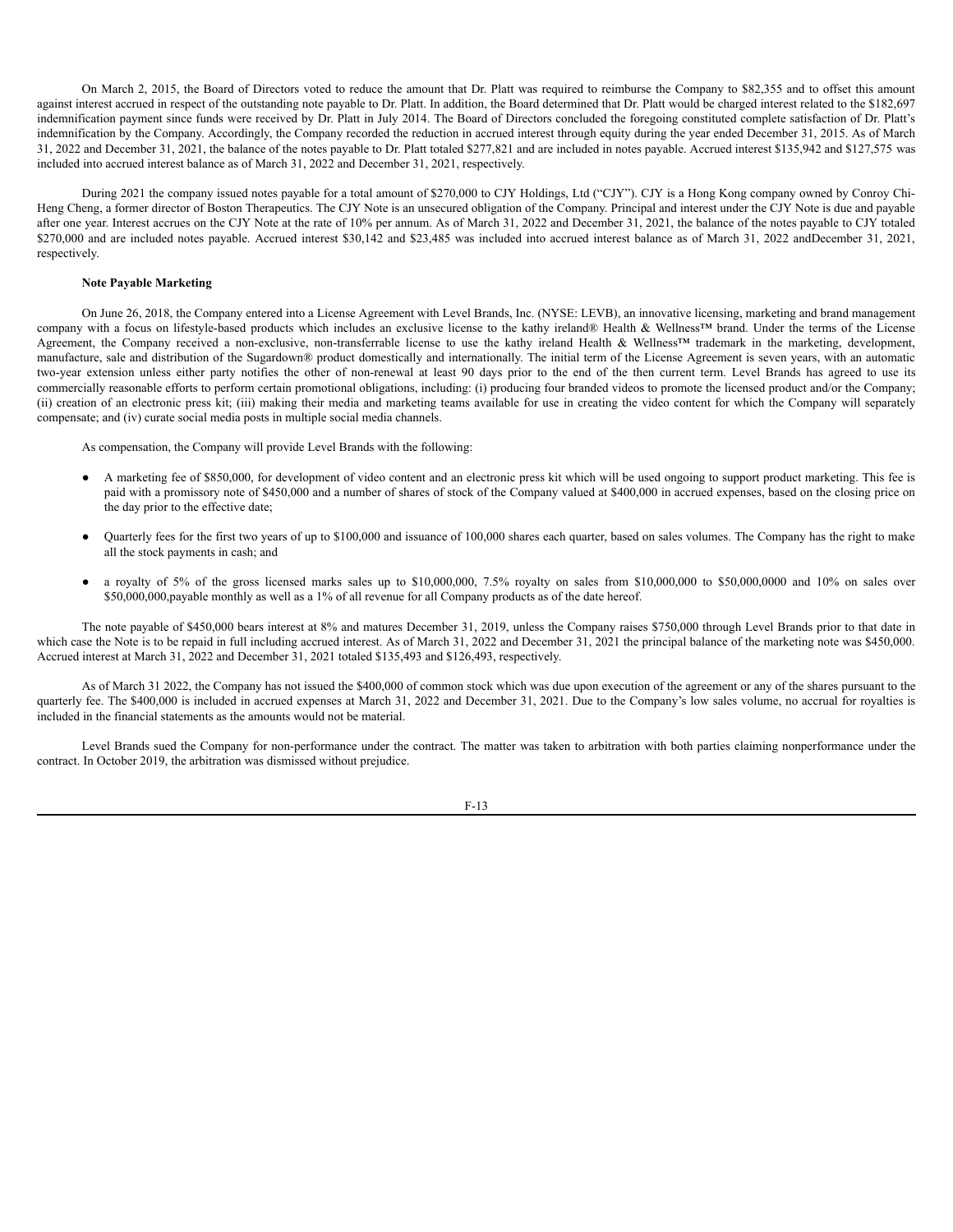#### **Convertible Note Payable**

From 2018 to June 3, 2021, the Company issued a total of \$8.7 million of unsecured notes payable to investors including \$7.7 million to related parties. These notes bear interest at a rate of 15% per annum and include a common stock warrant equal to 30% of the face value of the note. The outstanding principal, and accrued but unpaid interest on the notes converts into fully paid and non-assessable shares of Special Preferred Stock at a price of \$0.32276 per share in a Qualified Investment. In the event of conversion not in conjunction with a Qualified Investment, the notes are convertible into Common Stock at a price of \$0.10759. As of June 3, 2021, the Company had \$1,960,116 interest accrued.

On June 4,2021 as a part of merger, the principal amount and accrued interest were converted into 571,621 shares of Common Stock, fully converting the notes and accrued interest as of March 31, 2022 and December 31, 2021. The principal and accrued interest were converted per the terms of the agreement as such no gain or loss was recognized. The merger did not meet the Qualified Investment criteria.

## **Note Payable and Senior Secured Convertible Notes**

In May 2018, the Company issued a secured note payable to a related party for a total amount of \$1.0 million with a 90-day maturity. The maturity date of this note was extended by mutual agreement with the note holder and the note was outstanding until June 25, 2021. As of June 25, 2021, the Company has \$603,778 interest accrued.

On June 25, 2021, the Company and the \$1.0 secured million note payable Holder entered into exchange agreement, whereby the company issued the Holder a Senior Secured Convertible Note in the principal amount of \$1,603,778 with a maturity date of June 18, 2023. On the maturity date, the Company shall pay to the Holder an amount in cash representing 115% of all outstanding Principal. No interest shall accrue thereunder unless and until an Event of Default has occurred. At any time after the Issuance Date, this Note may be convertible into validly, fully paid and non-assessable shares of Common Stock. As an incentive to enter into the agreement, the noteholder was also granted 1,368,762 2-year warrants exercisable at \$1.1717. The issuance of the note and warrants resulted in a loss on modification of debt of \$2,385,204 for the year ended December 31, 2021. As of March 31, 2022 and December 31, 2021, the note balance was \$1,603,778.

On June 25, 2021, the Company and Gold Blaze Limited Vistra Corporate Services entered into exchange agreement, where the company issued the Gold Blaze Limited Vistra Corporate Services Senior Secured Convertible Note in the principal amount of \$500,000 with a maturity date of June 25, 2023. On the maturity date, the Company shall pay to the Holder an amount in cash representing 115% of all outstanding Principal. No interest shall accrue thereunder unless and until an Event of Default has occurred. At any time after the Issuance Date, this Note may be convertible into validly, fully paid and non-assessable shares of Common Stock. As an incentive to enter into the agreement, the noteholder was also granted 426,730 2-year warrants exercisable at \$1.1717. The issuance of the note and warrants resulted in a discount from the beneficial conversion feature totaling \$500,000. As of March 31, 2022 and December 31, 2021, the note was shown net of unamortized discount of \$312,500 and \$375,000, respectively. Discount amortization for the three months ended March 31, 2022 and March 31, 2021 was \$62,500 and \$0, respectively.

In June 25, 2021, the Company issued a Senior Secured Convertible Note to HT Investment MA LLC for a principal amount \$5.0 million and maturity date of June 25, 2023. On the maturity date, the Company shall pay to the Holder an amount in cash representing 115% of all outstanding Principal. No interest shall accrue thereunder unless and until an Event of Default has occurred. At any time after the Issuance Date, this Note may be convertible into validly, fully paid and non-assessable shares of Common Stock. As an incentive to enter into the agreement, the noteholder was also granted 4,267,304 2-year warrants exercisable at \$1.1717. The issuance of the note and warrants resulted in a discount from the beneficial conversion feature totaling \$4,500,000. Funds received were \$4,500,000 net of an original issue discount of \$500,000. As of March 31, 2022 and December 31, 2021, the note was shown net of unamortized discount of \$3,125,000 and \$3,750,000, respectively. Discount amortization for the three months ended March 31, 2022 and March 31, 2021 was \$625,000 and \$0, respectively.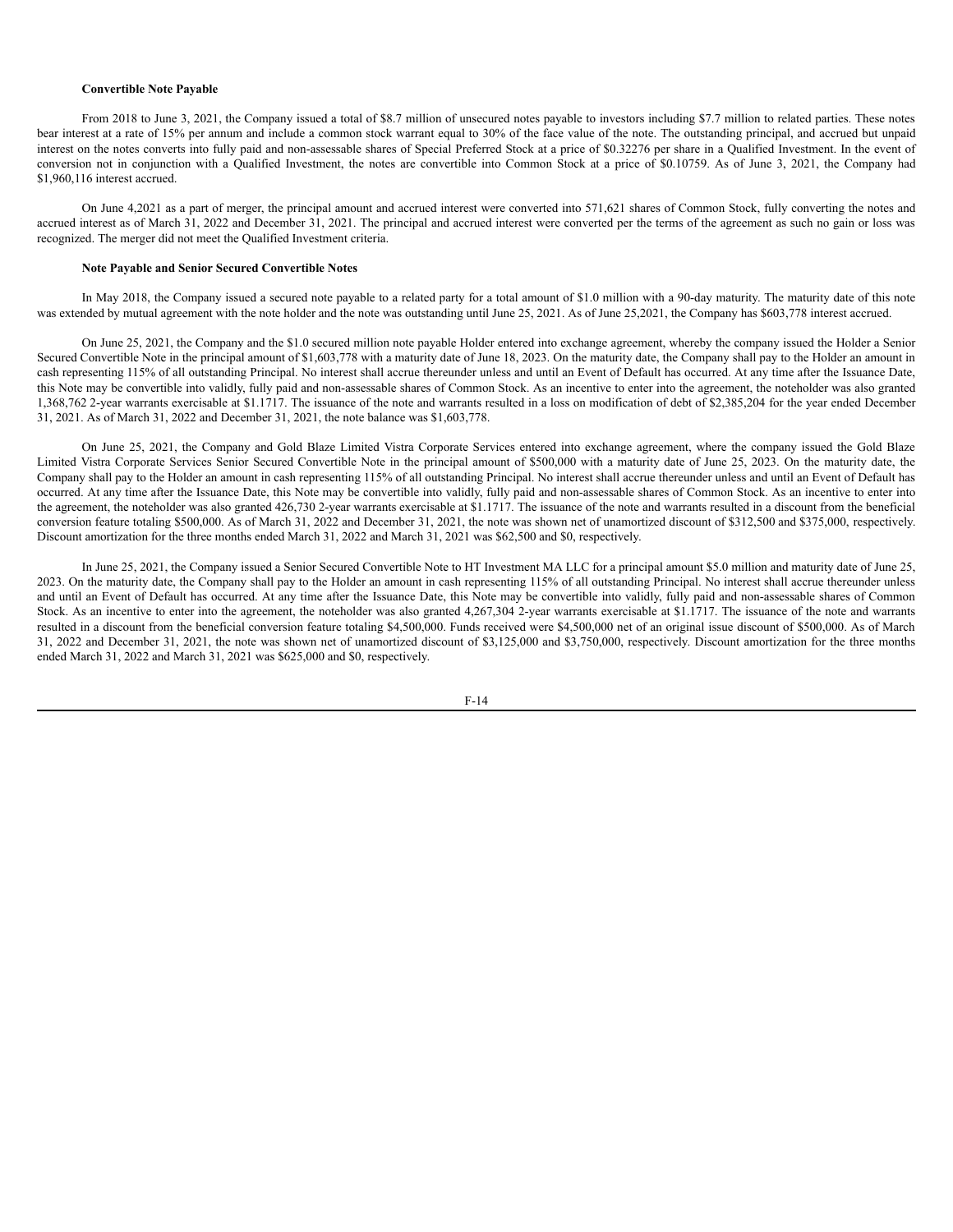In September 27, 2021, the Company issued a Senior Secured Convertible Note to Dr. Harold Parnes for a principal amount \$1.2 million and maturity date of September 27, 2023. On the maturity date, the Company shall pay to the Holder an amount in cash representing 115% of all outstanding Principal. No interest shall accrue thereunder unless and until an Event of Default has occurred. At any time after the Issuance Date, this Note may be convertible into validly, fully paid and non-assessable shares of Common Stock. As an incentive to enter into the agreement, the noteholder was also granted 1,024,153 2-year warrants exercisable at \$1.1717. The issuance of the note and warrants resulted in a discount from the beneficial conversion feature totaling \$222,534 and a discount from the relative fair value of warrants issued of \$494,802. As of March 31, 2022 and December 31, 2021, the note was shown net of unamortized discount of \$535,013 and \$624,680, respectively. Discount amortization for the three months ended March 31, 2022 and March 31, 2021 was \$89,667 and \$0, respectively.

In September 27, 2021, the Company issued a Senior Secured Convertible Note to Steve Schrader for a principal amount \$131 thousand and maturity date of September 27, 2023. On the maturity date, the Company shall pay to the Holder an amount in cash representing 115% of all outstanding Principal. No interest shall accrue thereunder unless and until an Event of Default has occurred. At any time after the Issuance Date, this Note may be convertible into validly, fully paid and non-assessable shares of Common Stock. As an incentive to enter into the agreement, the noteholder was also granted 113,510 2-year warrants exercisable at \$1.1717. The issuance of the note and warrants resulted in a discount from the beneficial conversion feature totaling \$24,672 and a discount from the relative fair value of warrants issued of \$54,598. As of March 31, 2022 and December 31, 2021, the note was shown net of unamortized discount of \$59,124 and \$69,033, respectively. Discount amortization for the three months ended March 31, 2022 and March 31, 2021 was \$9,909 and \$0, respectively.

In February 28, 2022, , the Company issued a Senior Secured Convertible Note to Zygote Ventures for a principal amount \$111,111 and maturity date of February 28, 2024. On the maturity date, the Company shall pay to the Holder an amount in cash representing 115% of all outstanding Principal. No interest shall accrue thereunder unless and until an Event of Default has occurred. At any time after the Issuance Date, this Note may be convertible into validly, fully paid and non-assessable shares of Common Stock. As an incentive to enter into the agreement, the noteholder was also granted 94,829 2-year warrants exercisable at \$1.1717. The issuance of the note and warrants resulted in a discount totaling \$100,000. Funds received were \$100,000 net of an original issue discount of \$11,111. As of March 31, 2022 and December 31, 2021, the note was shown net of unamortized discount of \$106,481 and \$0, respectively. Discount amortization for the three months ended March 31, 2022 and March 31, 2021 was \$4,630 and \$0, respectively.

In February 28, 2022, , the Company issued a Senior Secured Convertible Note to Gold Blaze Limited Vistra Corporate Services for a principal amount \$111,111 and maturity date of February 28, 2024. On the maturity date, the Company shall pay to the Holder an amount in cash representing 115% of all outstanding Principal. No interest shall accrue thereunder unless and until an Event of Default has occurred. At any time after the Issuance Date, this Note may be convertible into validly, fully paid and nonassessable shares of Common Stock. As an incentive to enter into the agreement, the noteholder was also granted 94,829 2-year warrants exercisable at \$1.1717. The issuance of the note and warrants resulted in a discount totaling \$100,000. Funds received were \$100,000 net of an original issue discount of \$11,111. As of March 31, 2022 and December 31, 2021, the note was shown net of unamortized discount of \$106,481 and \$0, respectively. Discount amortization for the three months ended March 31, 2022 and March 31, 2021 was \$4,630 and \$0, respectively.

In February 28, 2022, , the Company issued a Senior Secured Convertible Note to Garrett Gruener for a principal amount \$444,444 and maturity date of February 28, 2024. On the maturity date, the Company shall pay to the Holder an amount in cash representing 115% of all outstanding Principal. No interest shall accrue thereunder unless and until an Event of Default has occurred. At any time after the Issuance Date, this Note may be convertible into validly, fully paid and non-assessable shares of Common Stock. As an incentive to enter into the agreement, the noteholder was also granted 379,316 2-year warrants exercisable at \$1.1717. The issuance of the note and warrants resulted in a discount totaling \$400,000. Funds received were \$400,000 net of an original issue discount of \$44,444. As of March 31, 2022 and December 31, 2021, the note was shown net of unamortized discount of \$425,926 and \$0, respectively. Discount amortization for the three months ended March 31, 2022 and March 31, 2021 was \$18,519 and \$0, respectively.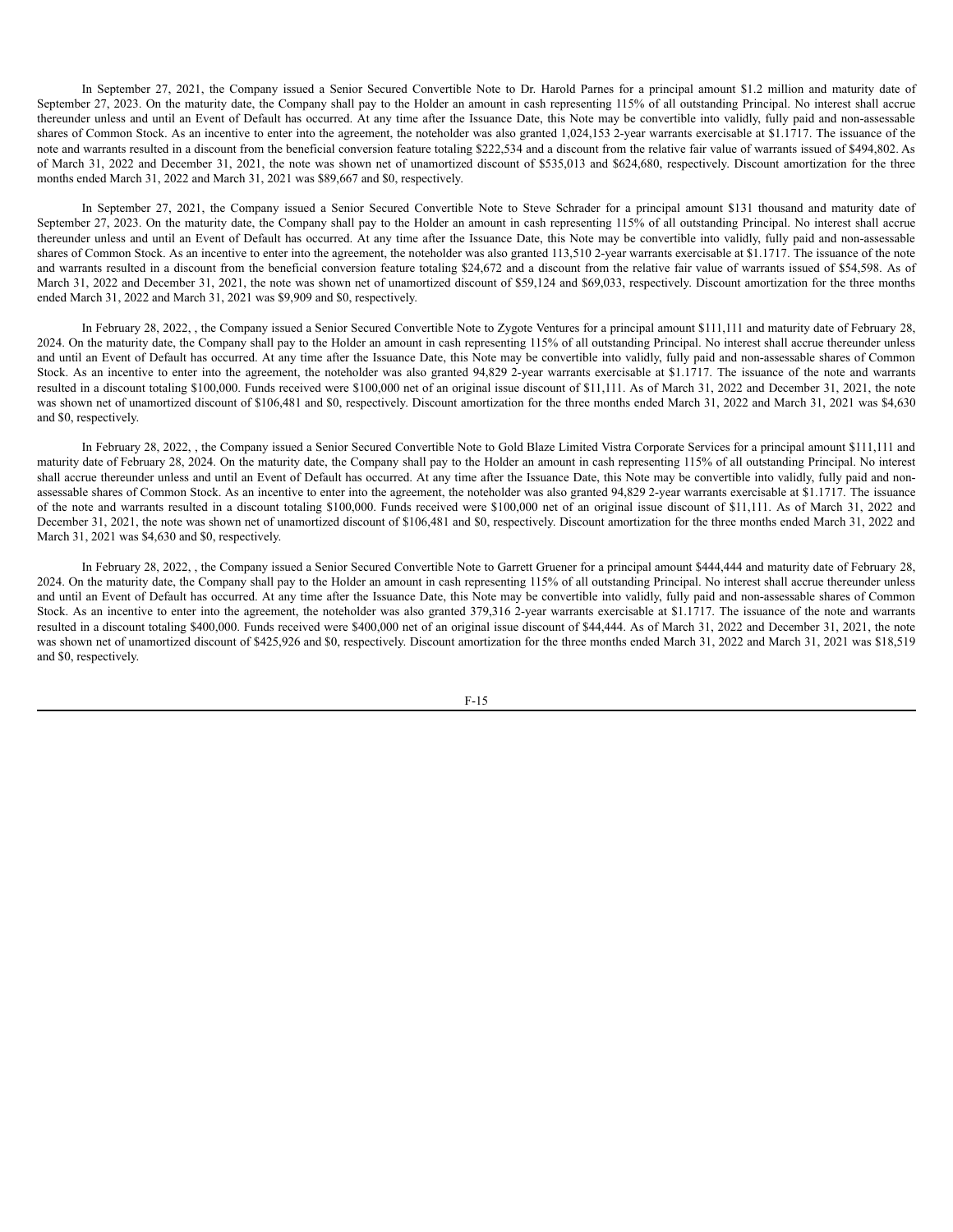# **NOTE 7 – COMMITMENTS AND CONTINGENCIES**

## **Preferred Stock**

*Series B*

The Company has designated 1,000,000 shares of its preferred stock as Series B Preferred Stock. Each share of Series B Preferred Stock has a stated value of \$1. Each share of the Series B Preferred Stock is convertible into 1,000 shares of the Company's common stock. The Series B Preferred Stock shall have no voting rights until January 1, 2022 when it will be on an as converted basis (subject to limitations) and liquidation preference for each share of Series B Preferred Stock at an amount equal to the stated value per share.

As of December 31, 2021, the Company has 963,964 shares of Series B Preferred Stock outstanding. The Series B Preferred Stock has been classified outside of permanent equity and liabilities since it embodies a conditional obligation that the Company may settle by paying the monetary value in cash upon a liquidation event due to the liquidation preferences of the Series B Preferred Stock based upon its designation.

The Series B preferred stock shares are accounted for outside of permanent equity due to the terms of cash-redemption features.

In March 2022 as a result of the Reverse Stock Split, all shares of Preferred Stock B converted into 5,572,045 shares of common stock of the Company.

As of March 31, 2022, the Company has 0 shares of Series B Preferred Stock outstanding.

*Series C*

As consideration for the Merger, the Company issued to the shareholders of Nanomix 1,000,000 shares of a newly created Series C Convertible Preferred Stock of the Company (the "Preferred Stock"). Upon the effectiveness of the amendment to our Certificate of Incorporation to effectuate the reverse stock split of one-for-173, all such shares of Preferred Stock issued to Nanomix shareholders shall automatically convert into approximately 35,644,997 shares of common stock of the Company. Shares of the Series C Preferred Stock shall be entitled to vote on any matter and shall each collectively represent 80% of the votes eligible to be cast in any manner. The Series C Preferred Stock are not entitled to any dividends (unless specifically declared by our Board), but will participate on an as-converted-to-common-stock basis in any dividends to the holders of our common stock.

The Series C preferred stock shares are accounted for outside of permanent equity due to the terms of cash-redemption features.

In March 2022 as a result of the Reverse Stock Split, 991,133 shares of Preferred Stock C issued to the Nanomix shareholders converted into 35,328,980 shares of common stock of the Company. In April 2022 3,281 shares of preferred Stock C were converted into 116,939 shares of common stock of the Company. The remaining 5,586 shares of Preferred Stock C are still outstanding.

#### *Series D*

On March 23, 2022, Nanomix Corporation entered into a Securities Purchase Agreement with a Purchaser pursuant to which the Purchaser purchased five hundred (500) shares of the Company's Series D Convertible Preferred Stock for an aggregate purchase price of \$500,000. In addition, in connection with the issuance of the Series D Preferred Stock, the Purchaser received a five year warrant to purchase 60,000 shares of the Company's common stock. The Warrant is exercisable at an exercise price of \$2.0587 per share of Common Stock, subject to certain beneficial ownership limitations (with a maximum ownership limit of 9.99%). The exercise price is also subject to adjustment due to certain events, including stock dividends, stock splits and fundamental transactions and in connection with the issuance by the Company of our Common Stock or Common Stock equivalents at an effective price per share lower than the exercise price then in effect. The holders may exercise the Warrants on a cashless basis if the shares of our Common Stock underlying the Warrants are not then registered pursuant to an effective registration statement.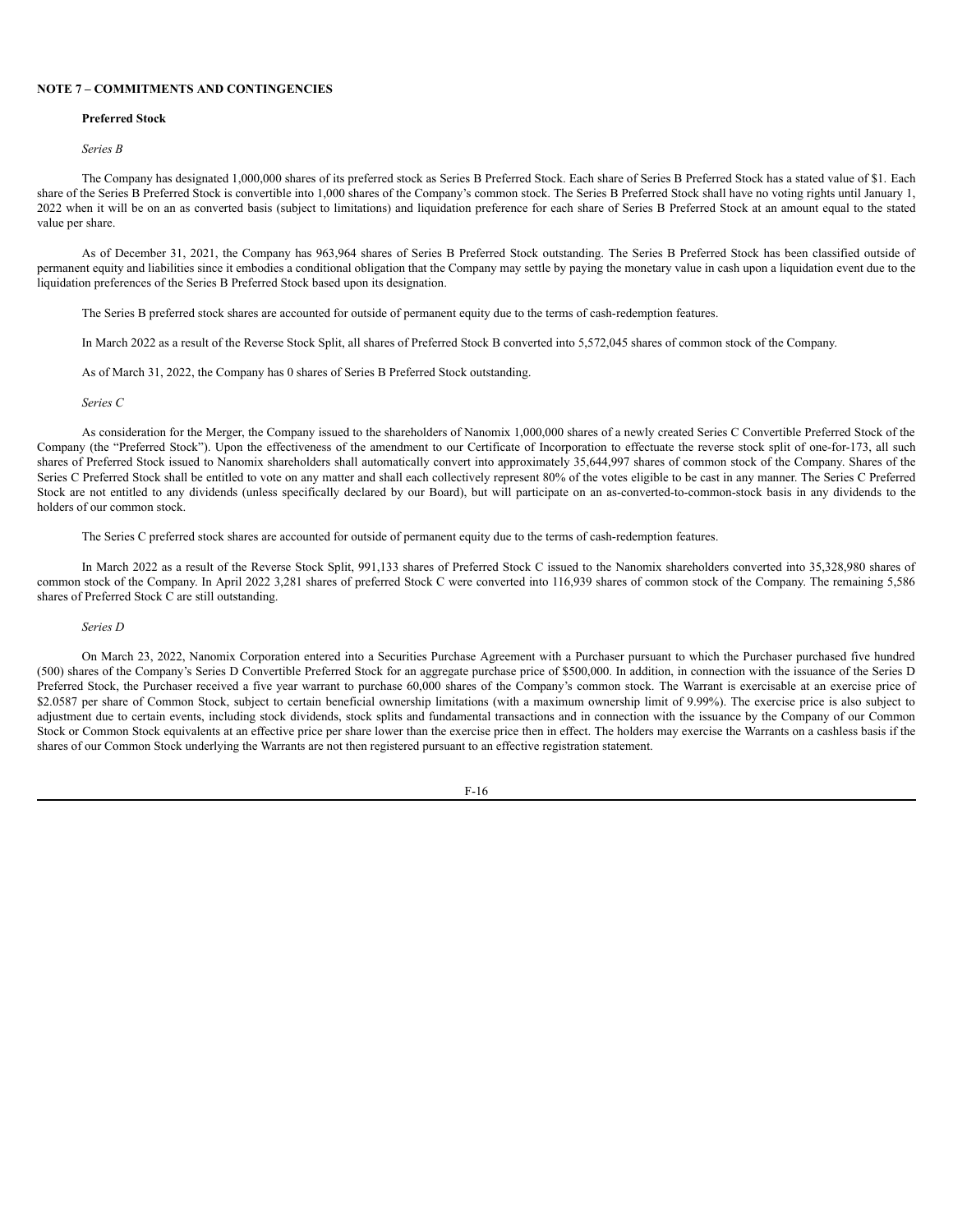In addition, upon the terms and subject to the conditions set forth in the Purchase Agreement, fifteen (15) calendar days following the effective date of a registration statement registering the resale of the maximum aggregate number of (i) shares of Common Stock issuable pursuant to the conversion of the Preferred Stock and (ii) Warrant Shares issuable upon exercise of the Warrants issuable pursuant to the Purchase Agreement, and on each of the  $30<sup>th</sup>$ ,  $60<sup>th</sup>$ ,  $90<sup>th</sup>$  and  $120<sup>th</sup>$  calendar day anniversaries of the Effective Date, assuming no Event of Default (as defined in the Purchase Agreement) has taken or is taking place, the Company agrees to sell, and the Purchaser agrees to purchase, an additional five hundred (500) shares of Preferred Stock at price of \$1,000 per share of Series D Preferred Stock. Concurrently with the issuance of any Series D Preferred Stock, the Company shall issue to Purchaser a warrant to purchase up to a number of Warrant Shares equal to 30% of the quotient of (a) the Purchase Price due at the relevant closing) and the Closing Price of the Company's Common Stock for the Trading Day preceding such additional closing date.

In connection with the entry into the Purchase Agreement, the Company filed a Certificate of Designation of Preferences, Rights and Limitations of Series D Convertible Preferred Stock with the Delaware Secretary of State to create a new class of preferred stock designated Series D Preferred Stock and authorized the issuance of up to ten thousand (10,000) shares of Series D Preferred Stock. The Series D Preferred Stock has a stated value of \$1,200 per share and the holder of the Series D Preferred Stock has the right to receive a dividend equal to eight percent (8%) per annum, payable quarterly, beginning on the issuance date of the Series D Preferred Stock and ending on the date that the Series D Preferred Stock has been converted or redeemed. Dividends may be paid in cash or in shares of Series D Preferred Stock at the discretion of the Company. At closing, the Company prepaid one year's worth of interest in shares of Series D Preferred Stock. The Series D Preferred Stock will vote together with the common stock on an as-converted basis subject to the Beneficial Ownership Limitations. Further, the holders of the Series D Preferred Stock have the right to receive assets in the event of liquidation, dissolution or winding up before any distribution or payment shall be made to the holders of any securities junior to the Series D Preferred Stock. The Company is required to reserve and keep available out of our authorized and unissued shares of Common Stock three times the number of Common Stock needed to convert or exercise all Series D Preferred Stock and Warrants issued pursuant to the Purchase Agreement.

The conversion price for the Series D Preferred Stock shall be the amount equal to the lower of (1) \$2.08, a fixed price equaling the closing bid price of the Common Stock on the trading day immediately preceding the date of the Purchase Agreement and (2) one hundred percent (100%) of the quotient of (A) the sum of the VWAP of the Common Stock for each of the three (3) trading days with the lowest VWAP during the twenty (20) consecutive trading day period ending on the trading day immediately preceding the date of delivery of a conversion notice and (B) three, subject to the Beneficial Ownership Limitations. Following an "Event of Default," as defined in the Purchase Agreement, the Conversion price shall equal the lower of: (a) the then applicable Conversion Price; or (b) a price per share equaling eighty percent (80%) of the lowest traded price for the Company's common stock during the fifteen (15) Trading Days immediately preceding, but not including, the Conversion Date. The Conversion Price is also subject to adjustment due to certain events, including stock dividends, stock splits and fundamental transactions and in connection with the issuance by the Company of our Common Stock or Common Stock equivalents at an effective price per share lower than the Conversion Price then in effect.

The Series D preferred stock shares are accounted for outside of permanent equity due to the terms of cash-redemption features.

### **Research and Development Arrangement**

In April of 2020, the Company received a BARDA fixed price, cost sharing contract for development and EUA filing of COVID-19 Anitbody and Antigen tests on the Nanomix eLab platform. The total amount of the milestone-based contract was \$569,647. As of December 31, 2021, the full amount of \$569,467 had been received under the contract.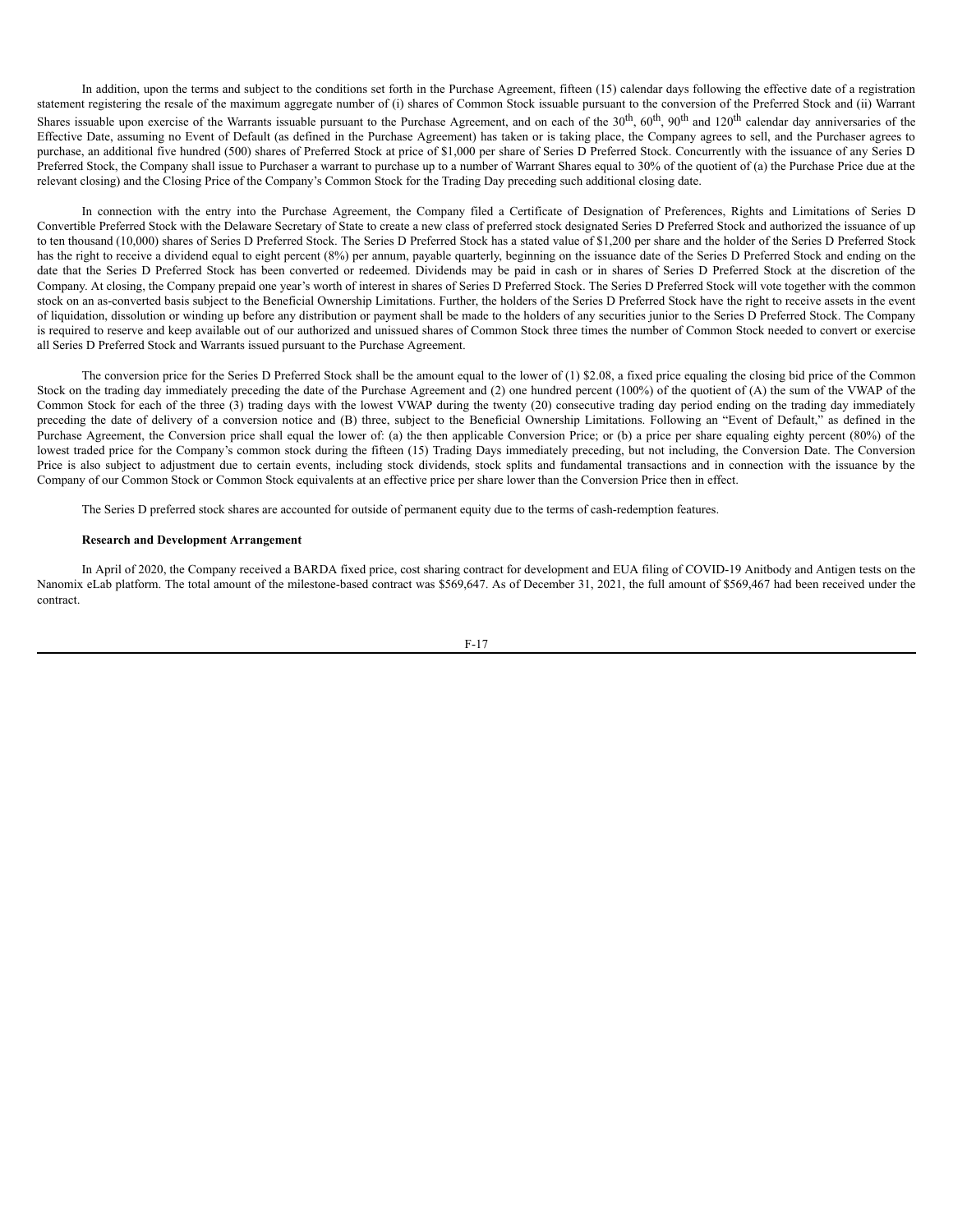#### **Employments Agreements**

The Company does not have Employment Agreements with any employees. All employees are employed under "at will" arrangements without guarantees or separation arrangements.

### **Leases**

During 2021 the Company leased its facility under a sublease agreement. The Sublease term was from November 19, 2019 to December 15, 2021. The sublease agreement was extended through December 31, 2021. Rent expense was recognized on a straight-line basis over the lease term.

On December 6, 2021 the Company signed a short-term lease agreement for the same facility with a term from January 1, 2022 to March 31, 2022.

On February 4, 2022 the Company signed a new facility lease agreement moving all operaations to a new location. The Lease term is from April 1, 2022 to March 31, 2027. Rent expense will be recognized on a straight-line basis over the lease term. See details in Note 8.

#### **Legal**

The Company is not currently involved in any legal matters in the normal course of business. From time to time, the Company could become involved in disputes and various litigation matters that arise in the normal course of business. These may include disputes and lawsuits related to intellectual property, licensing, contract law and employee relations matters. Periodically, the Company reviews the status of significant matters, if any exist, and assesses its potential financial exposure. If the potential loss from any claim and legal claim is considered probable and the amount can be estimated, the Company accrues a liability for the estimated loss. Legal proceedings are subject to uncertainties, and the outcomes are difficult to predict. Because of such uncertainties, accruals are based on the best information available at the time. As additional information becomes available, the Company reassesses the potential liability related to pending claims and litigations.

## **NOTE 8 – LEASES**

Our adoption of ASU 2016-02, Leases (Topic 842), and subsequent ASUs related to Topic 842, requires us to recognize substantially all leases on the balance sheet as an ROU asset and a corresponding lease liability. The new guidance also requires additional disclosures as detailed below. We adopted this standard on the effective date of January 1, 2019 and used this effective date as the date of initial application. Under this application method, we were not required to restate prior period financial information or provide Topic 842 disclosures for prior periods. We elected the 'package of practical expedients,' which permitted us to not reassess our prior conclusions related to lease identification, lease classification, and initial direct costs, and we did not elect the use of hindsight.

Lease ROU assets and liabilities are recognized at commencement date of the lease, based on the present value of lease payments over the lease term. The lease ROU asset also includes any lease payments made and excludes any lease incentives. When readily determinable, we use the implicit rate in determining the present value of lease payments. When leases do not provide an implicit rate, we use our incremental borrowing rate based on the information available at the lease commencement date, including the lease term.

We recognized a \$639,335 right-of-use asset and \$639,335 related lease liability as of March 31, 2022 for our operating lease. For our operating lease, the asset is included in other long-term assets on the balance sheet and is amortized within operating income over the lease term. The long-term component of the lease liability is included in other long-term liabilities, net, and the current component is included in other current liabilities.

Short-term leases with an initial term of 12 months or less are not recorded on the balance sheet. Lease expense for short-term leases is recognized on a straight-line basis over the lease term. As of March 31, 2022 the Company had three-months lease which was recognized over the period January 1, 2022 to March 31,2022.

The company incurred rent expense, which is included as part of selling, general and administrative expenses, of \$81,251 and \$69,278 for the three months ended March 31, 2022 and 2021.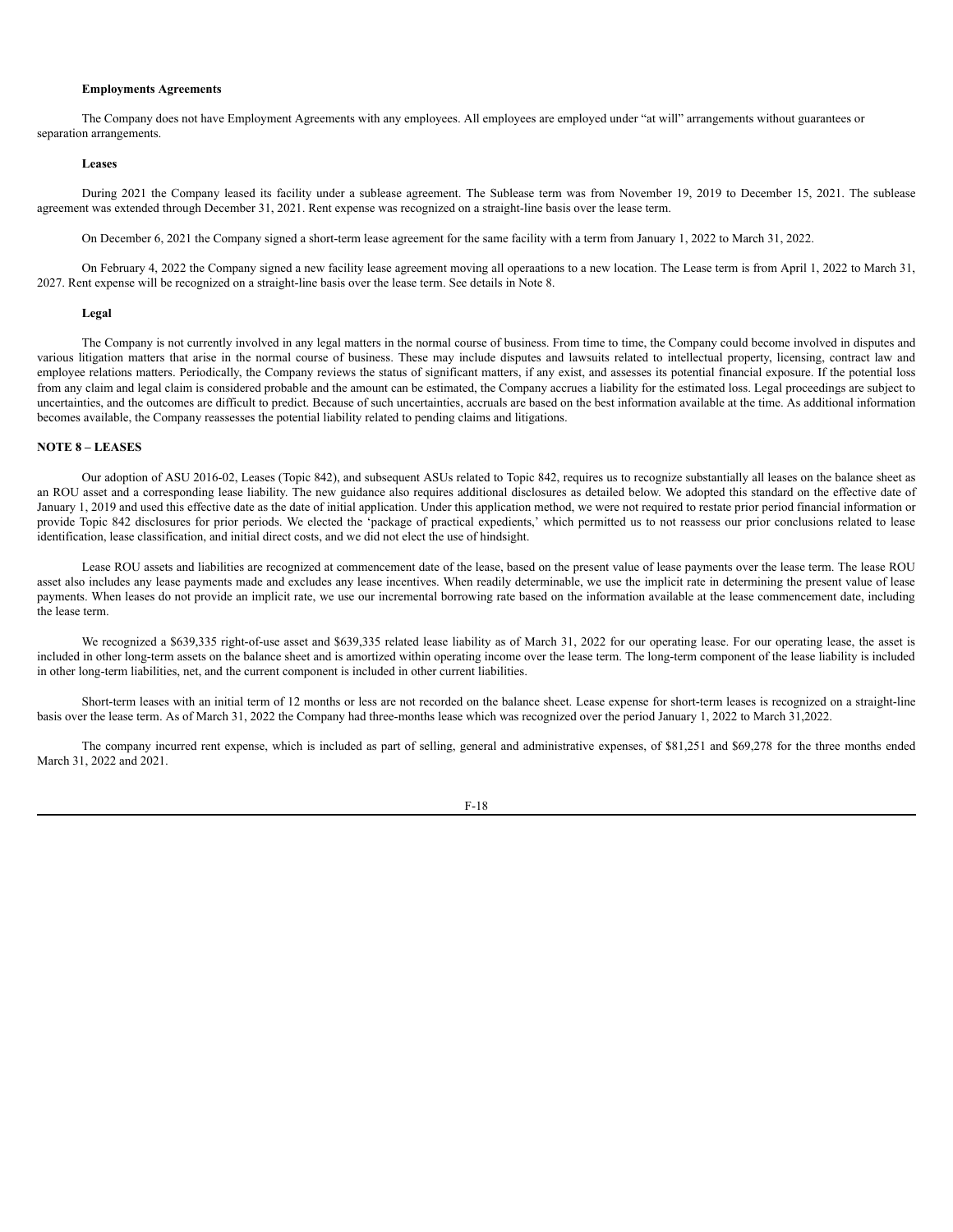The tables below present financial information associated with our lease.

|                               | <b>Balance Sheet</b>        |  | March 31. |  | December 31. |
|-------------------------------|-----------------------------|--|-----------|--|--------------|
|                               | <b>Classification</b>       |  | 2022      |  | 2021         |
| Right-of-use assets           | Other long-term assets      |  | 639,335   |  |              |
| Current lease liabilities     | Other current liabilities   |  | 83,056    |  |              |
| Non-current lease liabilities | Other long-term liabilities |  | 556,278   |  |              |

As of March 31, 2022, our maturities of our lease liability are as follows:

|                                    |  | March 31,<br>2022   |  |
|------------------------------------|--|---------------------|--|
| Maturity of lease liabilities      |  | Operating<br>Leases |  |
| 2023                               |  | 173,400             |  |
| 2024                               |  | 178,602             |  |
| 2025                               |  | 183,960             |  |
| 2026                               |  | 189,479             |  |
| 2027                               |  | 195,163             |  |
| Total lease payments               |  | 920,604             |  |
| Less: Imputed interest             |  | (281, 269)          |  |
| Present value of lease liabilities |  | 639,335             |  |

### **NOTE 9 – BUSINESS COMBINATION**

On June 4, 2021, the Company consummated the Business Combination with Nanomix, Inc pursuant to the agreement between Nanomix, Inc and Boston Therapeutics, Inc (the Merger Agreement"). Pursuant to ASC 805, for financial accounting and reporting purposes, Nanomix, Inc was deemed the accounting acquirer and the Company was treated as the accounting acquiree, and the Business Combination was accounted for as a reverse recapitalization. Acordingly, the Business Combination was treated as the equivalent of the Nanomix, Inc issuing stock for the net assets of Boston Therapeutics, Inc, accompanied by a recapitalization. The net assets of Boston Therapeutics, Inc were stated at historic costs, with no goodwill or other intangible assets recorded, and are consolidated with Nanomox, Inc's financial statements on the Closing date. The shares and net income (loss) per share available to holders of the Company's common stock, prior to the Business Combination, have been adjusted as shares reflecting the exchange ration established in the Merger Agreement.

# **NOTE 10 – STOCKHOLDERS' DEFICIT**

#### **Common Stock**

As of December 31, 2020, the Company was authorized to issue 137,000,000 shares of common stock with a par value of \$0.00001 per share, and 4,298 common shares were issued and outstanding.

On January 25, 2021, the Company issued 1,214 common shares for option exercise with exercise price \$1.73 per share

On February 11, 2021, the Company issued 3,486 common shares for option exercise with average exercise price \$6.12 per share.

On June 4, 2021, as consideration for the Merger, the Company:

- converted 101,015,049 shares of preferred stock into 618,687 shares of common stock;
- converted \$10,639,615.96 of notes payable and accrued interest into  $571,621$  shares of common stock with conversion rate 18.613;
- exchanged all outstanding 1,199,306 shares of common stock for newly created 1,000,000 shares Series C Convertible Preferred Stock;

On September 2021, the Company re-purchased 5,435 of Nanomix, Inc. pre-merger common shares from unaccredited investors for the amount \$202,188.

On October 8, 2021, a Nanomix, Inc stock option was exercised for 506 shares of Nanomix, Inc. pre-merger common stock with an exercise price of \$8.65 per share for a total amount of \$4,375. The shares weren't issued pending effectiveness of the reverse stock split and the exercise was recorded in Stock payable. Shares of Nanomix Corporation common stock were subsequently issued in 2022 after effectiveness of the reverse stock split.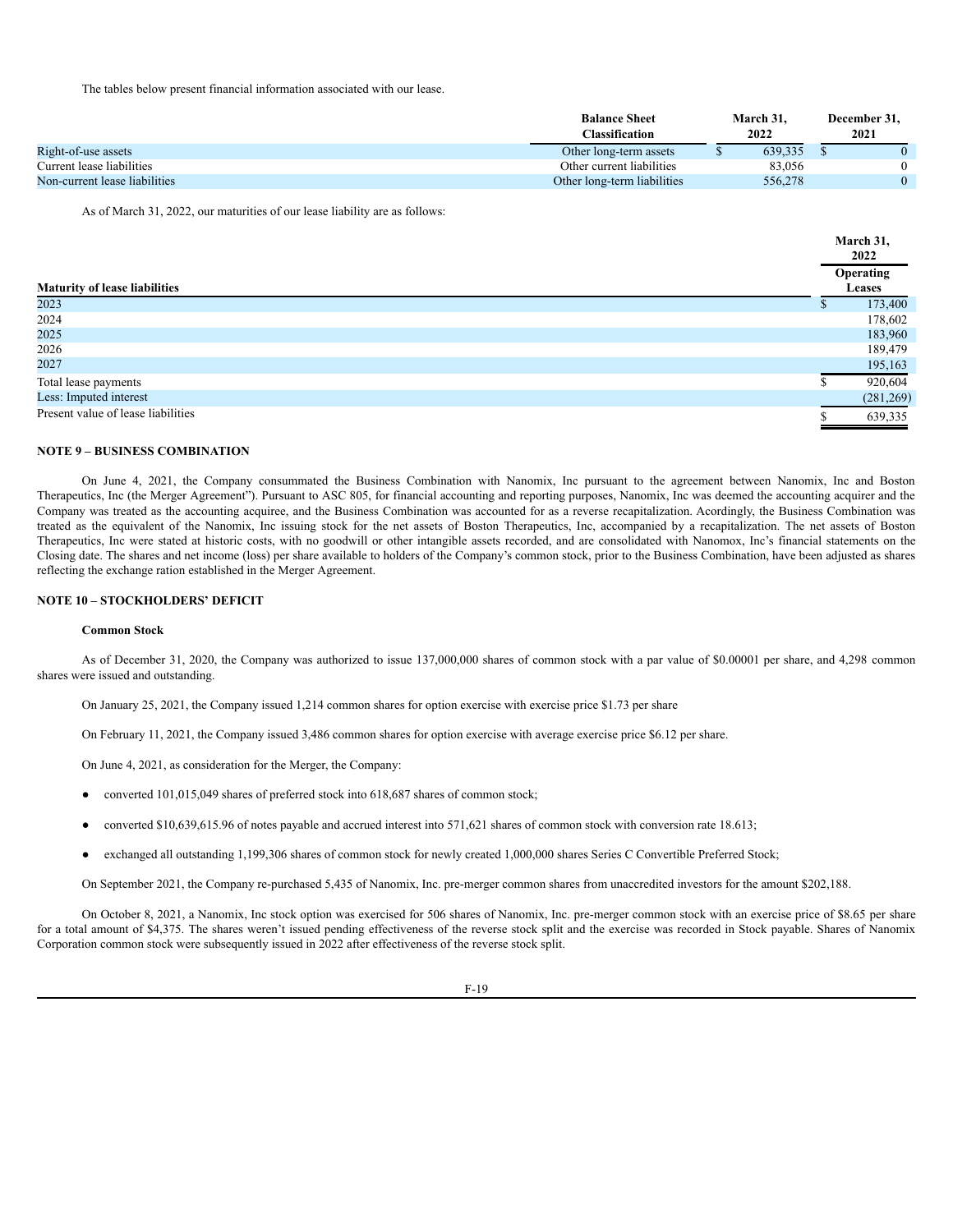On November 15, 2021, a Nanomix, Inc stock option exercised for 2,312 shares of Nanomix, Inc. pre-merger common stock with an exercise price \$6.92 per share for the amount \$16,000. The shares weren't issued pending effectiveness of the reverse stock split and the exercise was recorded in Stock payable. Shares of Nanomix Corporation common stock were subsequently issued in 2022 after effectiveness of the reverse stock split.

On January 11, 2022, Nanomix Corporation filed a Certificate of Amendment to its Certificate of Incorporation, as amended, with the Delaware Secretary of State to effect a reverse split of the Company's outstanding shares of common stock, par value \$0.0001 per share (the "Common Stock"), at a ratio of 1-for-173. The reverse split was recorded retrospectively in 2021 financial statements converted 916,914,554 common shares of Boston Therapeutics stock into 5,300,084 common shares of Nanomix Corporation with par value \$0.001.

As of December 31, 2021, the Company had a total of 5,300,084 common shares issued and outstanding with a par value of \$0.001. The Company has 2,000,000,000 authorized shares of common stock as of the same period and after the reverse stock split.

On January 11, 2022, Nanomix Corporation filed a Certificate of Amendment to its Certificate of Incorporation, as amended, with the Delaware Secretary of State to effect a reverse split of the Company's outstanding shares of common stock, par value \$0.0001 per share (the "Common Stock"), at a ratio of 1-for-173. Pursuant to the Amendment, every one-hundred and seventy three (173) shares of the Company's Common Stock issued and outstanding or held in treasury (if any) immediately prior to the effectiveness of Amendment were automatically reclassified as and combined, without further action, into one (1) validly issued, fully paid and nonassessable share of Common Stock. No fractional shares will be issued in connection with the Reverse Stock Split; but rather, the Company issued one whole share of the post-Reverse Stock Split Common Stock to any stockholder who otherwise would have received a fractional share as a result of the Reverse Stock Split. As a result additional 2,757 shares of common stock were issued.

In March 2022 as a result of the Reverse Stock Split, all shares of Preferred Stock B converted into 5,572,045 shares of common stock of the Company.

In March 2022 as a result of the Reverse Stock Split, 991,133 shares of Preferred Stock C issued to the Nanomix shareholders converted into 35,328,980 shares of common stock of the Company.

As of March 31, 2022, the Company has 2,000,000,000 authorized shares of common stock, 46,203,866 common shares issued and outstanding with a par value of \$0.001.

# **NOTE 11 – WARRANTS**

As described in Note 6, pursuant to issuance convertible notes payable to investors, the Company issued warrants to purchase an aggregate of 1,373,861 shares of the Company's Common Stock at an exercise price \$0.058 per share during 2018 - 2021. The Company has recognized an expense for these services within general and administrative expense in the accompanying Statements of Operations in the years of warrants issuance of approximately \$0 for the three months ended March 31, 2022 and 2021, respectively.

On September 1, 2018, the Company issued warrant to investor to purchase an aggregate of 527,921 shares of the Company's Common Stock at an exercise price of \$0.058 per share.

On January 3, 2020, the Company issued warrants to Fastnet Advisors, LLC. to purchase an aggregate of 96,951 shares of the Company's Common Stock at an exercise price of \$0.058 per share. On December 14, 2020, the Company issued warrants outside consultant to purchase an aggregate of 102,178 shares of the Company's Common Stock at an exercise price of \$0.058 per share.

On June 25, 2021, the Company issued warrants to related party to purchase an aggregate of 1,368,762 shares of the Company's Common Stock at an exercise price of \$1.1717 per share. The issuance of warrants resulted in a loss on modification of debt of \$2,385,204. (refer to Note 6). On June 25, 2021, the Company issued warrants to Gold Blaze Limited Vista Corporate Services to purchase an aggregate of 426,730 shares of the Company's Common Stock at an exercise price of \$1.1717 per share. On June 25, 2021, the Company issued warrants to HT Investments MA LLC to purchase an aggregate of 4,267,304 shares of the Company's Common Stock at an exercise price of \$1.1717 per share. On September 27, 2021, the Company issued warrants to Dr. Harold Parnes to purchase an aggregate of 1,024,153 shares of the Company's Common Stock at an exercise price of \$1.1717 per share. On September 27, 2021, the Company issued warrants to Steve Schrader to purchase an aggregate of 113,510 shares of the Company's Common Stock at an exercise price of \$1.1717 per share.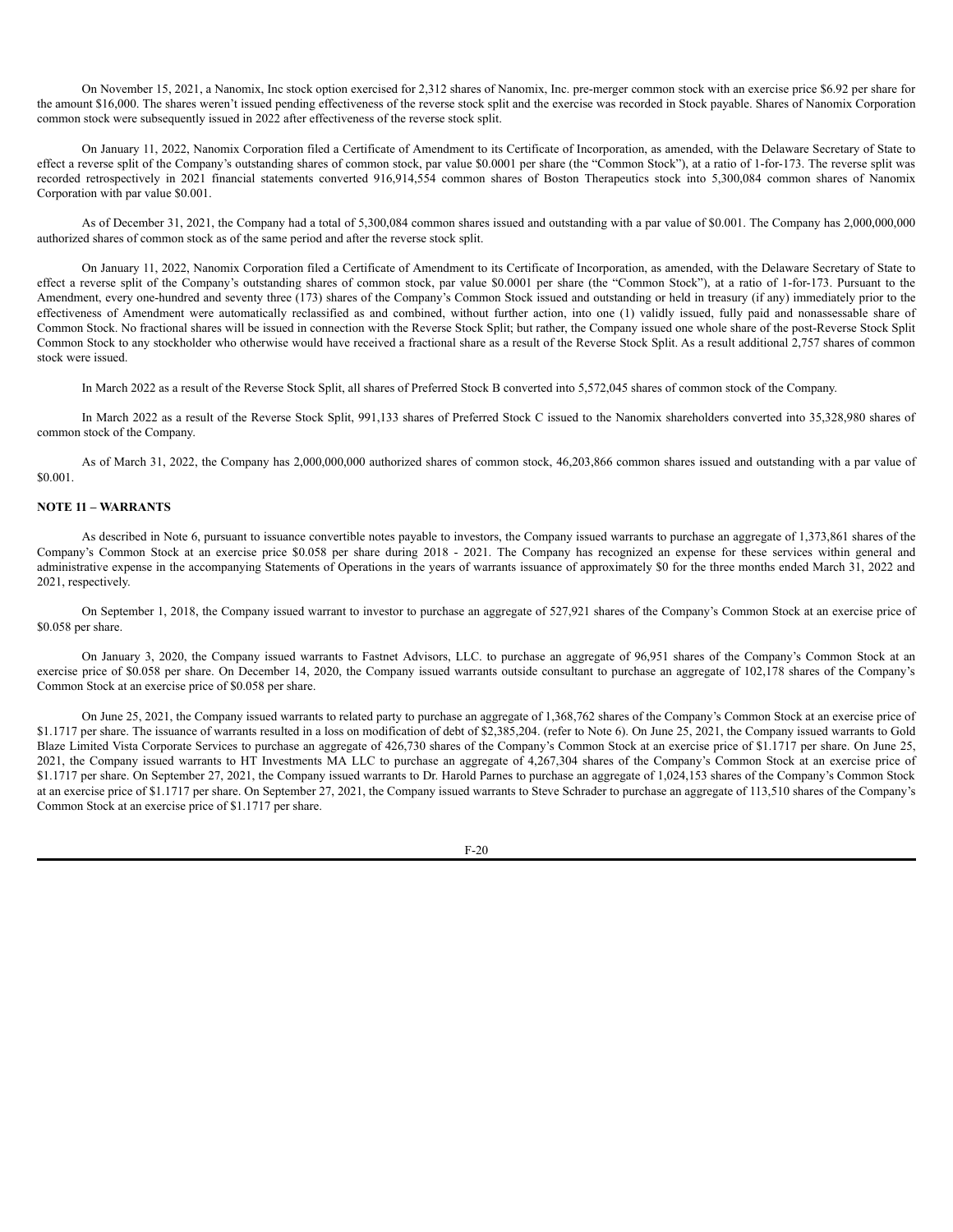On February 28, 2022, the Company issued warrants to Gold Blaze Limited Vista Corporate Services to purchase an aggregate of 94,829 shares of the Company's Common Stock at an exercise price of \$1.1717 per share. On February 28, 2022, the Company issued warrants to Zygote Ventures to purchase an aggregate of 94,829 shares of the Company's Common Stock at an exercise price of \$1.1717 per share. On February 28, 2022, the Company issued warrants to Garrett Gruener to purchase an aggregate of 379,316 shares of the Company's Common Stock at an exercise price of \$1.1717 per share. On March 23, 2022, the Company issued warrants to GHS Investments LLC to purchase an aggregate of 60,000 shares of the Company's Common Stock at an exercise price of \$2.0587 per share.

# As of March 31, 2022 all warrants remain outstanding.

The following represents a summary of the Warrants outstanding at March 31, 2022, and changes during the period then ended:

|                                      |            |     | Weighted<br>Average   |
|--------------------------------------|------------|-----|-----------------------|
|                                      | Warrants   |     | <b>Exercise Price</b> |
| Outstanding at December 31, 2020     | 2,002,622  |     | 0.0581                |
| Granted with exercise price \$0.058  | 122,065    |     | 0.0581                |
| <b>BTHE</b> warrants                 | 222,302    | \$. | 1.7300                |
| Granted with exercise price \$1.1717 | 7,200,459  | S.  | 1.1717                |
| Exercised/Expired/Forfeited          |            |     |                       |
| Outstanding at December 31, 2021     | 9,547,448  |     | 0.9369                |
| Granted with exercise price \$1.1717 | 568,973    |     | 1.1717                |
| Granted with exercise price \$2.0587 | 60,000     | S   | 2.0587                |
| Exercised/Expired/Forfeited          |            |     |                       |
| Outstanding at March 31, 2022        | 10,176,421 |     | 0.9566                |

# **NOTE 12 – STOCK-BASED COMPENSATION**

Terms of the Company's share-based on compensation are governed by the Company's 2010 Equity Incentive Plan ("the 2010 Plan"). The 2010 Plan permits the Company to grant non-statutory stock options, incentive stock options, restricted stocks, and stock purchase rights to the Company's employees, outside directors and consultants; however incentive stock options may only be granted to the Company's employees. As of June 30, 2021, the maximum aggregate number of shares of common stock that may be issued is 19,410,000 shares under the 2010 Plan, subject to adjustment due the effect of any stock split, stock dividend, combination, recapitalization or similar transaction. The exercise price for each option is determined by the Board of Directors, but will be (i) in the case of an incentive stock option, (A) granted to an employee who, at the time of grant of such option, is a 10% Holder, no less than 110% of the fair market value per share on the date of grant; or (B) granted to any other employee, no less than 100% of the fair market value per share on the date of grant; and (ii) in the case of a nonstatutory stock option, no less than 100% of the fair market value per share on the date of grant. The options awarded under the 2010 Plan shall vest as determined by the Board of Directors but shall not exceed a ten-year period.

# **Restricted Stock Units**

During year ended December 31, 2021, the company granted 19,783,551 restricted stock units (RSU) to its employees. Of these, 1,542,776 were forfeited due to employee resignations. Restricted stock is valued at the fair market value on the date of grant with expense recognized over the vesting period from June 4, 2021 till February 20, 2023. The Company has recognized an expense for vested RSU within general and administrative expense in the accompanying Statements of Operations of approximately \$9,159 and \$0 for period ended March 31, 2022 and 2021, respectively.

$$
F-21
$$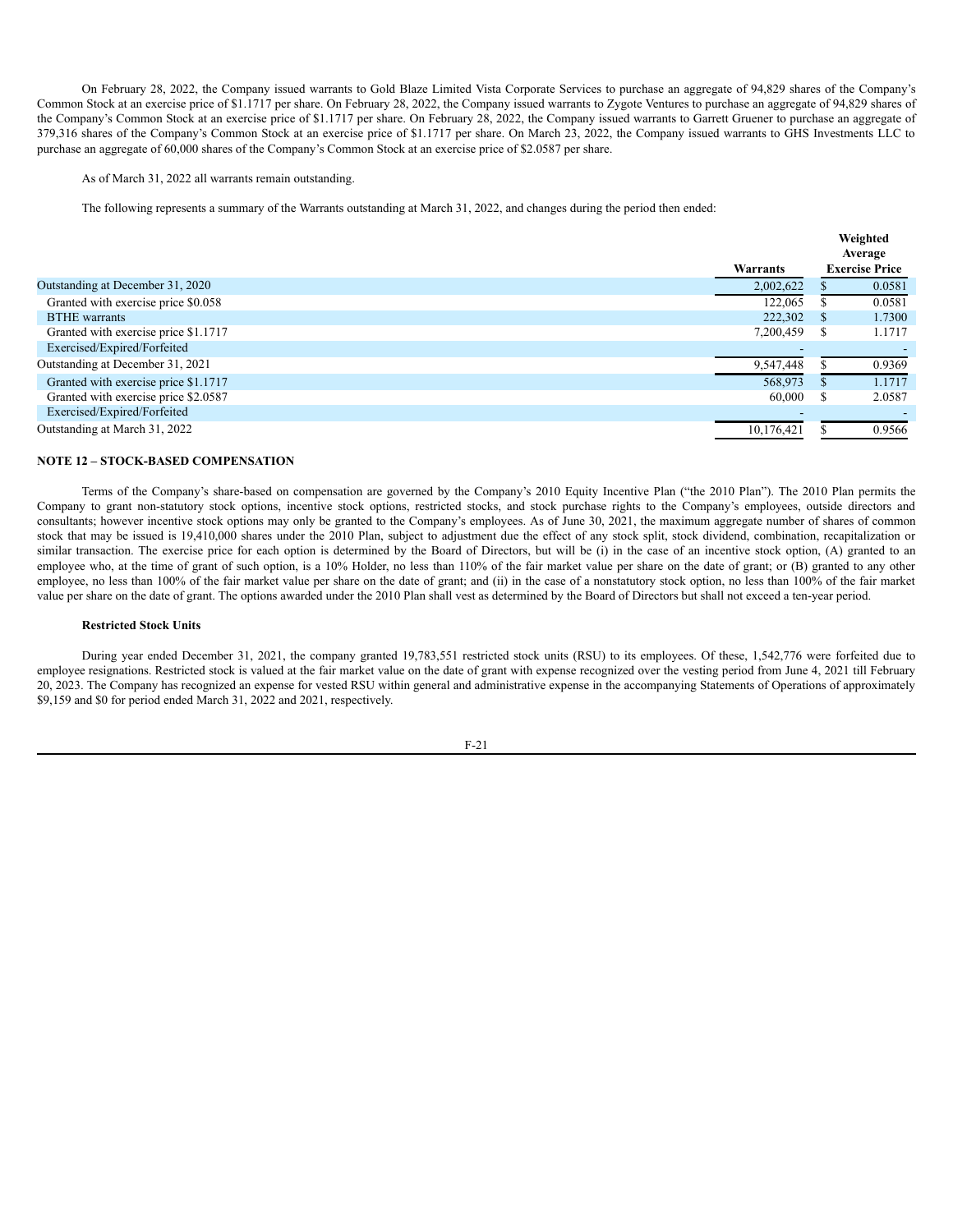### **Options Issued to Directors and Employees as Compensation and to Nonemployees for Services Received**

Pursuant to the terms of the 2010 Plan, from 2010 to 2021, the Company has granted an aggregate of 5,340,844 options to its executive officers and employees of the Company and to Nonemployees for Services Received. Of these, 2,763,489 options were exercised or forfeited and 2,577,355 remain outstanding as of December 31, 2021. The exercise prices of these grants, as determined by the Company's Board of Directors, were \$0.058 to \$0.46 per share. The Company has recognized an expense for these services within general and administrative expense in the accompanying Statements of Operations of approximately \$20,391 and \$28,405 for three months ended March 31, 2022 and 2021, respectively. As of March 31, 2022, there was approximately \$146,267 of total unrecognized compensation cost related to non-vested share-based compensation arrangements. This cost is expected to be recognized over a weighted average period of 2.56 years.

### **Stock-based Compensation Summary Tables**

The following table represents a summary of the options granted to employees and non-employees outstanding at March 31, 2022 and changes during the period then ended:

|                                  |                | Weighted<br>Average<br><b>Exercise</b><br>Price | <b>Total</b><br>Weighted<br>Average<br><b>Intrinsic</b> |        | <b>Remaining Life</b> |
|----------------------------------|----------------|-------------------------------------------------|---------------------------------------------------------|--------|-----------------------|
|                                  | <b>Options</b> |                                                 |                                                         | Value  |                       |
| Outstanding at December 31, 2021 | 2,577,335      | 0.23                                            |                                                         | 0.06   | 5.67                  |
| Granted                          |                | $\overline{\phantom{a}}$                        |                                                         | $\sim$ |                       |
| Exercised/Expired/Forfeited      |                |                                                 |                                                         |        |                       |
| Outstanding at March 31, 2022    | 2,577,335      | 0.23                                            |                                                         | 0.06   | 5.67                  |
| Exercisable at March, 2022       | 2,358,804      | 0.23                                            |                                                         | 0.06   | 4.78                  |
| Expected to be vested            | 218,531        | 0.29                                            |                                                         | 0.00   | 8.64                  |

# **NOTE 13 – WARRANTS AND OPTIONS VALUATION**

The Company calculates the fair value of warrant and stock-based compensation awards granted to employees and nonemployees using the Black-Scholes optionpricing method. If the company determinates that other methods are more reasonable, or other methods for calculating these assumptions are prescribed by regulators, the fair value calculated for the Company's stock options could change significantly. Higher volatility and longer expected lives would result in an increase to stock-based compensation expense to non-employees determined at the date of grant. Stock-based compensation expense to non-employees affects the Company's selling, general and administrative expenses and research and development expenses.

The Black-Scholes option-pricing model requires the use of highly subjective and complex assumptions, which determine the fair value of stock-based awards. The assumptions used in the Black-Scholes option-pricing method for the periods ended March 31, 2022 and 2021 are set forth below:

|                                 | For the period ended |                   |
|---------------------------------|----------------------|-------------------|
|                                 | March 31,<br>2022    | March 31,<br>2021 |
| Expected dividend yield         | $0.00\%$             | $0.00\%$          |
| Expected stock-price volatility | 54.97% - 127.09%     | 54.97% - 122.28%  |
| Risk-free rate                  | $1.09\% - 2.82\%$    | $0.61\% - 2.82\%$ |
| Term of options                 | $5-10$               | $5 - 10$          |
| Stock price                     | 0.29                 | 0.29              |

● *Expected term*. The expected term represents the period that the stock-based awards are expected to be outstanding. The Company's historical share option exercise experience does not provide a reasonable basis upon which to estimate an expected term because of a lack of sufficient data. Therefore, the Company estimates term by using the simplified method provided by the SEC. The simplified method calculates the expected term as the average of the time-to-vesting and the contractual life of the options.

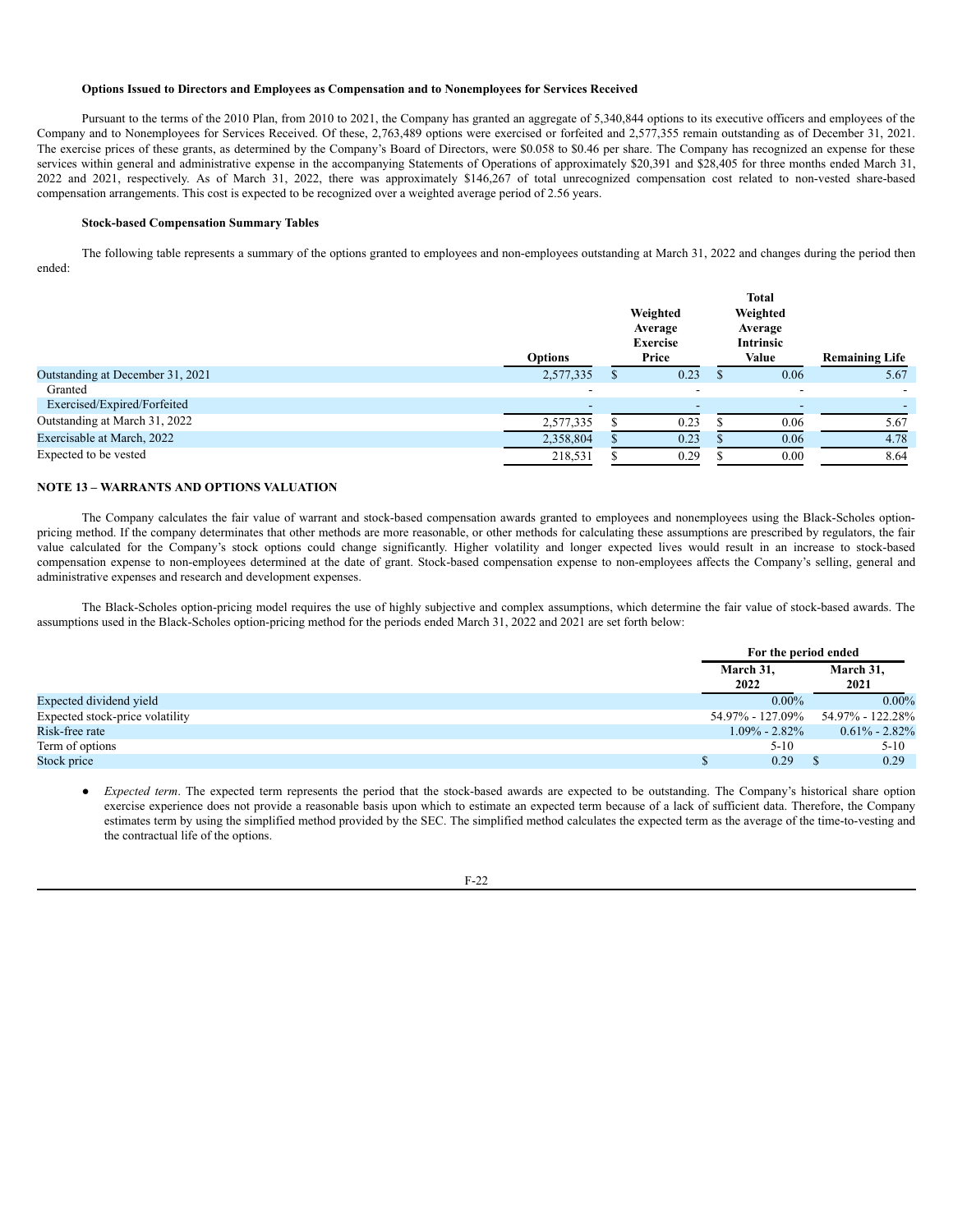- *Expected volatility.* As the Company's common stock has never been publicly traded, the expected volatility is derived from the average historical volatilities of publicly traded companies within the Company's industry that the Company considers to be comparable to the Company's business over a period approximately equal to the expected term.
- *Risk-free interest rate*. The risk-free interest rate is based on the U.S. Treasury yield in effect at the time of grant for zero coupon U.S. Treasure notes with maturities approximately equal to the expected term.
- *Expected dividend*. The expected dividend is assumed to be zero as the Company has never paid dividends and have no current plans to pay any dividends on the Company's common stock.

In addition to the assumptions used in the Black-Scholes option-pricing model, the Company also estimates a forfeiture rate to calculate the stock-based compensation for the Company's equity awards. The Company will continue to use judgement in evaluating the expected volatility, expected terms and forfeiture rates utilized for the Company's stock-based compensation calculations on a prospective basis.

# **NOTE 14 – RELATED PARTY TRANSACTIONS**

The Company had a secured note payable to Mr. Garrett Gruener, its investor, with a balance of \$1,000,000 at June 25, 2021 and December 31, 2020. The note and related accrued interest of \$603,778 were exchanged for an equal amount of Convertible Equity in the June 25, 2021 financing. As a result of the exchange as part of the merger, the Company issued a senior secured convertible note to Mr. Garrett Gruener, its investor, with a principal amount of \$1,603,778 and 779,025 5-year warrants exercisable at \$2.0587. The issuance of the note and warrants resulted in a loss on modification of debt of \$2,385,204. As of March 31, 2022 and December 31, 2021, the note balance was \$1,603,778.

The Company has a Senior Secured Convertible Note to Garrett Gruener, its investor, for a principal amount \$444,444. As of March 31, 2022 and December 31, 2021, the note net of unamortized discount balance as of March 31, 2022 and December 31, 2021 was \$18,519 and \$0, respectively.

The Company had accrued salary payable and accounts payable to Mr. Ludvigson, its Chief Executive Officer, with a total balance of \$65,000 as of March 31, 2022 and a balance of \$50,000 as of December 31, 2021.

Included in the account payable and accrued expenses at March 31, 2022 and December 31, 2021 are amounts due shareholders, officers and directors of Boston Therapeutics in the amounts of \$304,973.

The summary of related party balances as of March 31, 2022 and December 31, 2021:

|                                                      | $31-Mar-22$ | 31-Dec-21 |
|------------------------------------------------------|-------------|-----------|
| Account payable and accrued expenses, related party: |             |           |
| Mr. Ludvigson                                        | 65,000      | 50,000    |
| Loraine Upham                                        | 11,995      | 11,995    |
| Loraine Upham accrued compensation                   | 188,716     | 188,716   |
| David Platt                                          | 4,399       | 4,399     |
| S. Colin Neill                                       | 73,750      | 73,750    |
| Upham Bioconsulting, LLC                             | 6,113       | 6,113     |
| <b>Uphambe Consulting</b>                            | 20,000      | 20,000    |
|                                                      | 369,973     | 354,973   |
|                                                      |             |           |
| Senior Secured Convertible note, related party:      |             |           |
| Mr. Gruener                                          | 1,622,297   | 1,603,778 |
|                                                      | 1,622,297   | 1,603,778 |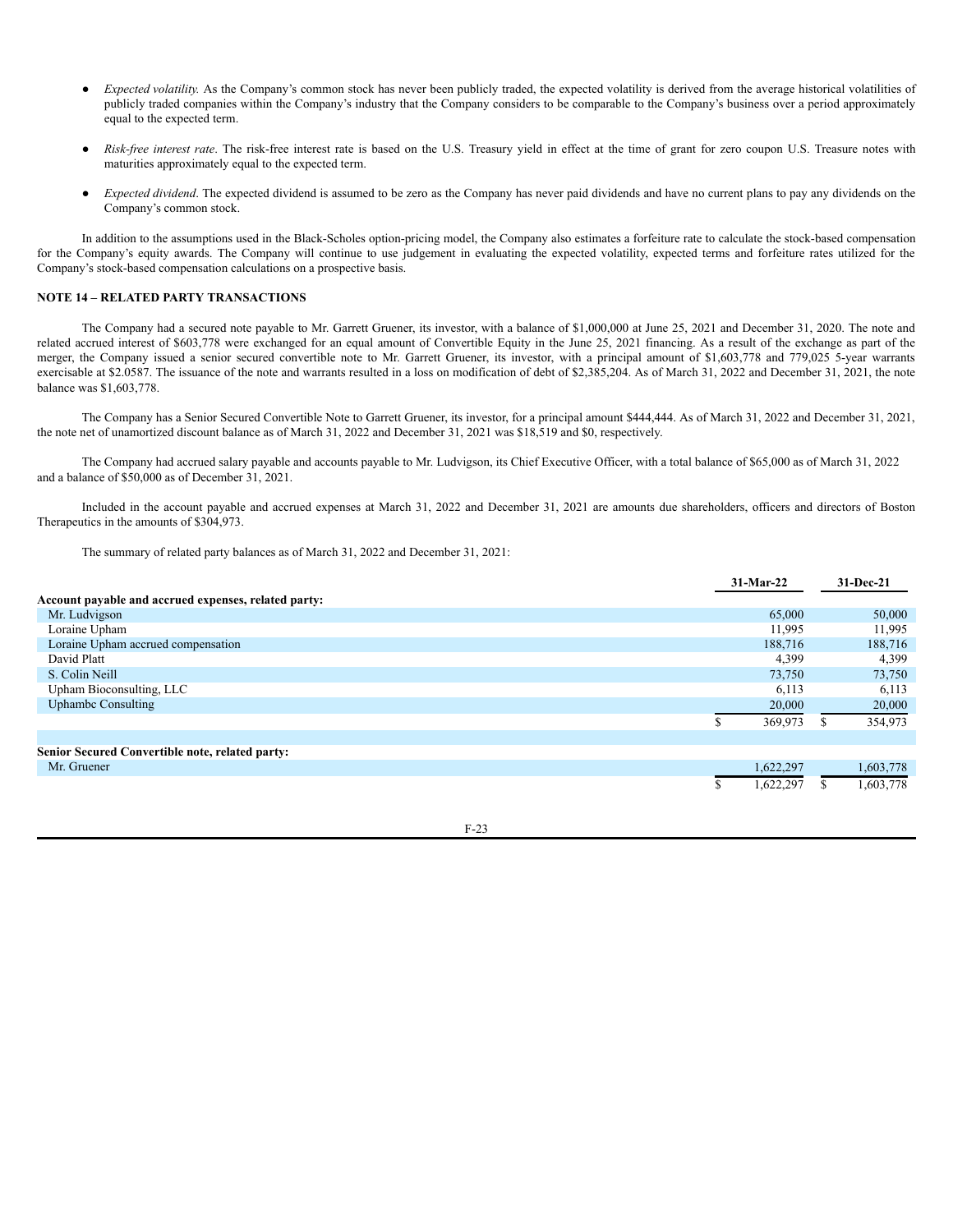# **NOTE 15 – INCOME TAXES**

The Company accounts for income taxes in accordance with standards of disclosure propounded by the FASB, and any related interpretations of those standards sanctioned by the FASB. Accordingly, deferred tax assets and liabilities are determined based on differences between the consolidated financial statement and tax bases of assets and liabilities, as well as a consideration of net operating loss and credit carry forwards, using enacted tax rates in effect for the period in which the differences are expected to impact taxable income. A valuation allowance is established, when necessary, to reduce deferred tax assets to the amount that is more likely than not to be realized. Due to the uncertainty as to the utilization of net operating loss carry forwards, a valuation allowance has been made to the extent of any tax benefit that net operating losses may generate.

At the date the financial statements were available to be issued, the federal and state income tax returns for the year ended December 31, 2021 have not been filed by the company.

As of December 31, 2020, the Company has federal and state net operating loss carryforward of approximately 93.0 million and \$57,8 million available to reduce future taxable income, if any, for Federal and state income tax purposes. The Company experienced a Section 382 change of ownership in connection with the merger in 2021, thereby subjecting net operating loss carryovers generated previously to limitations on utilization. To-date, these limitations have not had an impact on the Company's reported income tax.

The Company's deferred tax asset and valuation allowance at December 31, 2021:

# **Schedule of Deferred Tax Assets**

# **As of December 31, 2021**

| NOL at 12/31/20                                | (93,056,108)   |
|------------------------------------------------|----------------|
| Net income year ended December 31, 2021        | (9,465,033)    |
| Loss on debt modification                      | 2,385,204      |
| Interest Expense - Debt Discount               | 1,511,049      |
| <b>Interest Expense</b>                        | 706,126        |
| Other accrued expenses - CY                    | 547,642        |
| <b>Stock Compensation - Options</b>            | 139,515        |
| Accrued Vacation - CY                          | 35,152         |
| Compensation - RSU                             | 21,077         |
| Change in fair value of derivative liability   | (15,282)       |
| Change in fair value of warrant liability      | (438, 972)     |
| NOL at 12/31/21                                | (97,629,630)   |
| <b>Effective</b> rate                          | 21%            |
| Deferred tax asset                             | (20, 502, 222) |
| Valuation allowance                            | 20,502,222     |
| $\sim$ $\sim$ $\sim$ $\sim$ $\sim$ $\sim$<br>. |                |

Net deferred tax asset at  $12/31/21$ 

The ultimate realization of our deferred tax asset is dependent, in part, upon the tax laws in effect, our future earnings, and other events. As of and December 31, 2021 and 2020, we recorded a 100% allowance against our deferred tax asset since we were unable to conclude that it is more likely than not that our deferred tax asset will be realized.

The company's major tax jurisdictions are the United States and California. All of the Company's tax years will remain open three and four years for examination by the Federal and state tax authorities, respectively, from the date of utilization of the net operating loss. As of December 31, 2021, the tax years beginning after 2018 and 2017 remain subject to examination by US Federal and Californian authorities. However, net operating losses carried forward are subject to examination in the tax year utilized.

# **NOTE 16 – EMPLOYEE BENEFIT PLAN**

The company established a 401(k) tax deferred saving plan, which permits participants to make contributions by salary deduction pursuant to Section401(k) of the Internal Revenue Code. The Company may, at its discretion, make matching contributions to the plan. The Company is responsible for administrative cost of the Plan. As of March 31, 2022 and December 31, 2021, the Company has made no contributions to the plan since its inception.

# **NOTE 17 – SUBSEQUENT EVENTS**

In April 2022 3,281 shares of Preferred Stock C were converted into 116,939 shares of common stock of the Company. 5,586 shares of Preferred Stock C are still outstanding and will be converted into 199,131 of common stock of the Company later.

Management has evaluated subsequent events according to the requirements of ASC TOPIC 855 as of the date of the report, and believes there are no additional subsequent events to report.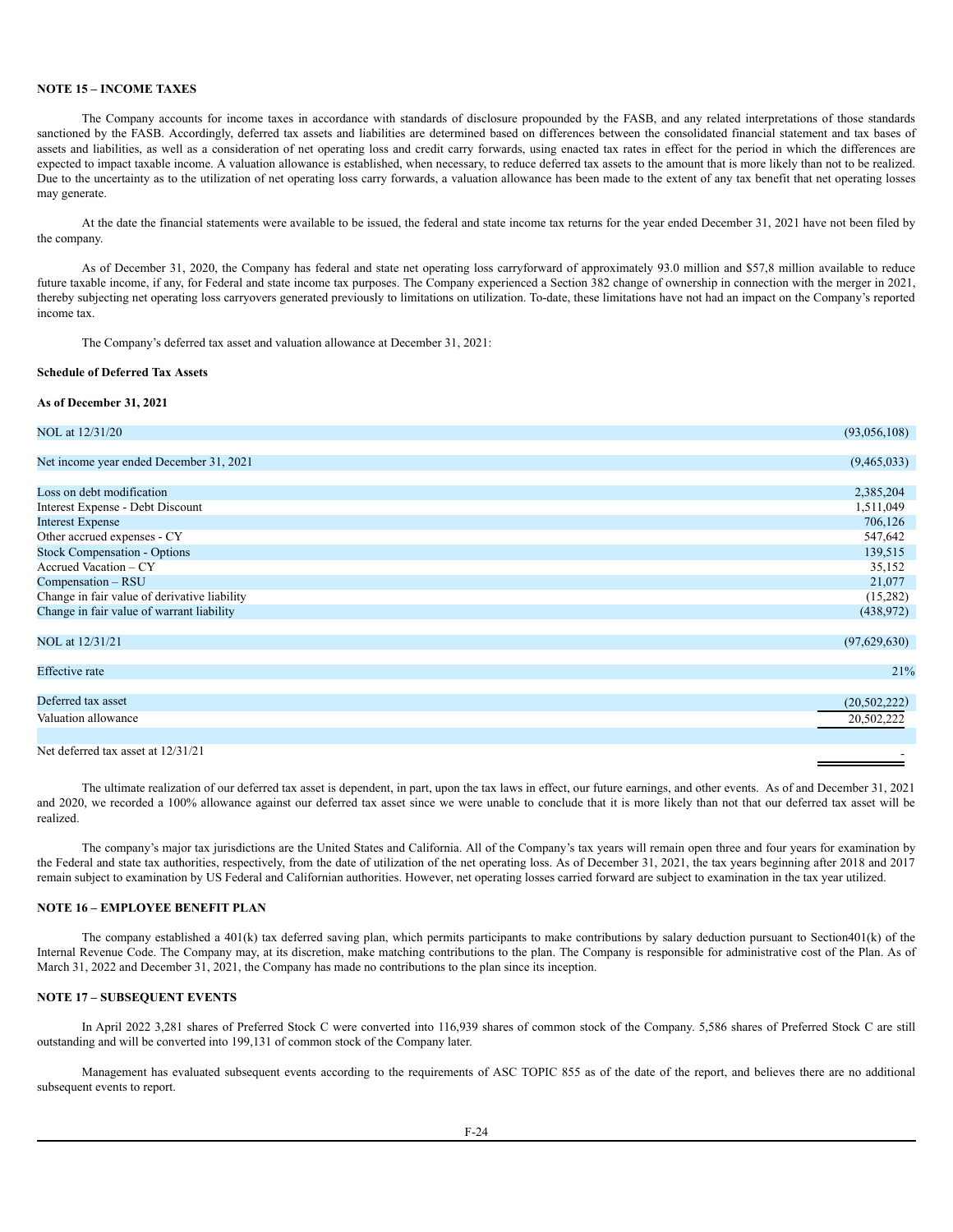# **MANAGEMENT'S DISCUSSION AND ANALYSIS OF FINANCIAL CONDITION AND RESULTS OF OPERATIONS**

#### *FORWARD-LOOKING STATEMENTS*

This report, including exhibits that are being filed as part of this report, as well as other statements made by Nanomix Corporation (the "Company", "we", "us", and "our"). contain "forward-looking statements" that include information relating to future events, future financial performance, strategies, expectations, competitive environment and regulation. Words such as "may," "should," "could," "would," "predicts," "potential," "continue," "expects," "anticipates," "future," "intends," "plans," "believes,' *"estimates," and similar expressions, as well as statements in future tense, identify forward-looking statements.*

These forward-looking statements include such things as: investment objectives and the Company's ability to make investments in a timely manner on acceptable terms; references to future success of the Company's products; the Company's business strategy; estimated future capital expenditures; sales of the Company's products; competitive *strengths and goals; and, other similar matters.*

These forward-looking statements reflect the Company's current beliefs and expectations with respect to future events and are based on assumptions and are subject to risks and uncertainties and other factors outside the Company's control that may cause actual results to differ materially from those projected. Such factors include, but are not limited to, the following: ability to develop, commercialize and market new products; ability to market and sell products, whether through an internal, direct sales force or third parties; ability to manufacture products in accordance with applicable specifications, performance standards and quality requirements; ability to obtain, and timing and cost of obtaining, necessary regulatory approvals for new products or new indications or applications for existing products; ability to comply with applicable regulatory requirements; ability to effectively resolve warning letters, audit observations and other findings or comments from the FDA or other regulatory entities; changes in relationships, including disputes or disagreements, with strategic partners or other parties and reliance on strategic partners for the performance of critical activities under collaborative arrangements; competing products and technology changes; reduction or deferral of public funding available to customers; competition from new or better technology or lower cost products; market acceptance of our products; changes in market acceptance of products based on product performance or other factors, including changes in testing guidelines, algorithms or other recommendations by the Centers for Disease Control and Prevention and other agencies; ability to fund research and development and other products and operations; ability to obtain and maintain new or existing product distribution channels; reliance on sole supply sources for critical products and components; ability to reach and maintain sustained profitability; uncertainty relating to patent protection and potential patent infringement claims; uncertainty and costs of litigation relating to patents and other intellectual property; availability of licenses to patents or other technology; obstacles to international marketing and manufacturing of products; ability to sell products internationally, including the impact of changes in international funding sources and testing algorithms; adverse movements in foreign currency exchange rates; loss or impairment of sources of capital; ability to attract and retain qualified personnel; exposure to product liability and other types of litigation; changes in international, federal or state laws and regulations; customer consolidations and inventory practices; equipment failures and ability to obtain needed raw materials and components; the impact of terrorist attacks and civil unrest; changes in laws or regulations; global and regional economic conditions; and general political, business and *market conditions.*

Although the Company believes the expectations reflected in such forward-looking statements are based upon reasonable assumptions, these are only assumptions, and forward-looking statements should not be read as a guarantee of future performance or results and will probably not be accurate indications of when such performance or results will be achieved. Investors are cautioned that forward-looking statements may not be reliable and speak only as of the date they are made and that, except as required by law, the Company undertakes no obligation to update these forward-looking statements to reflect any future events or circumstances. All subsequent written or oral forwardlooking statements attributable to the Company or to individuals acting on its behalf are expressly qualified in their entirety by this section.

Investors should also be aware that while we do, from time to time, communicate with securities analysts, it is against our policy to disclose any material non-public information or other confidential commercial information to securities analysts unless and until we have made it publicly available. Accordingly, stockholders should not assume that we agree with any statement or report issued by any analyst irrespective of the content of the statement or report. Furthermore, we have a policy against issuing or confirming financial forecasts or projections issued by others. Thus, to the extent that reports issued by securities analysts contain any projections, forecasts or opinions, such *reports are not the responsibility of the Company.*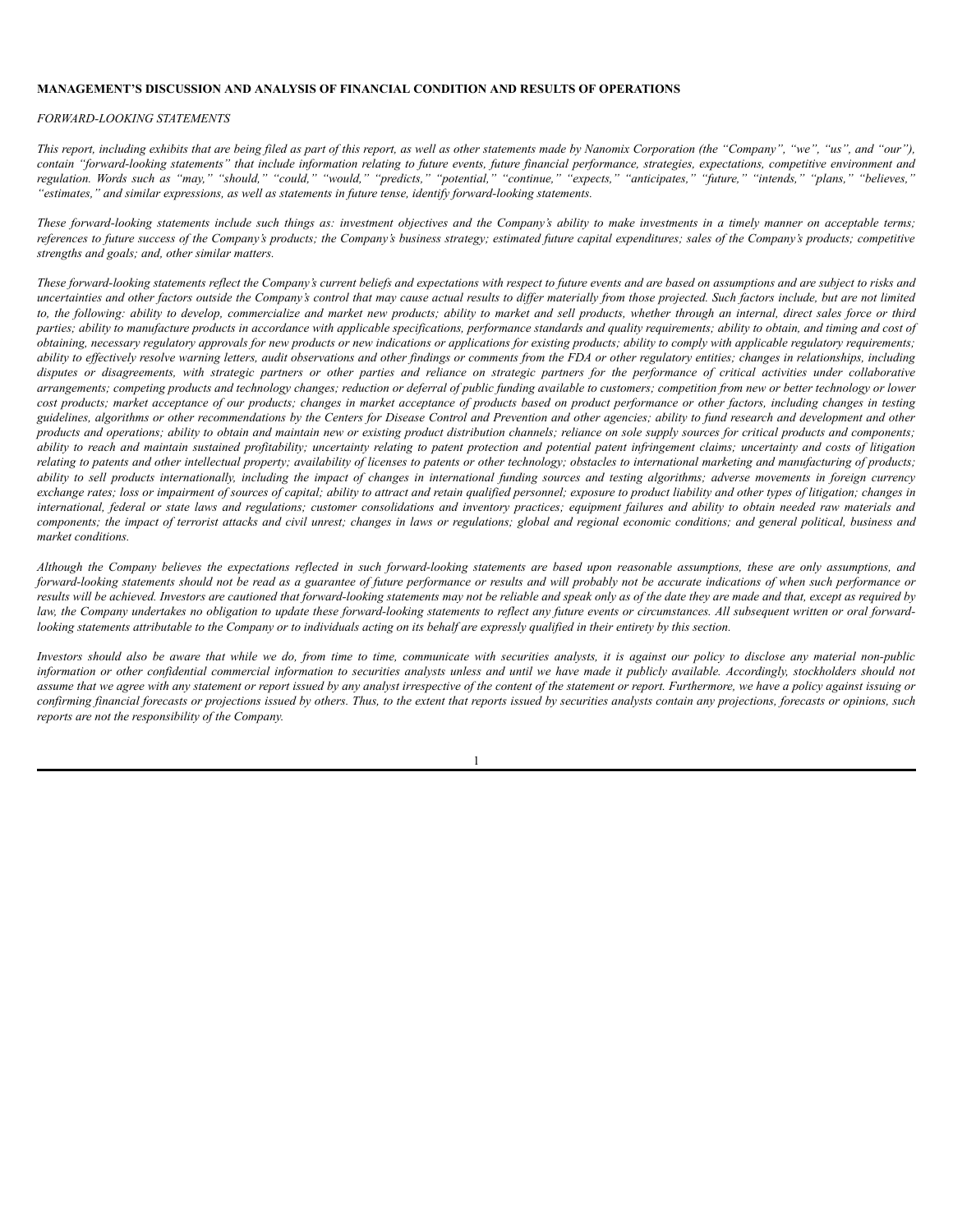#### **Overview**

This discussion and analysis should be read in conjunction with the accompanying Consolidated Financial Statements and related notes. The discussion and analysis of our financial condition and results of operations are based upon our consolidated financial statements, which have been prepared in accordance with generally accepted accounting principles in the United States ("U.S. GAAP"). The preparation of financial statements in conformity with U.S. GAAP requires us to make estimates and assumptions that affect the reported amounts of assets and liabilities, disclosure of any contingent liabilities at the financial statement date and reported amounts of revenue and expenses during the reporting period. On an ongoing basis, we review our estimates and assumptions. Our estimates are based on our historical experience and other assumptions that we believe to be reasonable under the circumstances. Actual results are likely to differ from those estimates under different assumptions or conditions, but we do not believe such differences will materially affect our financial position or results of operations. Our critical accounting policies, the policies we believe are most important to the presentation of our financial statements and require the most difficult, subjective and complex judgments, are outlined below in ''Critical Accounting Policies,''.

This management's discussion and analysis of financial condition and results of operations ("MD&A") is intended to help you understand the business operations and financial condition of the Company as of March 31, 2022*.*

Our MD&A is presented in six sections:

- **Executive Overview**
- Consolidated Results of Operations
- Liquidity and Capital Resources
- **Recent Developments**
- Significant Accounting Policies and Critical Accounting Estimates
- Recently Issued Accounting Pronouncements

#### **Executive Overview**

On June 6, 2021, Boston Therapeutics and Nanomix, Inc., or Nanomix, completed a reverse merger, or the Merger, resulting in the formation of Nanomix Corporation (the "Company"). The Company issued to the shareholders of Nanomix 1,000,000 shares of a newly created Series C Convertible Preferred Stock of the Company (the "Preferred Stock"). Upon the effectiveness of the amendment to our Certificate of Incorporation to effectuate the reverse stock split of one-for-173, all such shares of Preferred Stock issued to Nanomix shareholders automatically converted into approximately 35,644,997 shares of common stock of the Company, the warrants to be assumed at closing may be exercisable into approximately 2,124,687 shares of common stock of the Company and the options and restricted stock units assumed at closing may be exercisable into approximately 5,718,838 shares of common stock of the Company. The shares of common stock issuable upon conversion of the Preferred Stock together with warrants, restricted stock units and options to be assumed on the closing date represented approximately 80% of the outstanding shares of Common Stock of the Company upon closing of the Merger.

The Closing of the merger effectuated a change in control of the Company. As a result of the Closing, the Nanomix shareholders own approximately 80.0% of the Company's issued and outstanding common stock on a fully diluted basis assuming full conversion of the Series C Preferred Stock. As Nanomix is now the controlling management party, financial statements are consolidated based on the historical results of operations for Nanomix and the combined balance sheets of the entities. The Company's name change to "Nanomix Corporation" and the symbol change to "NNMX" were effective November 15, 2021. The previously approved 173:1 reverse stock split was effective on March 3, 2022.

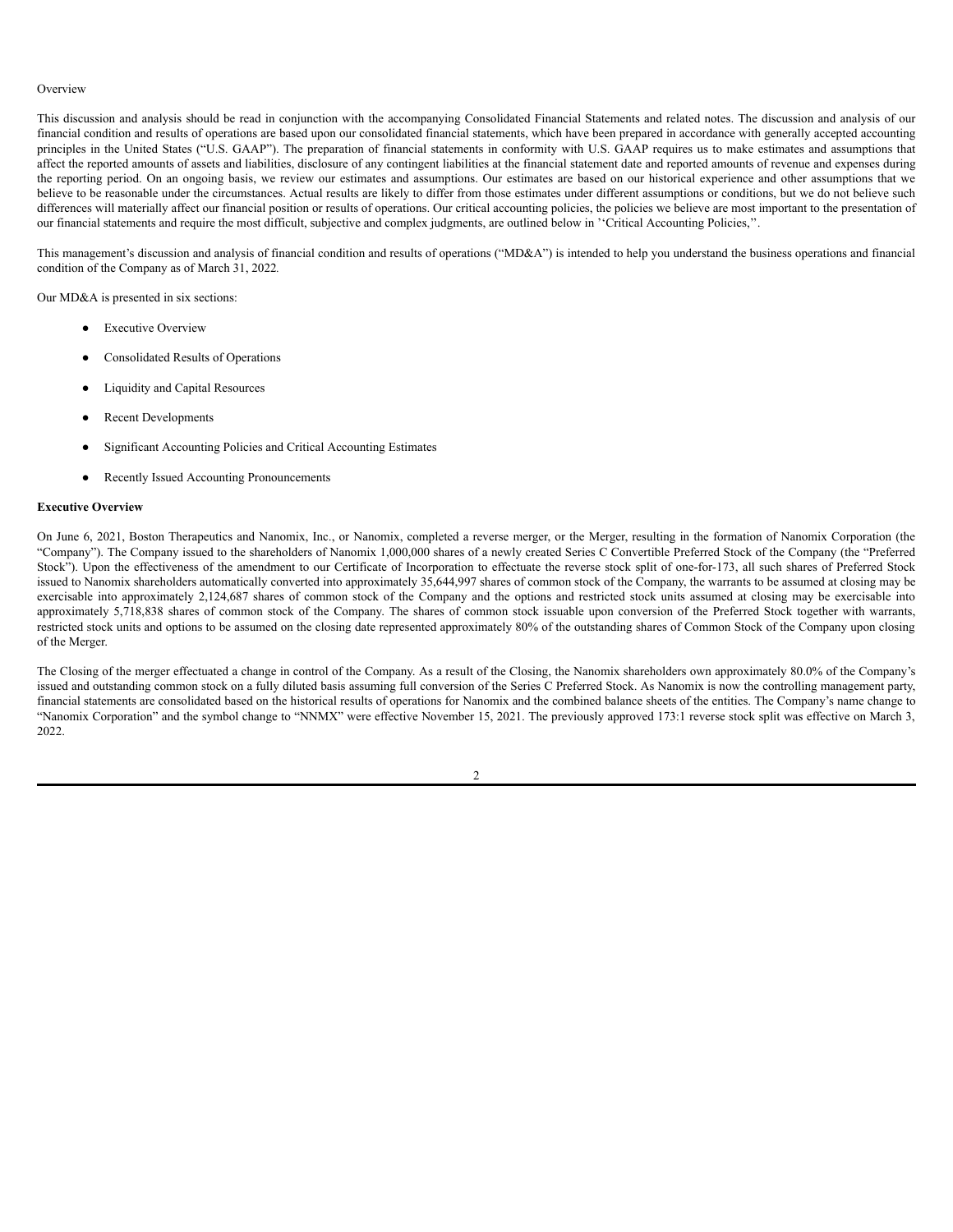#### Our Business

Nanomix, Inc, is a development stage company that seeks to develop, manufacture, and commercialize point-of-care diagnostic tests that are used to detect or monitor diseases. The Company's product development efforts are focused on our proprietary technology, a novel point-of-care diagnostic platform that offers certain customer advantages as compared to other point-of-care diagnostic technologies. Nanomix, Inc. was originally formed in 2001 as a nanotechnology sensor company. In 2009, ownership changed and the business was redirected to development and commercialization of a mobile point-of-care diagnostic platform.

#### Business Strategy

The healthcare market is rapidly evolving to incorporate a decentralized system of care delivery within a broad spectrum of environments: the emergency department, skilled nursing facilities, elderly homes, urgent care centers, ambulances, and remote locations. While hospital central laboratories currently are the gold standard of clinical testing, a mobile diagnostic platform offering high-quality testing results at affordable prices is needed to serve the decentralized testing requirements. The Nanomix eLab System is specifically designed to meet this evolving market need. The system includes a durable, handheld, rechargeable battery powered instrument and a disposable multiplex, microfluidic test cartridge. Proprietary biosensors deliver laboratory-quality performance wherever the patient or healthcare provider needs it, including a wide range of testing environments outside the hospital. The Nanomix eLab System is well suited for markets that include pre-hospital assessment, chronic medical care, and post-hospital disease management, as well as use in remote locations far from traditional centers of health care delivery. Whether in an Emergency Department, an Urgent Care facility, a skilled nursing facility or on an ambulance, the Nanomix eLab System is designed to help mobile health providers to quickly assess a patient's condition and intervene with a higher level of care when necessary.

Our initial product development focus is on testing for critical medical conditions where rapidly available information is needed to help inform clinical decision making. The Nanomix S1 Assay Panel is designed to provide information about critical infections, including sepsis, in approximately 11 minutes. The S1 Assay Panel has received CE marking. Future product development efforts for other critical conditions are planned for development.

### **Results of Operations**

# *Results of operations for the three months ended March 31, 2022 and 2021*

The results of operations for the three months ended March 31, 2022 and 2021 were as follows:

# **NANOMIX CORPORATION CONSOLIDATED STATEMENTS OF OPERATIONS (Unaudited)**

|                                              | March 31,     |               |
|----------------------------------------------|---------------|---------------|
|                                              | 2022          | 2021          |
| Revenues                                     | \$<br>٠       | 141,778<br>\$ |
|                                              |               |               |
| Operating costs and expenses:                |               |               |
| Research and development                     | 861,353       | 608,771       |
| Selling, general and administrative expenses | 1,136,381     | 388,871       |
| Total operating expenses                     | 1,997,734     | 997,642       |
| Loss from operations                         | (1,997,734)   | (855, 864)    |
| Other income (expense):                      |               |               |
| Interest income                              | ٠             |               |
| Interest expense                             | (847,299)     | (28, 643)     |
| Interest expense, related, party             |               | (327, 943)    |
| Total income (expense)                       | (847,299)     | (356, 586)    |
|                                              |               |               |
| Loss before income taxes                     | (2,845,033)   | (1,212,450)   |
| Provision for income taxes                   |               |               |
| <b>Net loss</b>                              | (2, 845, 033) | (1,212,450)   |

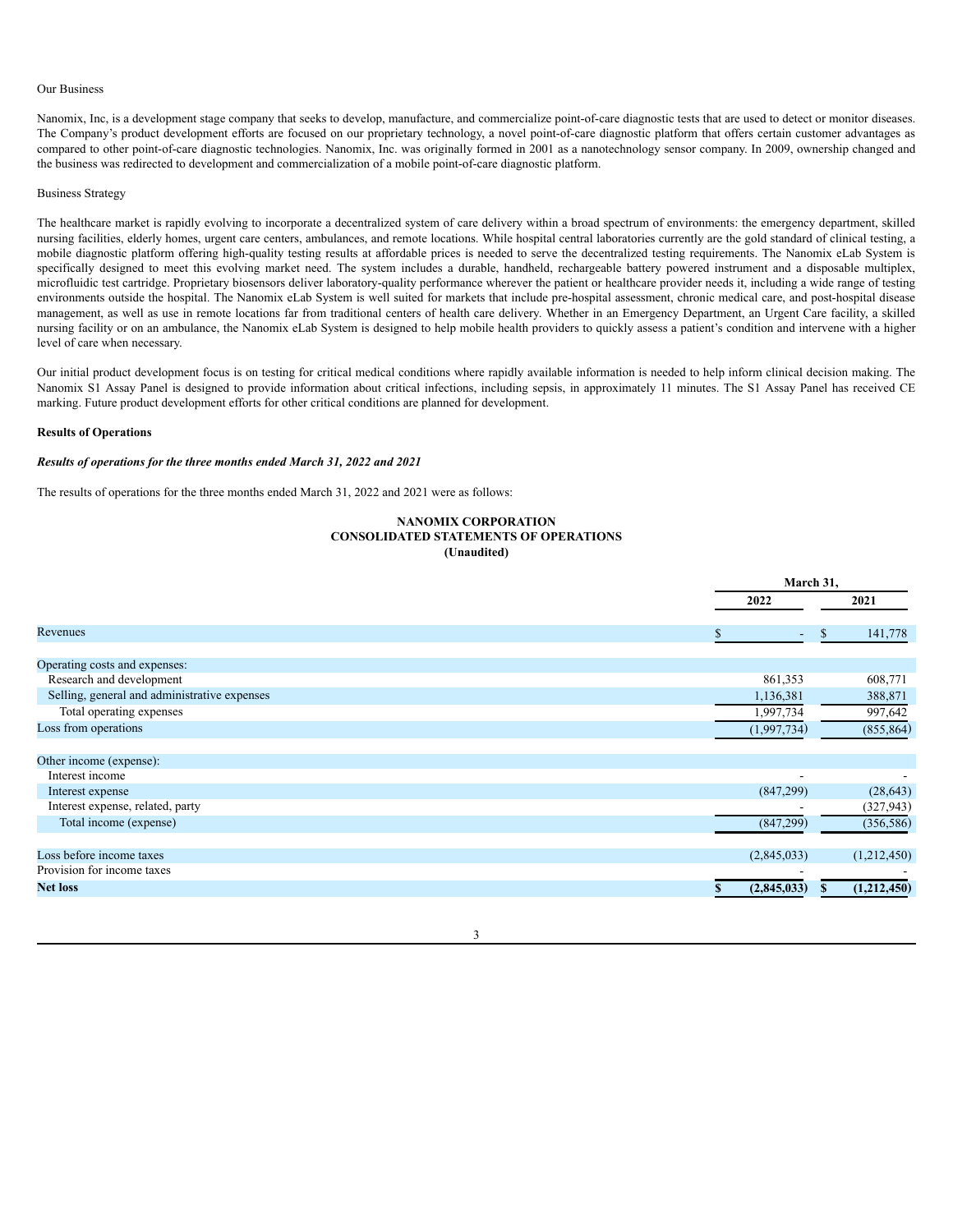#### Total Revenues

There were no net revenues during the three months ended March 31, 2022. Revenues of \$142 thousand in in the first three months of 2021 were related to completion of a BARDA product development contract.

### Research and Development

This category includes costs incurred for product and process development, and clinical & regulatory affairs. Costs for the three months ended March 31, 2022 were largely related to further development of the Company's S-1 Assay Panel for critical infections and for regulatory filing and related activities for an assay for the detection of COVID-19. Costs in the three months ended March 31, 2021 were related to the development of the S1 Assay Panel and development work on the COVID-19 program. All development efforts were for development of the eLab platform.

## Selling, General and Administrative Expense

Selling, general and administrative expense ("SG&A") for the three months ended March 31, 2022 increased by \$748 thousand from the same period in 2021. The increase was due to establishment of a sales and marketing function in 2021 and increased general and administrative costs in 2022 mainly from legal and accounting costs related to the merger and subsequent regulatory filings, insurance, and warrant expense recorded in the first quarter of 2022.

## Other Income (Expense)

Other Income (Expense) in 2022 was \$847 thousand, an increase in expense of \$491 compared to 2021. Other expense in 2022 was primarily composed of amortization of debt discount for the three months ended March 31, 2022. Interest expense of \$352 thousand in 2021 is related to issued Secured Notes and Unsecured Convertible Notes used to fund the Company's operations. These Notes and accrued interest were converted to Preferred Series C stock in 2021 as part of the merger.

### Net Loss

The Net Loss for the three months ended March 31, 2022 was \$2.8 million versus \$1.2 million for the same period in 2021. The increased loss of \$1.6 million was largely due to the increase in operating expenses, debt discount amortization and the decrease in revenue.

## **Liquidity and Capital Resources**

#### **Overview**

Our liquidity requirements are primarily to fund our business operations, including capital expenditures and working capital requirements. Our primary sources of liquidity are additional capital investment and debt.

On June 25, 2021, the Company entered into a securities purchase agreement with accredited investors pursuant to which the Company issued senior secured convertible notes in an aggregate principal amount of approximately \$8.4 million for an aggregate purchase price of approximately \$7.9 million. Immediately prior to the execution of the agreement described above, we entered into exchange agreements with the holders of outstanding promissory notes with an aggregate principal amount, together with accrued but unpaid interest, of approximately \$2.1 million. The holders of the outstanding promissory notes were issued senior secured notes in the financing described above for an aggregate principal amount of \$2.1 million. In connection with the issuance of the Notes, we issued to the Investors warrants to purchase an aggregate of approximately 708.8 million shares of Common Stock (collectively, the "Warrants"). The Company received approximately \$5.8 million in funding from the transaction. In February of 2022, an additional \$666 thousand of Notes were issued to investors bringing the total senior secured convertible notes issued to \$9.1 million.

In March of 2022, the Company entered into a Convertible Preferred stock arrangement and issued 500 shares of Preferred D stock for \$500 thousand. The Preferred D investment agreement is expected to provide an additional \$2.5 million in funding over the next 6 months.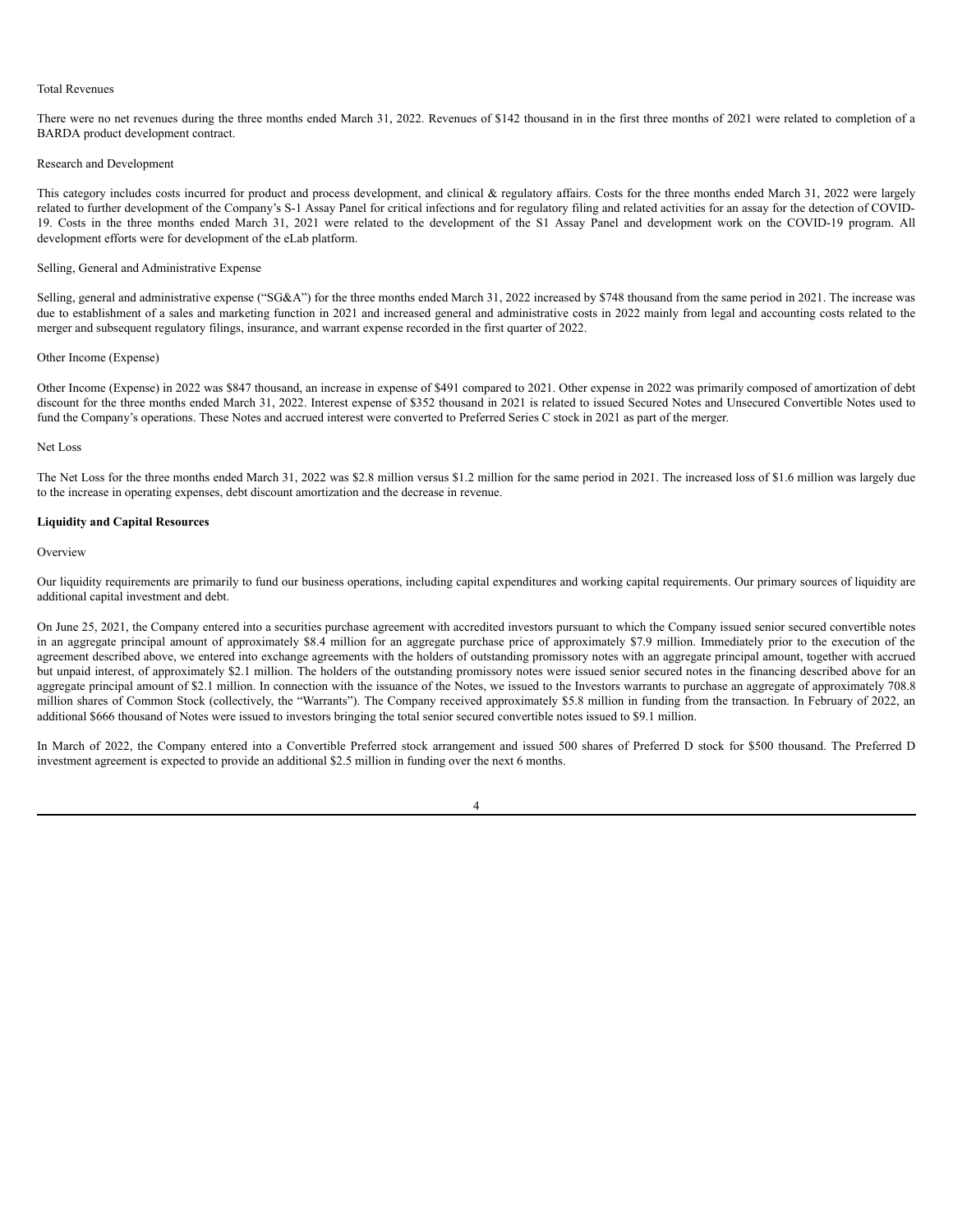#### **Cash Flows**

As of March 31, 2022, the Company had cash and equivalents of \$10 thousand compared to \$66 thousand as of March 31, 2021 and outstanding debt of \$9.1 million compared to \$9.5 million in the same quarter of 2021.

Cash used in operating activities during the three months ended March 31, 2022 was \$1.364 million. The net loss of \$2.845 million for the three months of 2022 was increased by amortization of the discount from the issue of promissory notes of \$815 thousand, which were the significant non-cash expense items.

Cash used by investing activites during 2021 of \$23 thousand was primarily for investing in manufacturing equipments and leasehold improvements.

Cash provided by financing activities during three months of 2022 of \$1.1 million was primarily related to proceeds from the sale of convertible debt issuances and proceeds of issuance Preffered D stock used to fund company operations.

### **Off-Balance Sheet Arrangements**

The Company does not have any off-balance sheet arrangements, as defined in Item 303(a)(4)(ii) of Regulation S-K under the Securities Exchange Act of 1934, as amended.

### **Recent Developments**

In June 2021, the Company completed a merger with Boston Therapeutics, a publicly held entity. The Company is the majority shareholder of the resulting entity. As part of the merger agreement, substantially all of the Company's debt has been converted to equity in the merged entity. In addition, and in conjunction with the merger, the Company entered into a Convertible Equity arrangement and as of March 31, 2022 has issued \$9.1 million in secured Notes and a received a related cash investment of \$6.5 million. In March of 2022, the Company entered into a Convertible Preferred financing agreement with an investor for am amount up to \$3 million. \$500 thousand of that investment was received in March 2022 and the remainder is expected to be received over the next 6 months.

# **Significant Accounting Policies and Critical Accounting Estimates**

Significant accounting policies are described in Note 3 – Significant Accounting Policies to the audited consolidated financial statements included herein. Certain of our accounting policies require the application of significant judgment by management in selecting the appropriate assumptions for calculating financial estimates. By their nature, these judgments are subject to an inherent degree of uncertainty. These judgments are based on our historical experience, terms of existing contracts, our evaluation of trends in the industry, information provided by our customers and information available from other outside sources, as appropriate. We consider an accounting estimate to be critical if:

- It requires us to make assumptions about matters that were uncertain at the time we were making the estimate, and
- Changes in the estimate or different estimates that we could have selected would have had a material impact on our financial condition or results of operations.

The following listing is not intended to be a comprehensive list of all of our accounting policies. In many cases, the accounting treatment of a particular transaction is specifically dictated by accounting principles generally accepted in the United States of America, with no need for management's judgment in their application. There are also areas in which management's judgment in selecting any viable alternative would not produce a materially different result. There have been no significant changes in our critical accounting estimates during the period ended March 31, 2022.

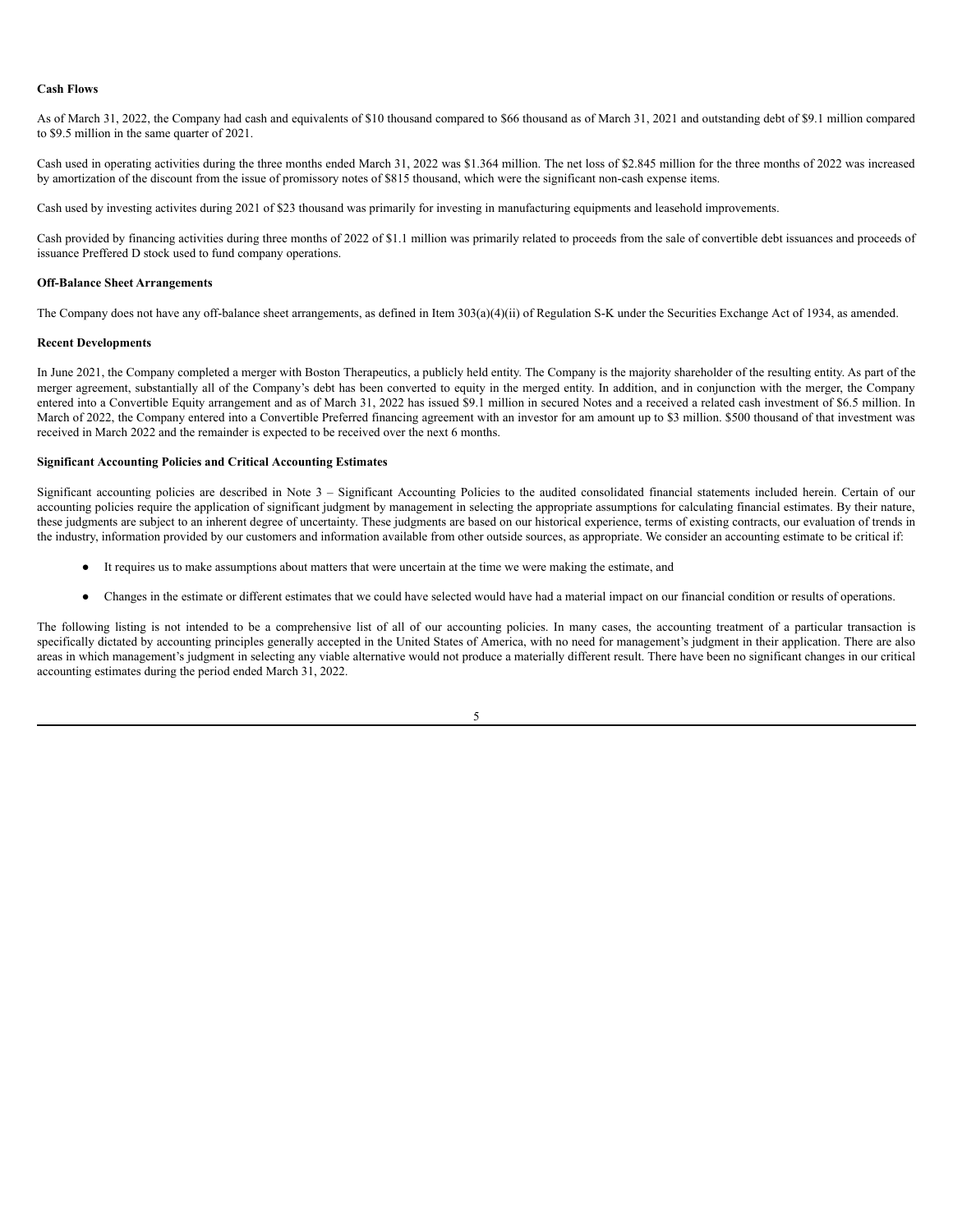#### **Revenue Recognition**

For certain contracts, we recognize revenue from R&D, milestone and grant revenues when earned. Grants are invoiced after expenses are incurred, as that is the depiction of the timing of the transfer of services. Performance obligations generally follow the major phases of product development processes: design feasibility & planning, product development  $\&$  design optimization, design verification, design validation  $\&$  process validation, and pivotal studies. Further details regarding revenue recognition are document at Note 3(b) – Summary of Significant Accounting Policies: Revenue Recognition to the Unaudited Condensed Consolidated Financial Statements.

#### **Stock-Based Compensation**

We recognize the fair value of equity-based awards as compensation expense in our statement of operations. The fair value of our stock option awards was estimated using a Black-Scholes option valuation model. This valuation model's computations incorporate highly subjective assumptions, such as the expected stock price volatility and the estimated life of each award. The fair value of the options, after considering the effect of expected forfeitures, is then amortized, generally on a straight-line basis, over the related vesting period of the option.

## **Research & Development Costs**

Research and development activities consist primarily of new product development, continuing engineering for existing products, and regulatory and clinical trial costs. Costs related to research and development efforts on existing or potential products are expensed as incurred.

#### **Income Taxes**

Income taxes are accounted for under ASC 740 authoritative guidance ("Guidance"), which requires the asset and liability method of accounting for deferred income taxes. Deferred tax assets and liabilities are determined based on the difference between the financial statement and tax bases of assets and liabilities. Deferred tax assets or liabilities at the end of each period are determined using the tax rate expected to be in effect when taxes are actually paid or recovered.

The Guidance also requires that a valuation allowance be established when it is more likely than not that all or a portion of a deferred tax asset will not be realized. A review of all available positive and negative evidence needs to be considered, including a company's current and past performance, the market environment in which the company operates, length of carryback and carryforward periods and existing contracts that will result in future profits. The Company believes that it is more likely than not that it will not be able to utilize its net operating loss carryforwards and maintains a full valuation allowance. The Company maintains a full valuation allowance on research and development tax credits.

The Guidance also prescribes a comprehensive model for recognizing, measuring, presenting and disclosing in the consolidated financial statements tax positions taken or expected to be taken on a tax return, including a decision whether to file or not to file in a particular jurisdiction.

|        | v<br>٧ |   |
|--------|--------|---|
|        |        |   |
| ٦<br>٠ |        |   |
|        |        |   |
|        | I      | I |
| ×      | ۰,     |   |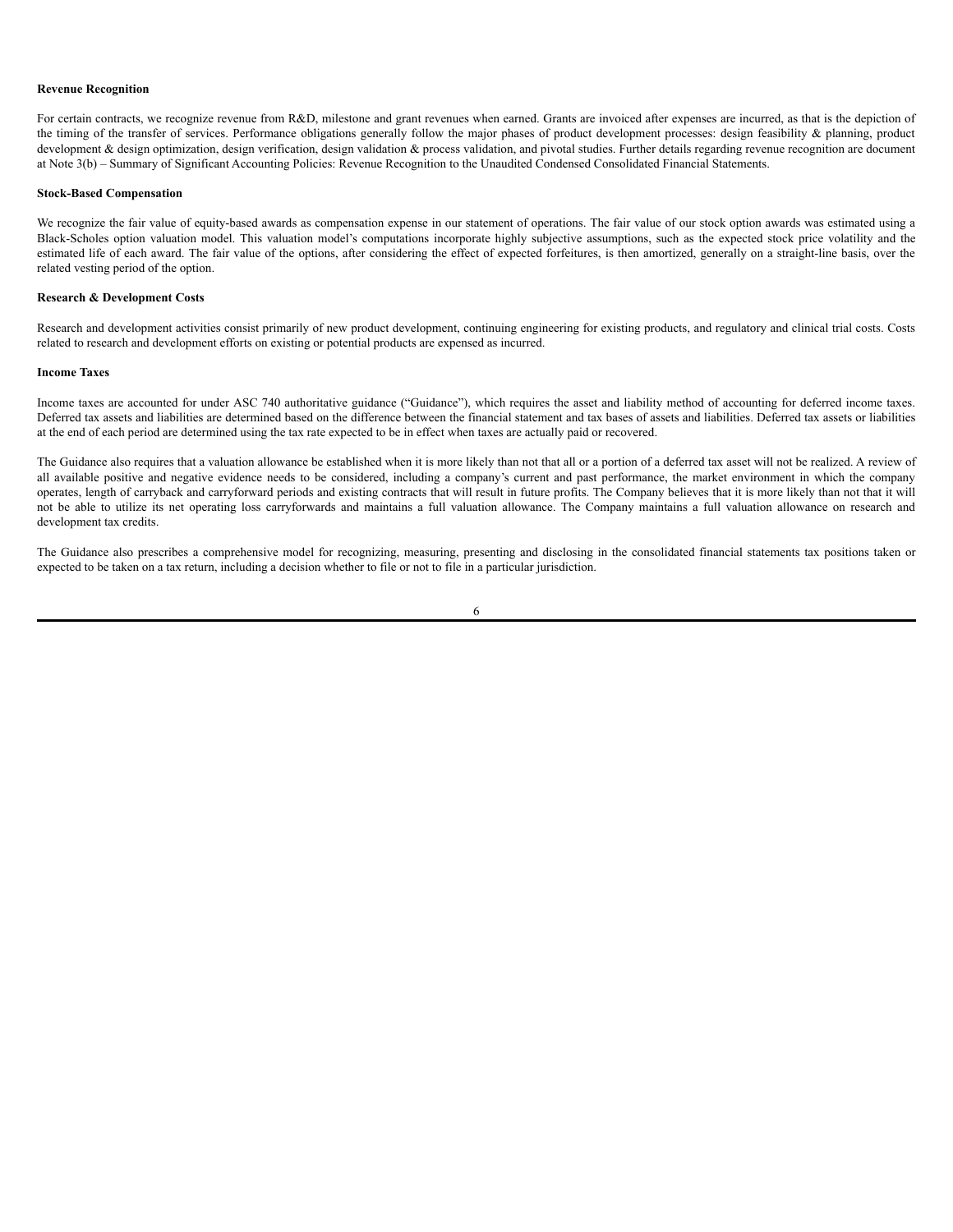# **ITEM 3. QUANTITATIVE AND QUALITATIVE DISCLOSURES ABOUT MARKET RISK.**

Madison is a smaller reporting company as defined by Rule 12b-2 of the Exchange Act and is not required to provide the information required under this item.

# **ITEM 4. CONTROLS AND PROCEDURES.**

### **Disclosure Controls and Procedures**

Pursuant to Rules 13a-15(b) and 15-d-15(b) under the Securities Exchange Act of 1934, as amended ("Exchange Act"), the Company carried out an evaluation, with the participation of the Company's management, including the Company's Chief Executive Officer and Chief Financial Officer ("CEO/CFO") of the effectiveness of the Company's disclosure controls and procedures as of the end of the period covered by this report. The term "disclosure controls and procedures", as defined under Rules 13a-15(e) and 15d-15(e) under the Exchange Act, means controls and other procedures of a company that are designed to ensure that information required to be disclosed by a company in the reports that it files or submits under the Exchange Act is recorded, processed, summarized and reported, within the time periods specified in the SEC's rules and forms. Disclosure controls and procedures include, without limitation, controls and procedures designed to ensure that information required to be disclosed by a company in the reports that it files or submits under the Exchange Act is accumulated and communicated to the company's management, including its principal executive and principal financial officer, as appropriate to allow timely decisions regarding required disclosure.

As disclosed in our annual report filing for the year ended December 31, 2021, there was a material weakness in the Company's internal control over financial reporting due to the fact that the Company does not have an adequate process established to ensure appropriate levels of review of accounting and financial reporting matters, which resulted in our closing process not identifying all required adjustments and disclosures in a timely fashion. The Company's CEO/CFO has identified control deficiencies regarding the lack of segregation of duties and the need for a stronger internal control environment. The small size of the Company's accounting staff may prevent adequate controls in the future, such as segregation of duties, due to the cost/benefit of such remediation. Based upon the evaluation of the disclosure controls and procedures at the end of the period covered by this report, the Company's CEO/CFO concluded that the Company's disclosure controls and procedures were not effective due to a material weakness in the Company's internal control over financial reporting.

Through the use of external consultants and the review process, management believes that the financial statements and other information presented herewith are materially correct.

# **Changes in Internal Control Over Financial Reporting**

There were no changes in the Company's internal control over financial reporting (as defined in Rule 13a-15f of the Exchange Act) that occurred during the quarter ended March 31, 2022 that has materially affected, or are reasonably likely to materially affect, the Company's internal control over financial reporting.

### **Limitations on Internal Controls**

In designing and evaluating the disclosure controls and procedures, management recognizes that any controls and procedures, no matter how well designed and operated, can provide only reasonable assurance of achieving the desired control objectives. In addition, the design of disclosure controls and procedures must reflect the fact that there are resource constraints and that management is required to apply its judgment in evaluating the benefits of possible controls and procedures relative to their costs.

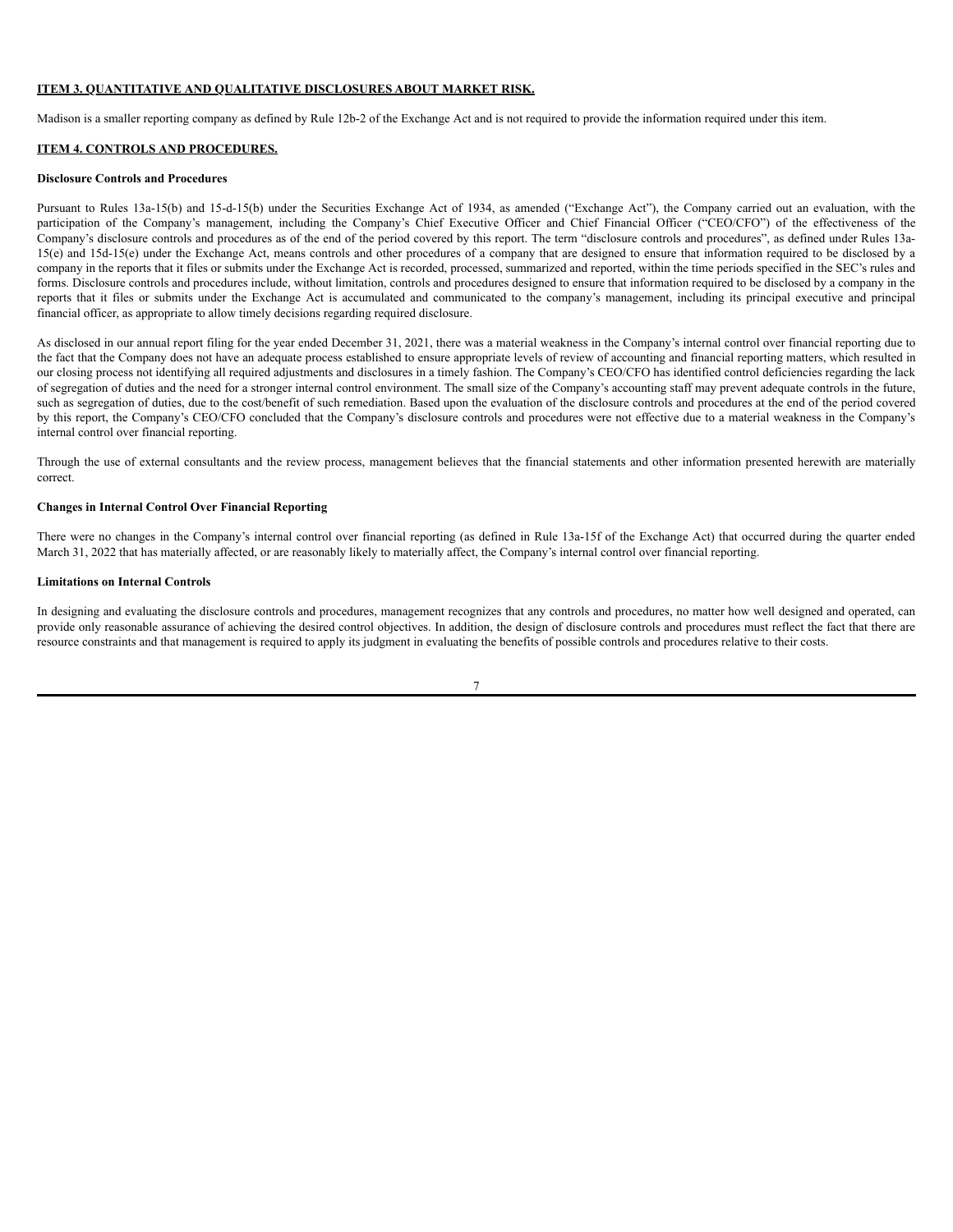# **PART II – OTHER INFORMATION**

# **ITEM 1. LEGAL PROCEEDINGS.**

The Company is subject to claims and legal proceedings that arise in the ordinary course of business. Such matters are inherently uncertain, and there can be no guarantee that the outcome of any such matter will be decided favorably to the Company or that the resolution of any such matter will not have a material adverse effect upon the Company's Consolidated Financial Statements. The Company does not believe that any of such pending claims and legal proceedings will have a material adverse effect on its Consolidated Financial Statements. The Company records a liability in its Consolidated Financial Statements for these matters when a loss is known or considered probable and the amount can be reasonably estimated. The Company reviews these estimates each accounting period as additional information is known and adjusts the loss provision when appropriate. If a matter is both probable to result in a liability and the amounts of loss can be reasonably estimated, the Company estimates and discloses the possible loss or range of loss to the extent necessary for its Consolidated Financial Statements not to be misleading. If the loss is not probable or cannot be reasonably estimated, a liability is not recorded in its Consolidated Financial Statements.

Set forth below is a description of the Company's Legal Proceedings.

In March 2019, we were served with notification of complaint filed by CureDM Inc. as agent for the members of CureDM Group Holdings, LLC filed with the Supreme Court of the State of New York County of New York regarding breach of contract and other matters relating to their desire to unwind the acquisition of CureDM Group Holdings LLC according to the original Contribution Agreement. The complaint was withdrawn by CureDM, Inc. in December 2019. The Company is continuing to work with the representatives from CureDM Inc. to settle this claim and unwind the Contribution Agreement.

In addition to the above matter, we are also in a dispute with Level Brands, Inc. regarding a License Agreement dated June 21, 2018 (JAMS Ref. No.: 1220061261). The Company filed an Answer to Complaint and Counter-complaint on June 25, 2019. Both parties are claiming non-performance under the License Agreement. The matter was scheduled for arbitration in October 2019. In October 2019, the arbitration was dismissed without prejudice.

On October 16, 2019 the Company received a Summons and Complaint filed by Microcap Headlines Inc. against the Company in the Supreme Court of the United States of New York County of Suffolk claiming damages of \$18,000 and the costs and disbursements of the action. During January 2021, the Company settled this claim with Microcap Headlines, Inc. for \$10,000.

# **ITEM 1A. RISK FACTORS**

The Company is a smaller reporting company as defined by Rule 12b-2 of the Exchange Act and is not required to provide the information required under this item.

# **ITEM 2. UNREGISTERED SALES OF EQUITY SECURITIES AND USE OF PROCEEDS**

None.

# **ITEM 3. DEFAULTS UPON SENIOR SECURITIES**

None.

# **ITEM 4. SUBMISSION OF MATTERS TO A VOTE OF SECURITY HOLDERS**

None.

## **ITEM 5. OTHER INFORMATION**

None..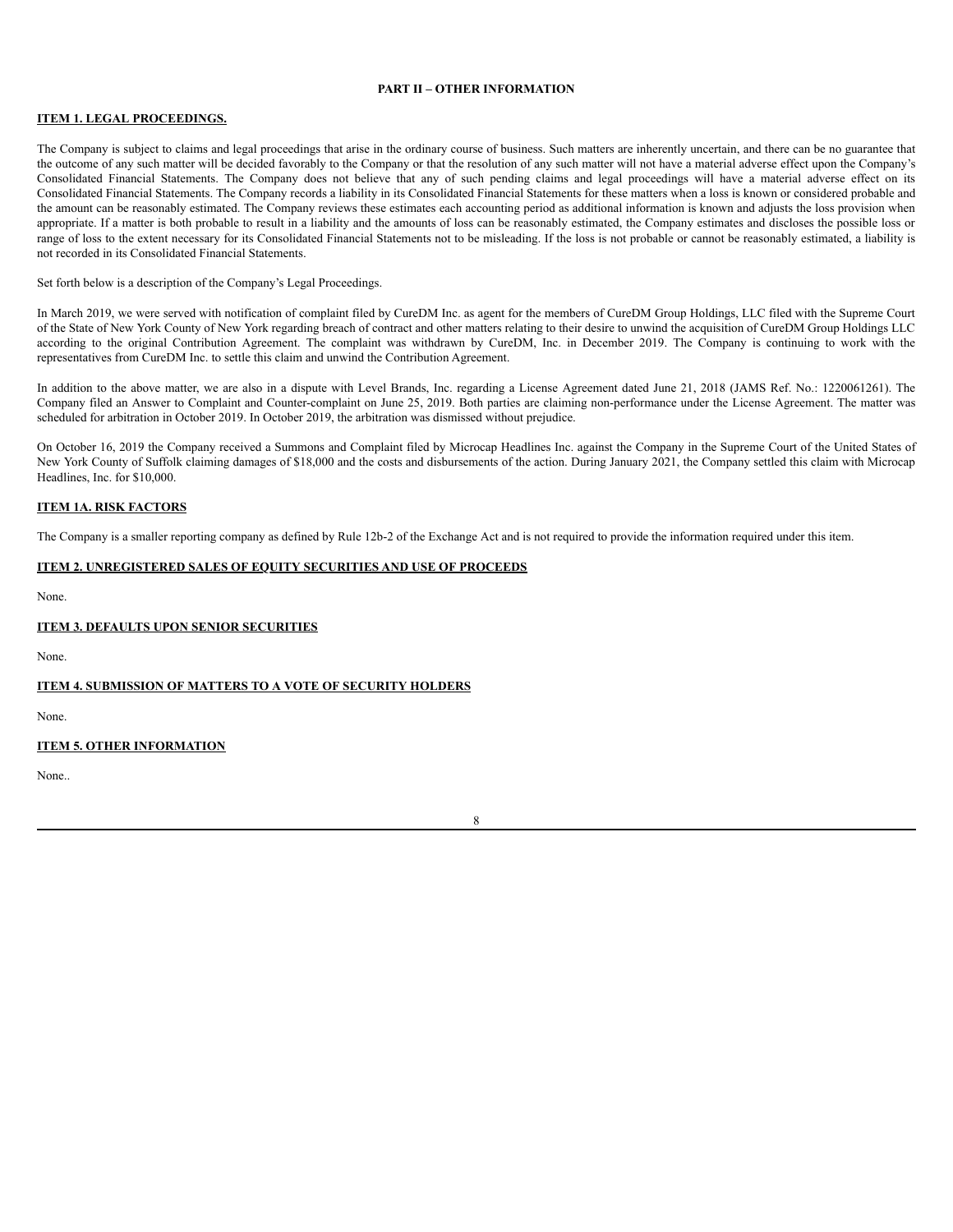# **ITEM 6. EXHIBITS**

| Exhibit<br><b>Number</b> | <b>Description</b>                                                                                                                                                                                                                                                                                                                                                                                                 |
|--------------------------|--------------------------------------------------------------------------------------------------------------------------------------------------------------------------------------------------------------------------------------------------------------------------------------------------------------------------------------------------------------------------------------------------------------------|
| $31.1*$                  | Certification of Chief Executive Officer Pursuant to Rules 13a-14(a) and 15d-14(a) under the Securities Exchange Act of 1934, as Adopted Pursuant to<br>Section 302 of the Sarbanes-Oxley Act of 2002.                                                                                                                                                                                                             |
| $31.2*$                  | Certification of Chief Financial Officer Pursuant to Rules 13a-14(a) and 15d-14(a) under the Securities Exchange Act of 1934, as Adopted Pursuant to<br>Section 302 of the Sarbanes-Oxley Act of 2002.                                                                                                                                                                                                             |
| $32.1**$                 | Certification of Chief Executive Officer Pursuant to 18 U.S.C. Section 1350, as Adopted Pursuant to Section 906 of the Sarbanes-Oxley Act of 2002.                                                                                                                                                                                                                                                                 |
| $32.2**$                 | Certification of Chief Financial Officer Pursuant to 18 U.S.C. Section 1350, as Adopted Pursuant to Section 906 of the Sarbanes-Oxley Act of 2002.                                                                                                                                                                                                                                                                 |
| $101*$                   | The following financial statements from the Quarterly Report on Form 10-Q of Nanomix Corporation for the quarter ended June 30, 2021 formatted in Inline<br>XBRL: (i) Condensed Balance Sheets (unaudited), (ii) Condensed Statements of Operations (unaudited), (iii) Condensed Statements of Cash Flows<br>(unaudited), and (iv) Notes to Condensed Financial Statements (unaudited), tagged as blocks of text.* |
| $104*$                   | Cover Page Interactive Data File (formated as Inline XBRL and contained in Exhibit 101)                                                                                                                                                                                                                                                                                                                            |
| $\ast$<br>**             | Filed herewith.<br>Furnished.                                                                                                                                                                                                                                                                                                                                                                                      |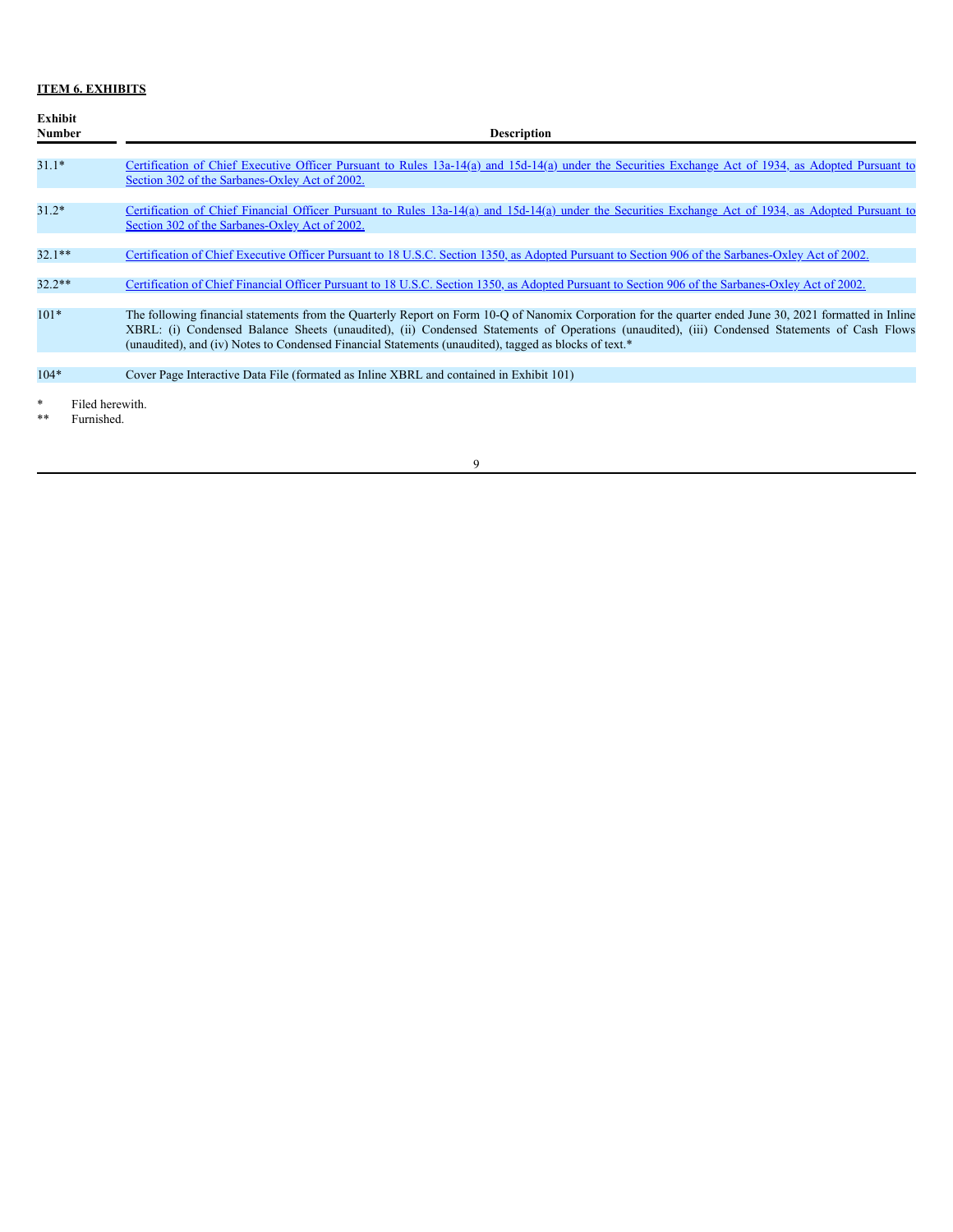# **SIGNATURES**

In accordance with the requirements of the Securities Exchange Act of 1934, Nanomix Corporation has caused this report to be signed on its behalf by the undersigned duly authorized person.

# **NANOMIX CORPORATION**

Dated: May 17, 2022 By: /s/ David Ludvigson Name: David Ludvigson Title: CEO (Principal Executive Officer and Principal Financial and Accounting Officer)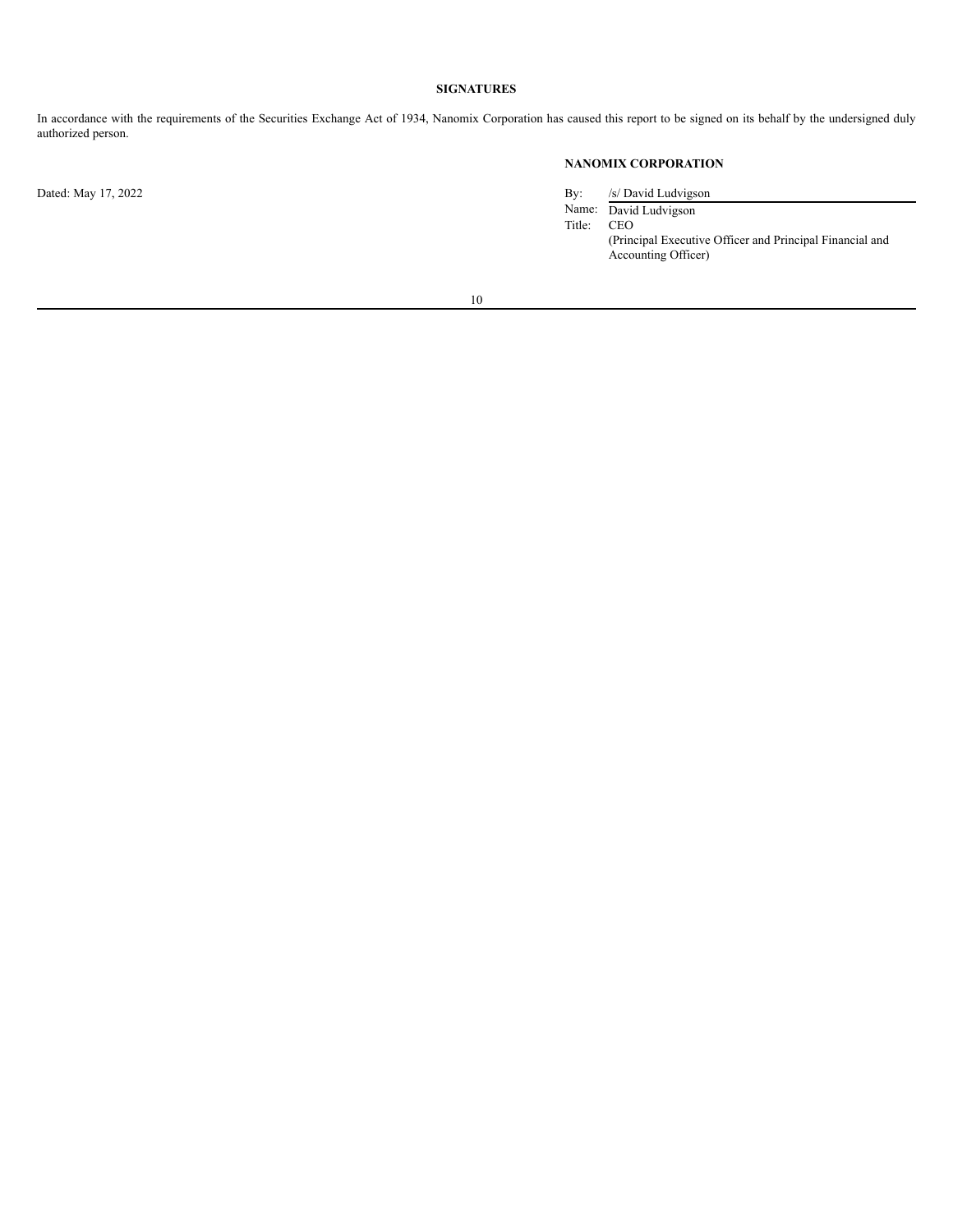# **CERTIFICATION PURSUANT TO RULES 13a-14(a) AND 15d-14(a) UNDER THE SECURITIES EXCHANGE ACT OF 1934, AS ADOPTED PURSUANT TO SECTION 302 OF THE SARBANES-OXLEY ACT OF 2002**

I, David Ludvigson, certify that:

- 1. I have reviewed this Quarterly Report on Form 10-Q for the quarter ended March 31, 2022 of Nanomix Corporation;
- Based on my knowledge, this report does not contain any untrue statement of a material fact or omit to state a material fact necessary to make the statements made, in light of the circumstances under which such statements were made, not misleading with respect to the period covered by this report;
- 3. Based on my knowledge, the financial statements, and other financial information included in this report, fairly present in all material respects the financial condition, results of operations and cash flows of the registrant as of, and for, the periods presented in this report;
- 4. The registrant's other certifying officer(s) and I are responsible for establishing and maintaining disclosure controls and procedures (as defined in Exchange Act Rules 13a-15(e) and 15d-15(e)) for the registrant and have:
	- (a) Designed such disclosure controls and procedures, or caused such disclosure controls and procedures to be designed under our supervision, to ensure that material information relating to the registrant, including its consolidated subsidiaries, is made known to us by others within those entities, particularly during the period in which this report is being prepared;
	- (b) designed such internal control over financial reporting, or caused such internal control over financial reporting to be designed under our supervision, to provide reasonable assurance regarding the reliability of financial reporting and the preparation of financial statements for external purposes in accordance with generally accepted accounting principles;
	- (c) Evaluated the effectiveness of the registrant's disclosure controls and procedures and presented in this report our conclusions about the effectiveness of the disclosure controls and procedures, as of the end of the period covered by this report based on such evaluation; and
	- (d) Disclosed in this report any change in the registrant's internal control over financial reporting that occurred during the registrant's most recent fiscal quarter (the registrant's fourth fiscal quarter in the case of an annual report) that has materially affected, or is reasonably likely to materially affect, the registrant's internal control over financial reporting; and
- 5. The registrant's other certifying officer(s) and I have disclosed, based on our most recent evaluation of internal control over financial reporting, to the registrant's auditors and the audit committee of the registrant's board of directors (or persons performing the equivalent functions):
	- (a) All significant deficiencies and material weaknesses in the design or operation of internal control over financial reporting which are reasonably likely to adversely affect the registrant's ability to record, process, summarize and report financial information; and
	- (b) Any fraud, whether or not material, that involves management or other employees who have a significant role in the registrant's internal control over financial reporting.

### Date: May 17, 2022 By: /s/ David Ludvigson

David Ludvigson Chief Executive Officer (Principal Executive Officer)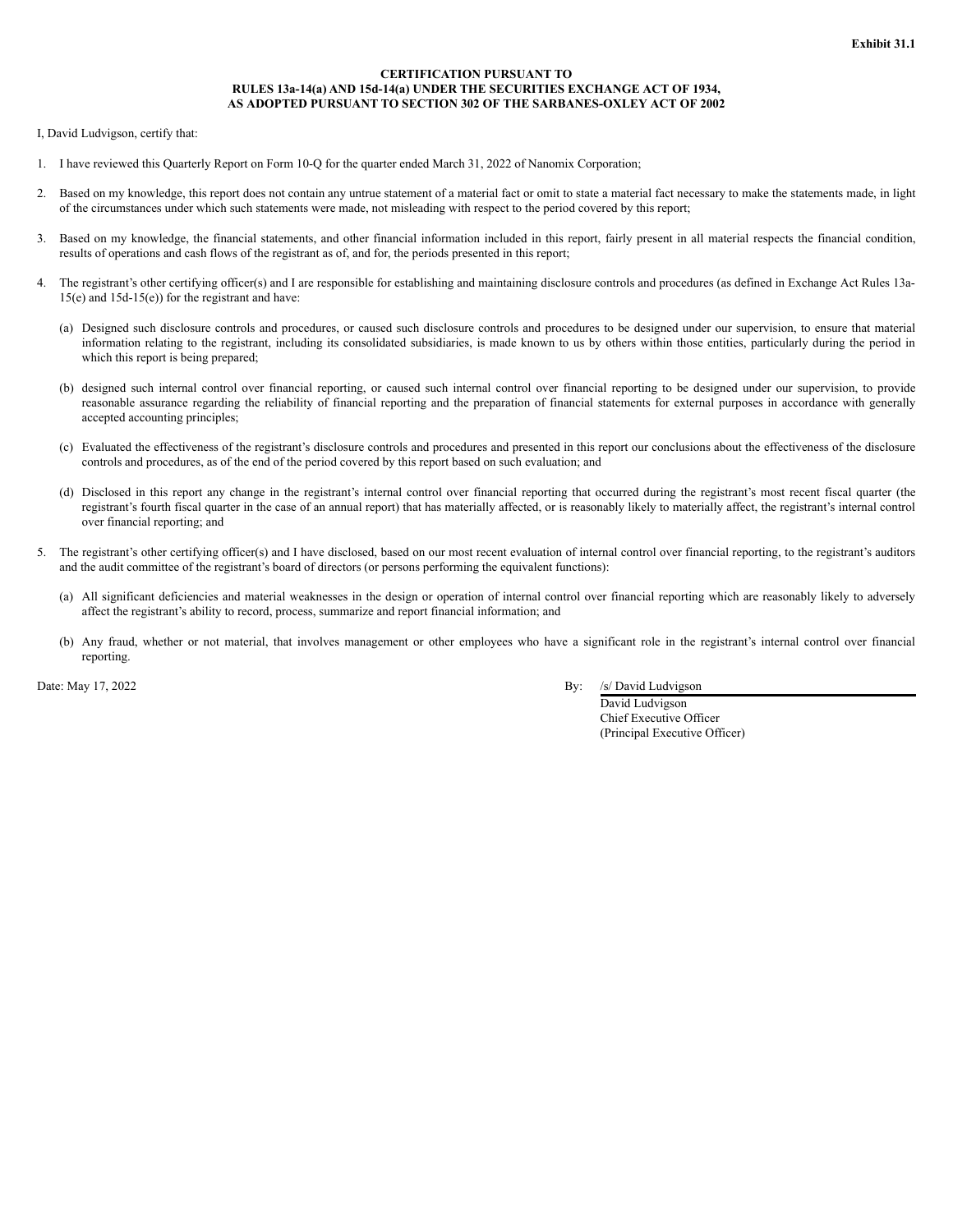# **CERTIFICATION PURSUANT TO RULES 13a-14(a) AND 15d-14(a) UNDER THE SECURITIES EXCHANGE ACT OF 1934, AS ADOPTED PURSUANT TO SECTION 302 OF THE SARBANES-OXLEY ACT OF 2002**

I, David Ludvigson, certify that:

- 1. I have reviewed this Quarterly Report on Form 10-Q for the quarter ended March 31, 2022 of Nanomix Corporation;
- Based on my knowledge, this report does not contain any untrue statement of a material fact or omit to state a material fact necessary to make the statements made, in light of the circumstances under which such statements were made, not misleading with respect to the period covered by this report;
- 3. Based on my knowledge, the financial statements, and other financial information included in this report, fairly present in all material respects the financial condition, results of operations and cash flows of the registrant as of, and for, the periods presented in this report;
- 4. The registrant's other certifying officer(s) and I are responsible for establishing and maintaining disclosure controls and procedures (as defined in Exchange Act Rules 13a-15(e) and 15d-15(e)) for the registrant and have:
	- (a) Designed such disclosure controls and procedures, or caused such disclosure controls and procedures to be designed under our supervision, to ensure that material information relating to the registrant, including its consolidated subsidiaries, is made known to us by others within those entities, particularly during the period in which this report is being prepared;
	- (b) designed such internal control over financial reporting, or caused such internal control over financial reporting to be designed under our supervision, to provide reasonable assurance regarding the reliability of financial reporting and the preparation of financial statements for external purposes in accordance with generally accepted accounting principles;
	- (c) Evaluated the effectiveness of the registrant's disclosure controls and procedures and presented in this report our conclusions about the effectiveness of the disclosure controls and procedures, as of the end of the period covered by this report based on such evaluation; and
	- (d) Disclosed in this report any change in the registrant's internal control over financial reporting that occurred during the registrant's most recent fiscal quarter (the registrant's fourth fiscal quarter in the case of an annual report) that has materially affected, or is reasonably likely to materially affect, the registrant's internal control over financial reporting; and
- 5. The registrant's other certifying officer(s) and I have disclosed, based on our most recent evaluation of internal control over financial reporting, to the registrant's auditors and the audit committee of the registrant's board of directors (or persons performing the equivalent functions):
	- (a) All significant deficiencies and material weaknesses in the design or operation of internal control over financial reporting which are reasonably likely to adversely affect the registrant's ability to record, process, summarize and report financial information; and
	- (b) Any fraud, whether or not material, that involves management or other employees who have a significant role in the registrant's internal control over financial reporting.

Date: May 17, 2022 By: /s/ David Ludvigson

David Ludvigson Chief Executive Officer (Principal Financial Officer)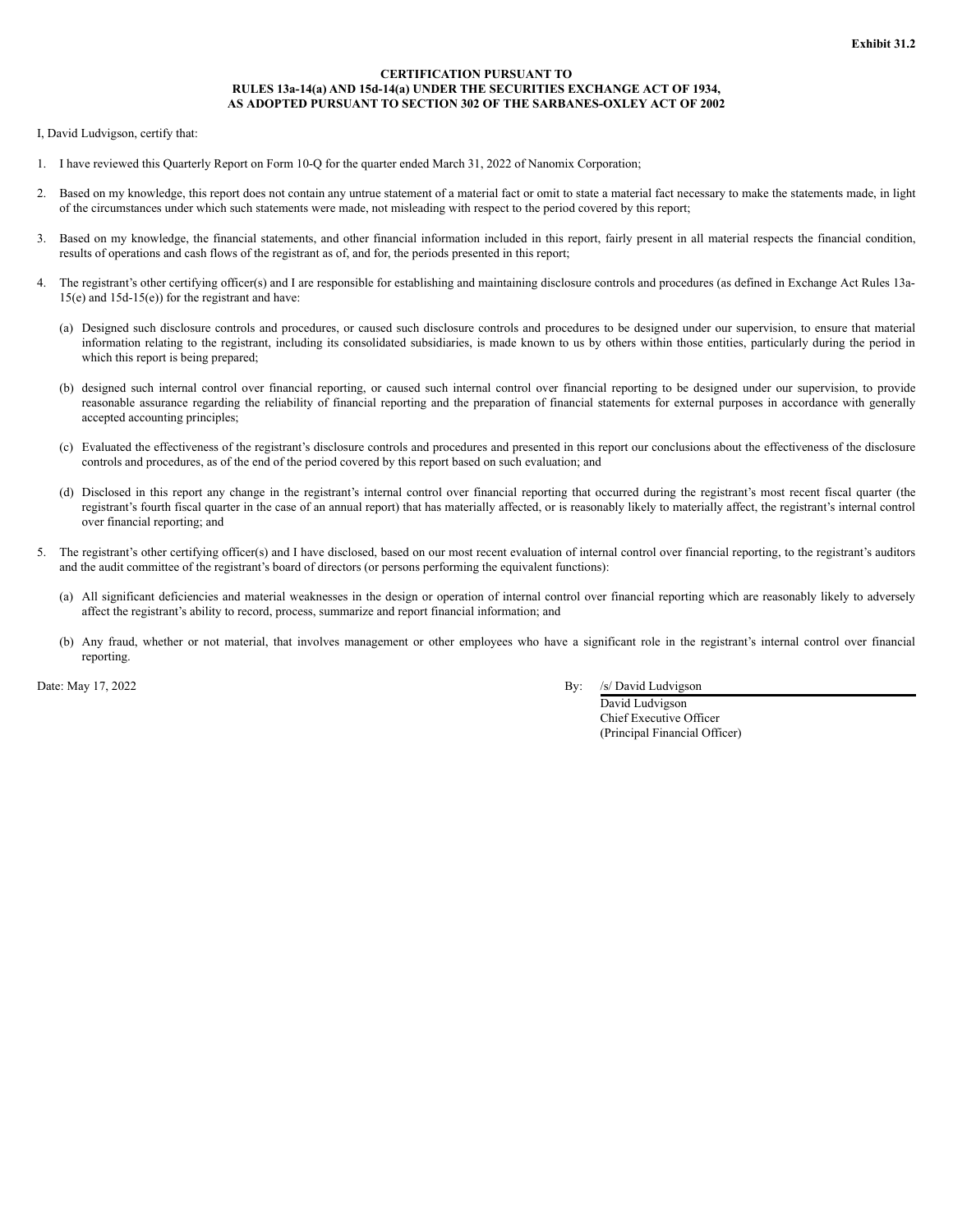# **CERTIFICATION PURSUANT TO 18 U.S.C. SECTION 1350, AS ADOPTED PURSUANT TO SECTION 906 OF THE SARBANES-OXLEY ACT OF 2002**

In connection with the Quarterly Report of Nanomix Corporation (the "Company") on Form 10-Q for the quarter ended March 31, 2022 as filed with the Securities and Exchange Commission on the date hereof (the "Report"), I certify, in the capacity and on the date indicated below, pursuant to 18 U.S.C. § 1350, as adopted pursuant to § 906 of the Sarbanes-Oxley Act of 2002, that:

- (1) The Report fully complies with the requirements of Section 13(a) or 15(d) of the Securities Exchange Act of 1934; and
- (2) The information contained in the Report fairly presents, in all material respects, the financial condition and results of operations of the Company.

Date: May 17, 2022 By: /s/ David Ludvigson

David Ludvigson Chief Executive Officer (Principal Executive Officer)